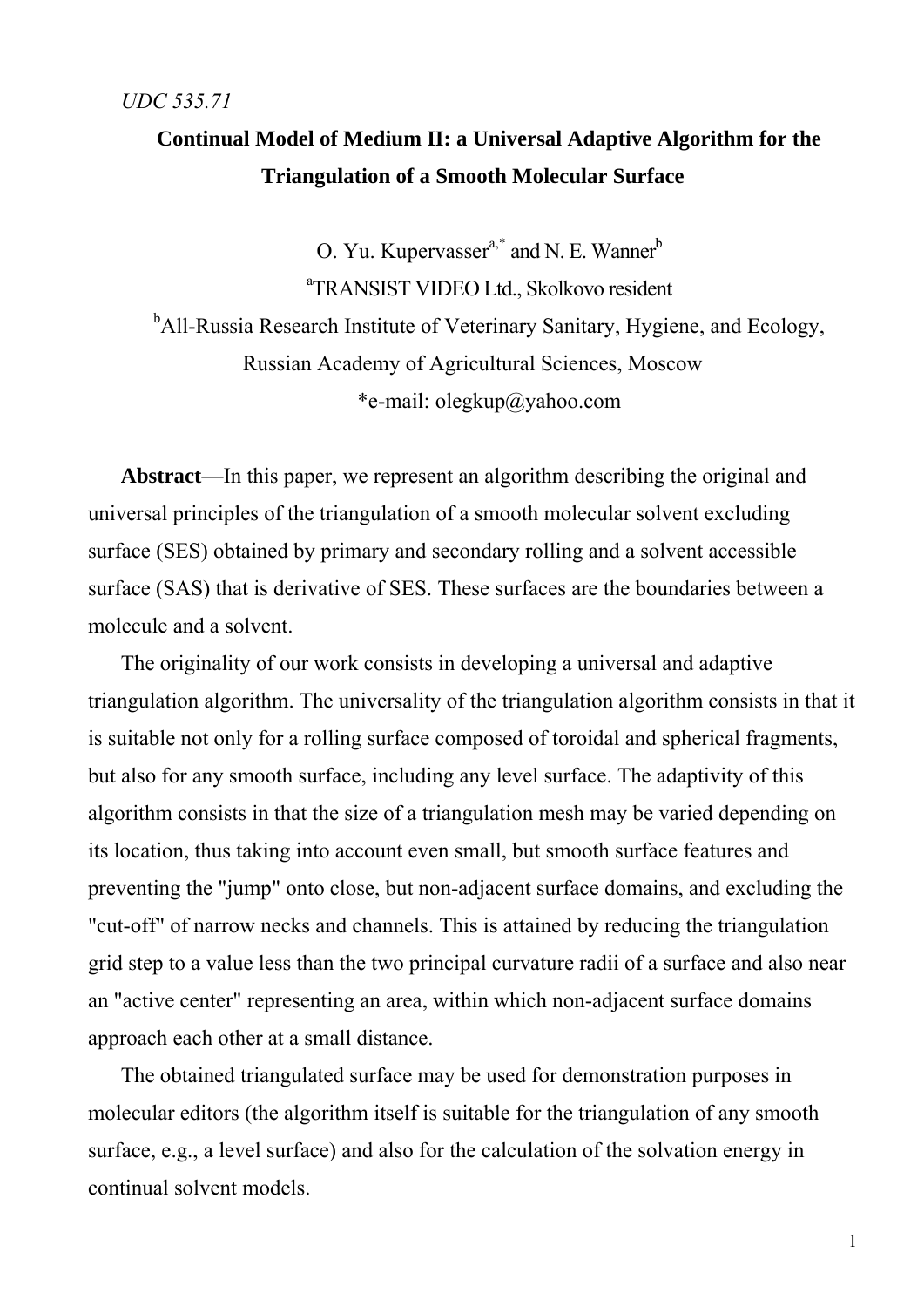**Key words:** triangulation, adaptivity, molecular surface, primary rolling, secondary rolling

#### **1. Introduction**

In this paper, we describe a universal and adaptive algorithm for the triangulation of a surface and the formation of surface elements. This algorithm will further be used to calculate the solvation energy gradient from atomic shifts on the basis of determining the gradients of the parameters of surface elements. An important and distinctive feature of our algorithm in comparison with may other algorithms for the triangulation of a molecular surface consists in that the boundaries of triangular surface meshes lying near the boundaries of the toroidal and spherical segments of a molecular surface do not generally belong to the boundary between these segments. This considerably simplifies the calculation of the gradients of the parameters of such boundary surface elements.

Let us give a brief review of the works devoted to the triangulation of a molecular surface.

To construct the surface of a substrate molecule, we surround all its atoms with spheres of van der Waals radius [1–3]. To obtain a smooth surface required to provide the convergence of the method, the surface is usually subjected to the primary and secondary "rolling" with spheres. The surface is then triangulated, i.e., partitioned into small triangles. These triangles are further used to form surface elements.

There exist the two types of smooth molecule surrounding surfaces, the formation of which was detailed in the previous works [4–9], namely:

(1) SAS, a solvent accessible surface, is formed by the centers of solvent molecules tangent to a substrate molecule; and

(2) SES, a solvent excluded surface. The volume occupied by a solvent lies *outside* the volume enveloped by this surface. The substrate itself lies completely *inside* this volume.

The following steps are the triangulation of a surface and the construction of surface elements on the basis of these triangles. There exists a wide class of algorithms designed for the triangulation of molecular surfaces. Most of these algorithms are non-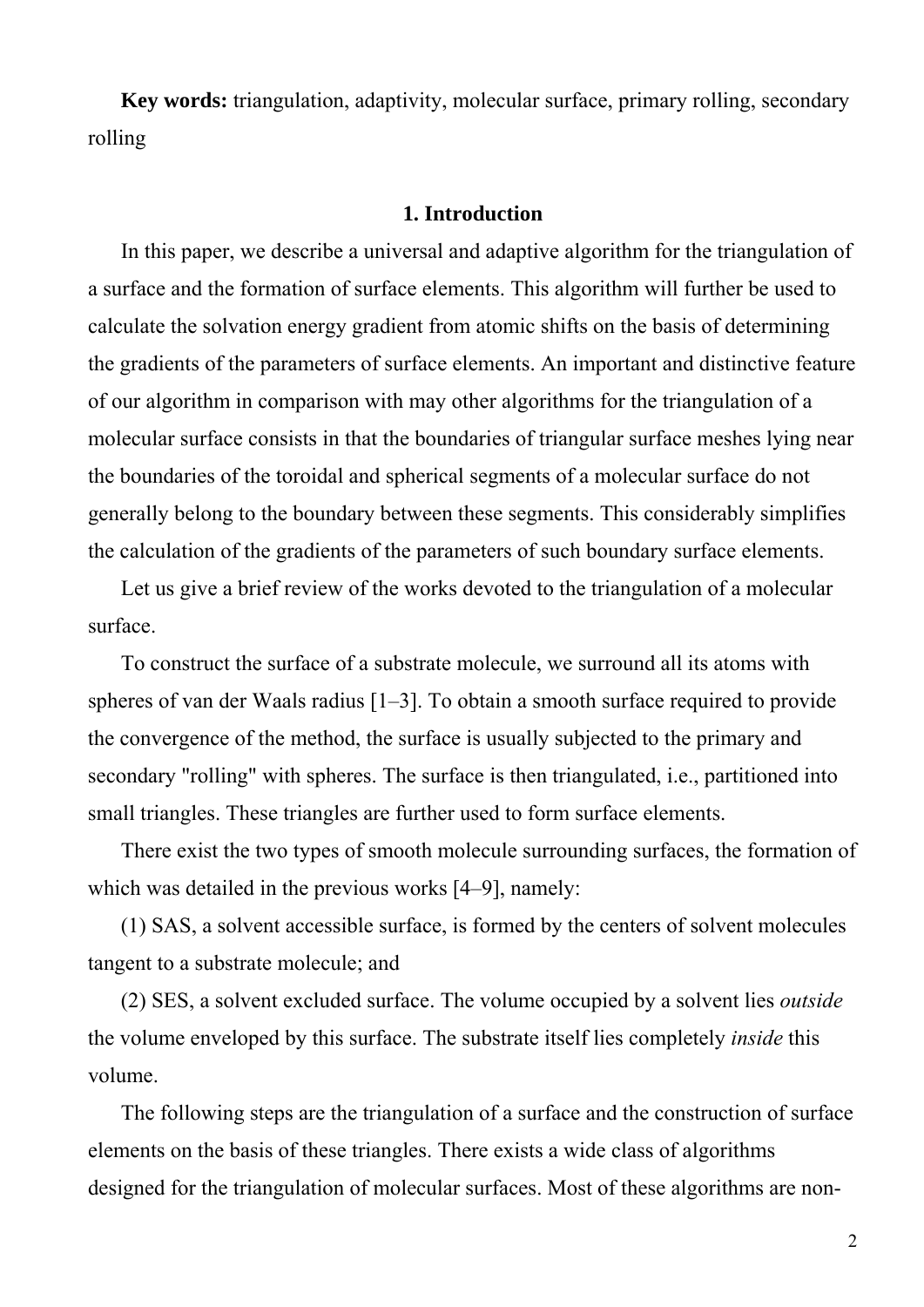universal and tied to a certain surface formation algorithm and type of formed surface segments [10–19]. The universal marching cubes (MC) algorithm and its improved dual contouring (DC) analogue do not take into account the individual properties of a smooth surface, thus complicating the construction of a uniform grid [20–22].

In the given work, we represent a universal triangulation algorithm that is suitable for the triangulation of not only a rolling surface, but also any level surface. It belongs to the class of advancing front technique (AFT) algorithms with direct surface meshing [23–28]. The other used names are the continuation method through the predictorcorrector [29–32], the mesh generation using processing sequences [33], or the paving method [34].

A triangulation grid is generated via the sequential addition of triangles onto a surface using the algorithm of the projection of an arbitrary space point onto the nearest surface point. Using the obtained triangles as the base, we then construct SES and SAS elements and derive the formulas for estimating the parameters of these surface elements, i.e., their coordinates, normals, and areas.

The described algorithm was first applied within the framework of the TAGSS (Triangulate Area Grid of Smooth Surface) software [5–7]. It differs from the above described algorithms by some specific scenarios of overcoming the conflicts arising upon the addition of new triangles. However, error in the scenarios of adding a new triangle led to frequent program failures. Moreover, there was no mechanism of the adaption of a grid to the presence of surface inflections and close, but non-adjacent surface domains. This also led to algorithm failures and excessively rough triangulation. These problems were overcome in the improved TAGSS version implemented as a subroutine of the DISOLV software [8–9, 35]. In these works, a method for constructing non-planar triangles on a torus and calculating their surface area was added, the case of several closed surfaces (several molecules or intracavity inclusions except inner cavities that was already taken into account in TAGSS) was considered, and the parameters of SAS elements were calculated.

In the given paper, we describe the algorithm in more details that have not been considered in the previous works [8–9, 35] and its further improvements. This algorithm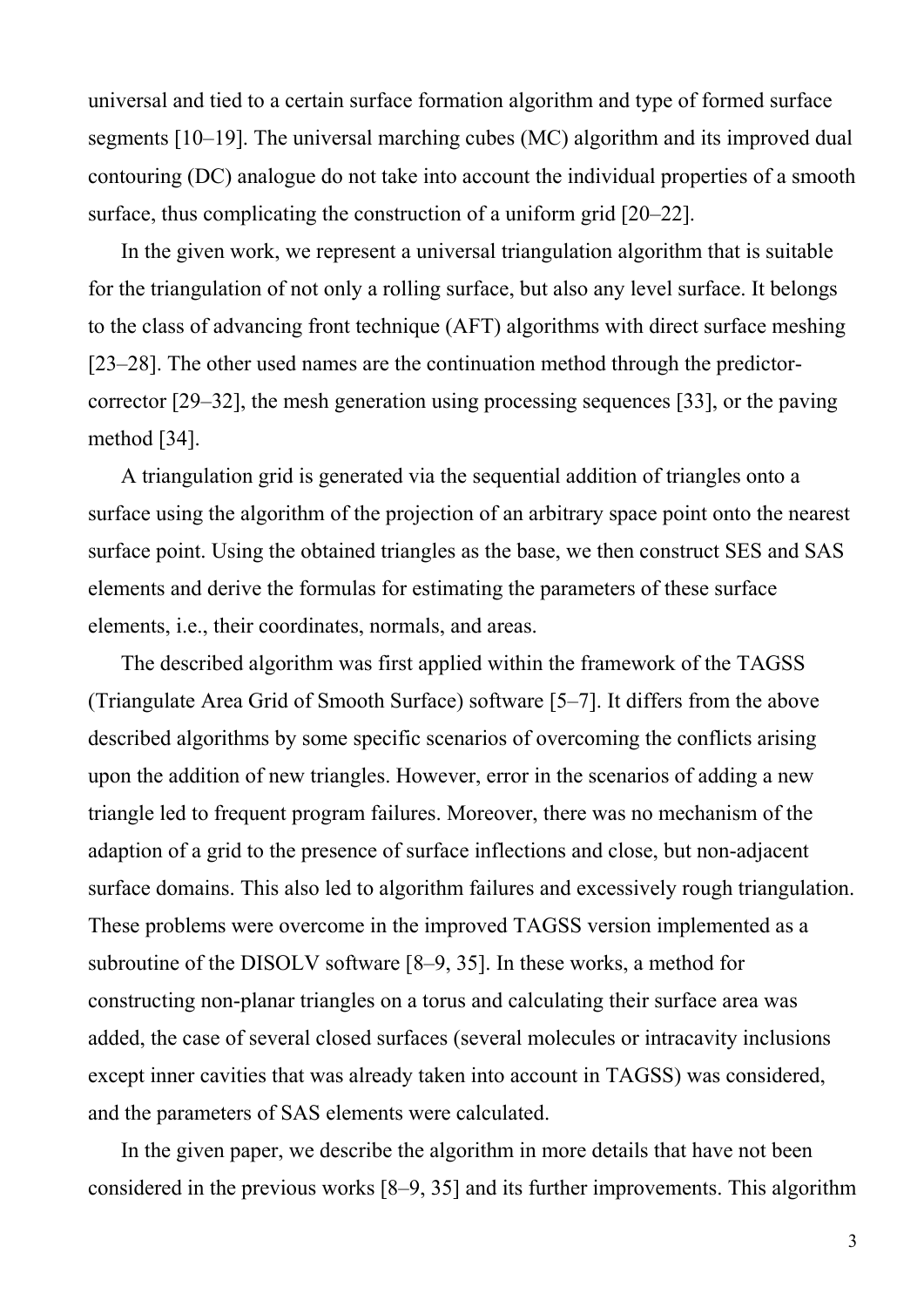was used as the base for developing the improved TAGSS program version implemented as a subroutine of the DISOLV software [8–9, 35].

## **2. Stages of the Triangulation of Molecular Surfaces 2.1. Input and Output Data of the Algorithm**

The input data of the program are the arrays of atomic coordinates and van der Waals radii and the arrays of the parameters describing toroidal and spherical surface segments that appear after primary and secondary rolling. The maximum triangulation step is also specified.

The output data are the arrays of the structures of the data describing the triangulation grid on a molecular surface, the arrays of the parameters describing surface elements, and the surface area.

# **2.2. Determination of the Eigenbasis of a Molecule and Transformation into This Basis. Partitioning of the Outer and Inner Space of a Molecule into Overlapping Cubic Domains**

The eigenbasis of a molecule is understood to mean the basis corresponding to a coordinate system, whose center is located at the geometric center of a molecule and axes are oriented along the principal axes of the geometric inertia tensor of a molecule.

The partitioning of the outer and inner space of a molecule into cubic domains represents the process of writing the indices of atoms, molecule surface segments, and surface elements into the set of the arrays, each of which corresponds to a cubic domain of specified size and certain position. We should note that cubic domains overlap each other.

The partitioning into cubic domains is performed to further simplify the procedures of searching for the index of an atom or surface element, which is nearest to a point with specified coordinates.

The details of this algorithm are described in [4].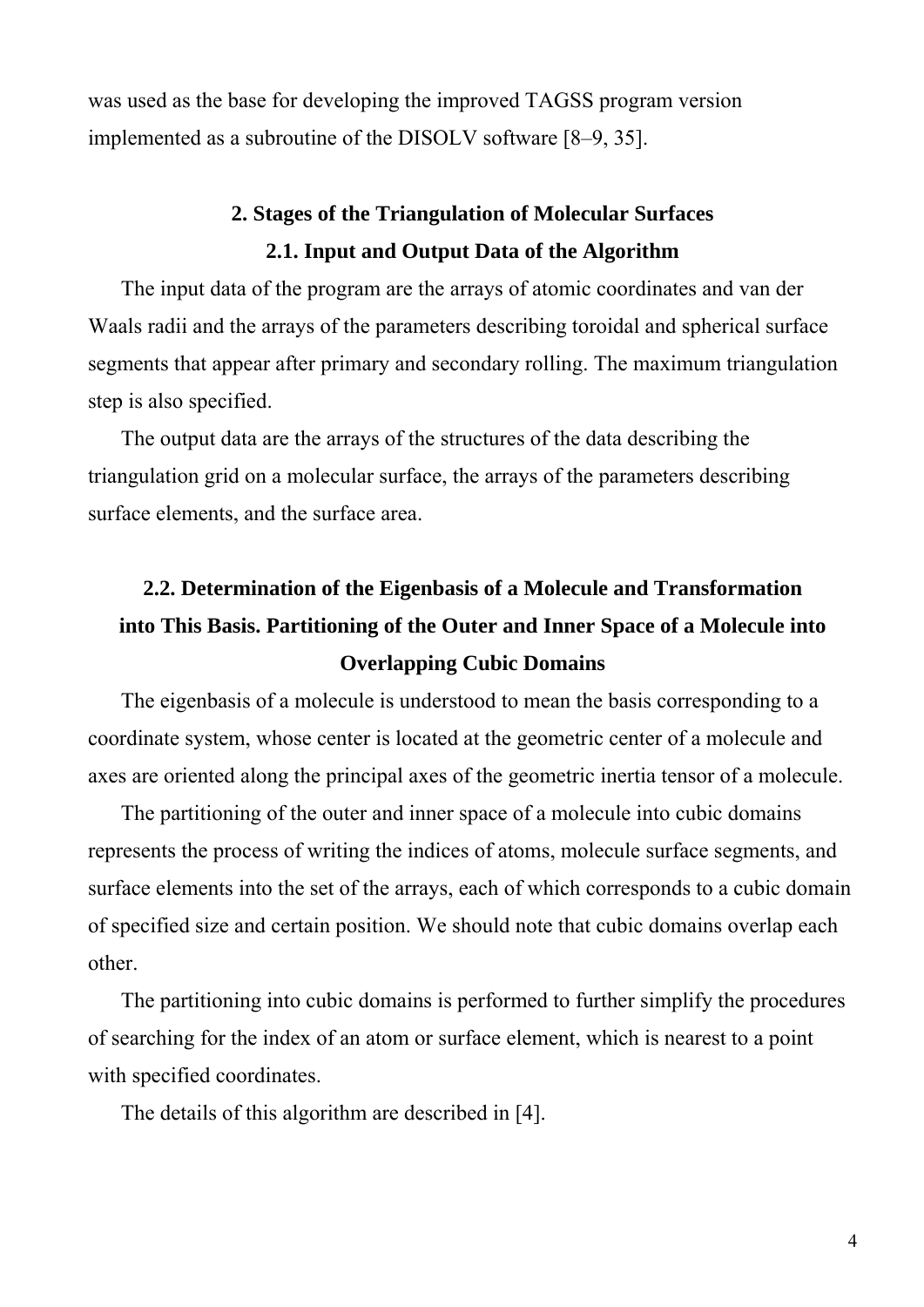### **2.3. Checking Whether All the Atoms Lie Within One and Only One Outer Molecular Surface**

All the atoms must lie within one and only one outer molecular surface, which is found by the surface construction algorithm [4]. For this reason, it is advisable to check this property after finding molecular surfaces. To accomplish this, we can use the following integral:

 $\frac{1}{2}\int_{\mathbf{R}} \mathbf{r} - \mathbf{R} d\mathbf{S} = \begin{cases} 0, & \text{if an atom lies out of the integral surface} \\ 1, & \text{if an atom lies within the integral surface} \end{cases}$  $\frac{1}{4\pi} \left[ \int \frac{\mathbf{r} - \mathbf{R}}{|\mathbf{r} - \mathbf{R}|^3} d\mathbf{S} \right] = \begin{cases} 0, & \text{if an atom lies out of the integral surface} \\ 1, & \text{if an atom lies within the integral surface} \end{cases}$  (1)

where  $\vec{R}$  is the radius vector of an atom.

#### **2.4. Triangulation Algorithm**

# **2.4.1. Projection Algorithm: Determining the Nearest Projection of a Specified Space Point onto the Surface of a Molecule**

The estimated parameters of the principal surface fragments are used in the algorithm of determining the nearest projection of a specified space point onto the surface of a molecule, and this algorithm, in its turn, is applied to construct a surface triangulation grid.

For a specified space point, we determine the number of the cubic domain, within which it lies, and then begin to search for the nearest surface atoms within this cubic domain. If no any surface atoms have been found within this cubic domain, we begin the search among all the surface atoms. For the found nearest surface atom, we check whether the point enters one of its forbidden cones. If the point has not entered any forbidden cones, we construct the projection of this point onto the sphere of an atom. If such entrance takes place, we first perform the enumeration of the primary toroidal fragments surrounding the given atom.

For each enumerated toroidal primary fragment, we make an attempt to project the point onto its surface, fixing the distance between the initial and projection points. If the projection enters the domain forbidden by secondary rolling, we consider two convex secondary spherical segments of the two steady-state position spheres that bound a primary torus.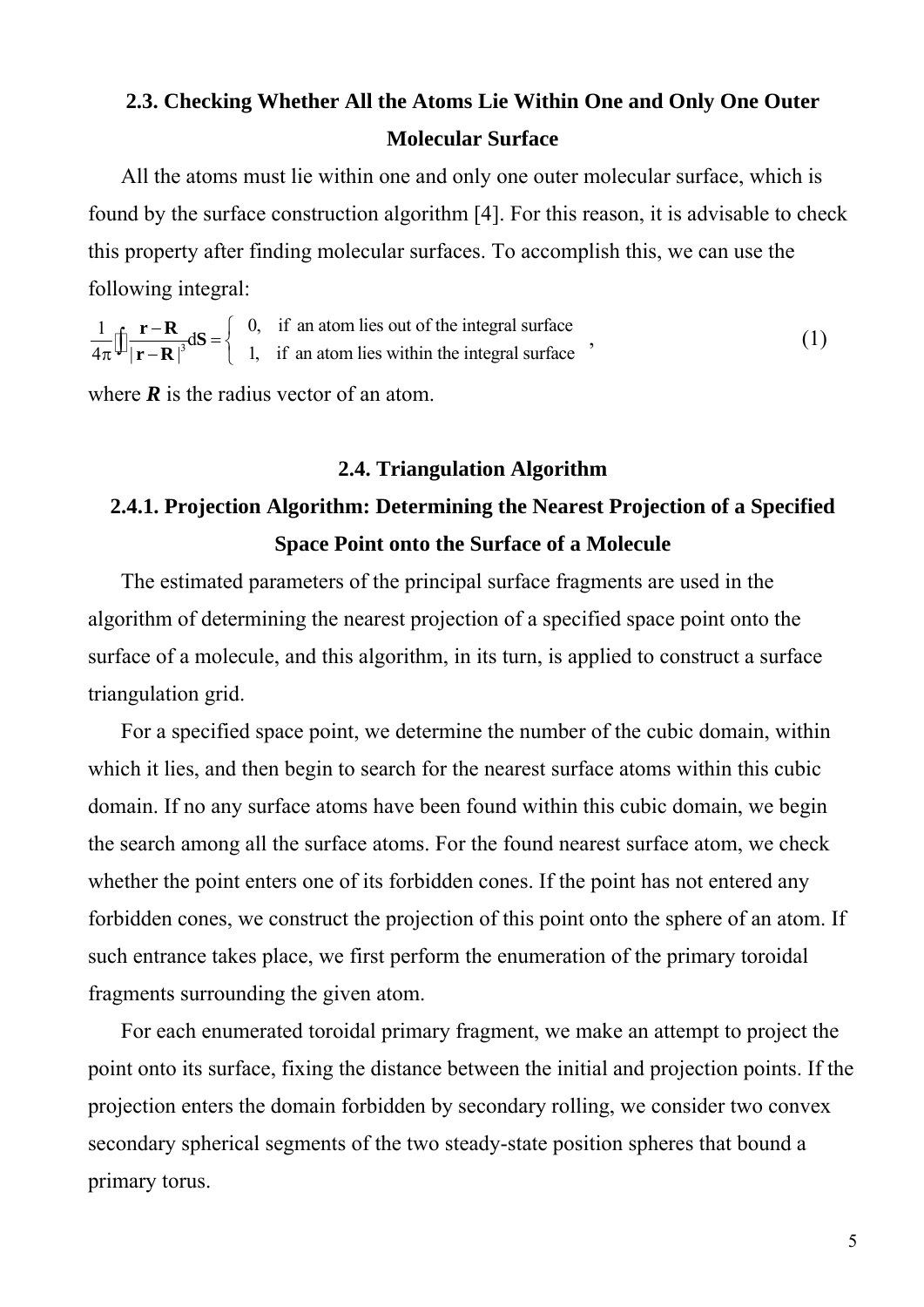For each enumerated primary fragment (and secondary fragment, if required), we make an attempt to project the point onto its surface, fixing the distance between the initial and projection points. At the end of the enumeration of all the primary tori or contacting secondary fragments, we select the nearest projection from all the found projections.

If we have not managed to find such a projection, the enumeration of concave primary spherical elements surrounding the given atom is started. We make an attempt to project the point onto their surface, fixing the distance between the initial and projection points. If the projection enters the domain forbidden by secondary rolling, we first enumerate secondary toroidal elements and then convex secondary spherical elements surrounding the given primary segment.

For each enumerated primary fragment (and secondary fragment, if required), we make an attempt to project the point onto its surface, fixing the distance between the initial and projection points. At the end of the enumeration of all the primary spherical elements or contacting secondary fragments, we select the nearest projection from all the found projections.

We use the two types of projection: onto a toroidal fragment and onto a sphere with a specified center. If the center of a sphere  $p_0$  with the radius *R* and a certain point *r* are specified, the projection onto the sphere  $r<sub>s</sub>$  is calculated as

$$
r_s = p_0 + \frac{r - p_0}{|r - p_0|} R \ . \tag{2}
$$

The normal of the surface  $n<sub>s</sub>$  at the point  $r<sub>s</sub>$  is determined by the expression

$$
n_s = \pm \frac{p_0 - r_s}{|p_0 - r_s|},\tag{3}
$$

where the signs "+" and "–" are selected for concave and convex fragments, respectively.

For toroidal fragments, the projection of a point *r* is calculated as

$$
\mathbf{r}_s = \mathbf{p}_0 + \frac{\mathbf{r} - \mathbf{p}_0}{|\mathbf{r} - \mathbf{p}_0|} R_{pr},
$$
  

$$
\mathbf{p}_0 = \mathbf{p}_c + h(\cos(\alpha^{\cdot})\mathbf{x} + \cos(\beta^{\cdot})\mathbf{y}),
$$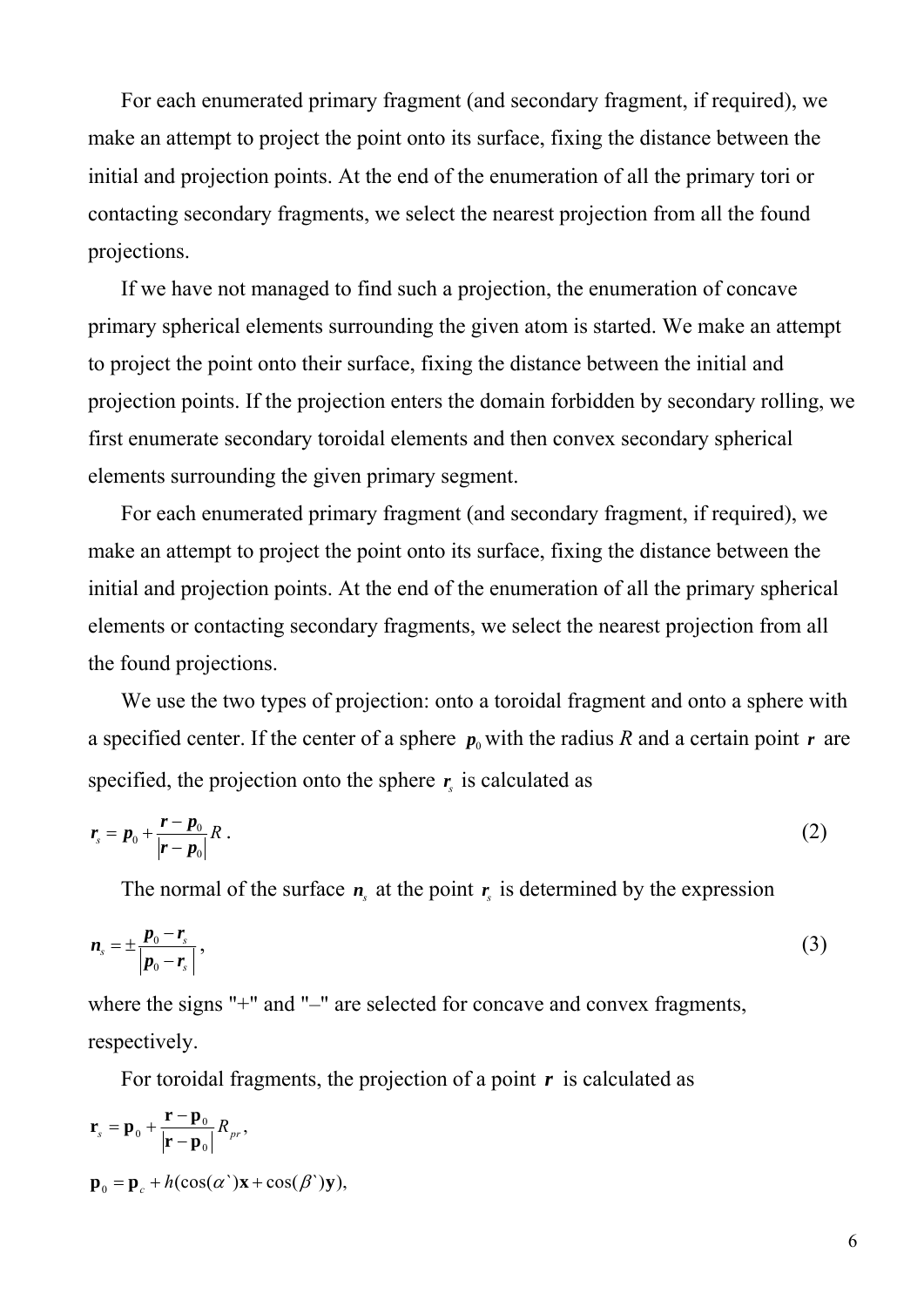$$
\cos(\alpha^{\cdot}) = \frac{\left((\mathbf{r} - \mathbf{p}_c) \cdot \mathbf{x}\right)}{|\mathbf{r} - \mathbf{p}_c| \sin(\gamma^{\cdot})},
$$
  
\n
$$
\cos(\beta^{\cdot}) = \frac{\left((\mathbf{r} - \mathbf{p}_c) \cdot \mathbf{y}\right)}{|\mathbf{r} - \mathbf{p}_c| \sin(\gamma^{\cdot})},
$$
  
\n
$$
\cos(\gamma^{\cdot}) = \frac{\left((\mathbf{r} - \mathbf{p}_c) \cdot \mathbf{z}\right)}{|\mathbf{r} - \mathbf{p}_c|}.
$$
 (4)

The angle  $\alpha$  is checked for whether its value lies within the interval  $(\alpha \beta)$ corresponding to the free rolling over a pair of atoms. For a primary rolling torus, we check whether the angle *γ`* is smaller than the critical angle *γ* determined by secondary steady-state position spheres (when secondary rolling is performed). For the normal, we use the equation

$$
n_{s}=\pm\frac{p_{0}-r_{s}}{\left|p_{0}-r_{s}\right|},\tag{5}
$$

where the signs "+" and "-" are used for primary and secondary tori, respectively.

#### **2.4.2. Mechanisms of the Adaptive Adjustment of the Grid Step**

Let *L* be the adaptive grid step. The grid step is the radius *L* of a circle circumscribed around an equilateral triangle with the height *Rch = 1.5L*. This triangle determines the maximum triangulation mesh. This maximum mesh *Lmax* is specified by a user. However, it must be changed near the areas, where two non-adjacent surface domains closely approach each other. Such areas are specified with the use of "adaption centers". An "adaption center" is the point, near which the change (adaption) of the standard maximum grid step is performed. The critical distance from "adaption centers" is the surface element–adaptation center distance, at which the grid step is changed. For each adaption center, we determine its maximum grid step. The adaption centers of a molecular surface of rolling [4] are classified into the following types:

(1) The centers of the narrowest areas (with a width  $\delta$ ) of primary tori (the centers of their "necks");

(2) The centers of the narrowest areas (with a width  $\delta$ ) of secondary tori (the centers of their "necks");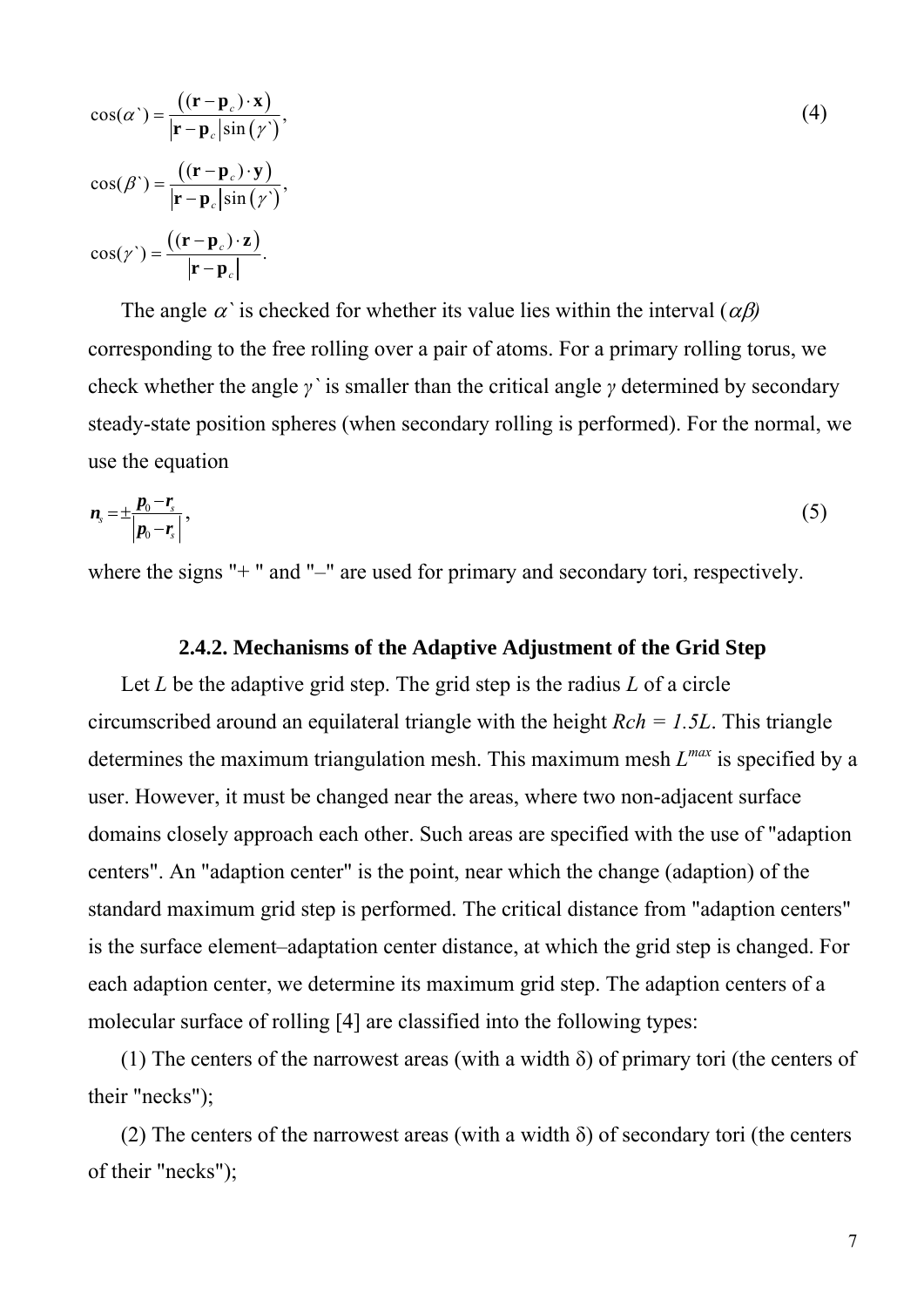(3) The area of the closest approach (at a distance  $\delta$ ) of primary spherical segments; and

(4) The area of the closest approach (at a distance  $\delta$ ) of secondary spherical segments.

The critical distance from "adaption centers", i.e., the "adaption radius" is determined as  $R^a \geq 2(Rch \cdot R_{mr})^b$ , where  $R_{mr}$  is the maximum curvature radius in the closest approach area. Note that  $R_{mr} \leq R_{pr}$ , where  $R_{pr}$  is the primary rolling radius. For this reason, we may set  $R^a = 2(Rch R_{pr})^{\frac{1}{2}}$ .

The change of the grid step at a distance less than  $R^a$  is given by the formula  $L = \delta/4$ .

Each cube is associated with all the "adaption centers" spaced from it at a distance that is less or equal to  $R^a$ .

It should be noted that the surface has fine structural features, which we do not want to loss due to a large grid step. In this connection, we reduce the grid step to sizes less than half principal curvature radii at the apices of the corresponding grid triangle. Moreover, all the apices of a triangle must lie either on the same segment or on the segments adjacent to each other (toroidal or spherical). The algorithm's section that provides these conditions will be described in more details in the triangulation scenarii.

#### **2.4.3. Determining the Position of a Seed Triangle**

The position of a seed triangle determines the starting point for the construction of a triangulation grid. From the viewpoint of our algorithm, this position may be selected arbitrarily. We specify a certain spatial point that is remote from a molecule and determine the corresponding projection of this point onto the surface. Then an equilateral triangle with a circumscribed circle radius that is nearly equal to the values specified by a user is constructed around the found projection point. The data on the first triangle are written into the arrays of the structures of the data describing a triangulation grid. The operation of the procedure of constructing a seed triangle results in the formation of a triangulation grid that consists of one triangle, three apices, and three boundary edges.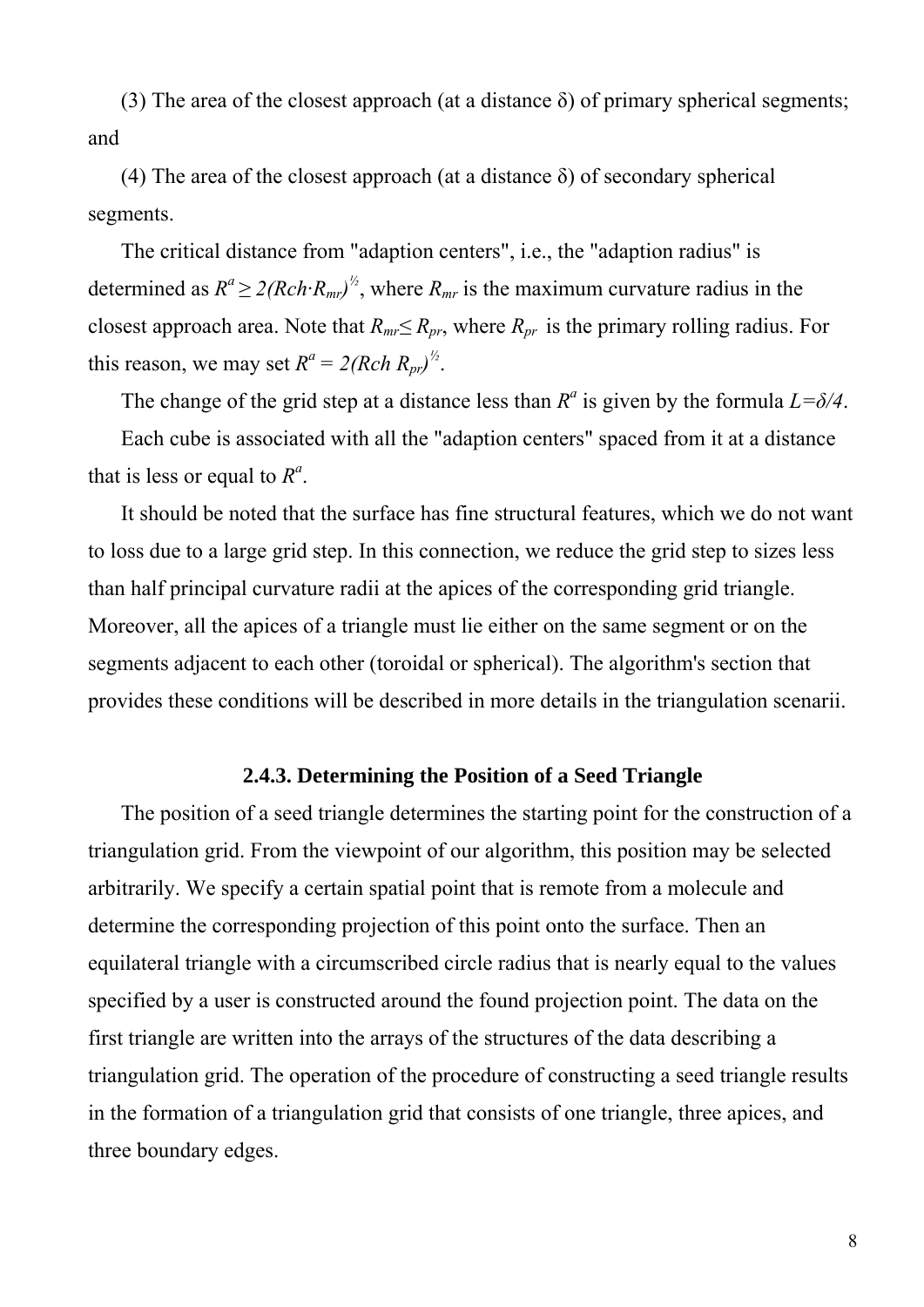# **2.4.4. Triangulation Algorithm after the Creation of a Seed Triangle. Generation of a Triangulation Grid via the Sequential Addition of Triangles 2.4.4.1. Grid Generation Algorithm**



Fig. 1. Triangulation of a surface via the sequential addition of new triangles:

**(a)** the addition of a new triangle and determination of a new surface point (*r4*), which forms a new triangle together with the two end points  $(r_1, r_2)$  of the edge  $(r_1)$ ; **(b)** a surface fragment constituted of 4 triangles and a new set of boundary edges, which are obtained after detouring along all the edges of the first triangle; **(c)** the overlapping of triangles as a possible result of the sequential detour along the boundary edges and the addition of a new triangle to each boundary edge; **(d)** the joining of two triangles along a shared edge as one of scenarii applied to eliminate conflicts in the case of overlapping triangles; **(e)** the layer-by-layer construction of a surface via the repeated procedure of detouring along the boundary edges (each detour results in the formation of a new set of boundary edges, which may constitute several closed polygons); **(f)** the constructed surface (a surface is considered to be constructed, when no boundary edge remains).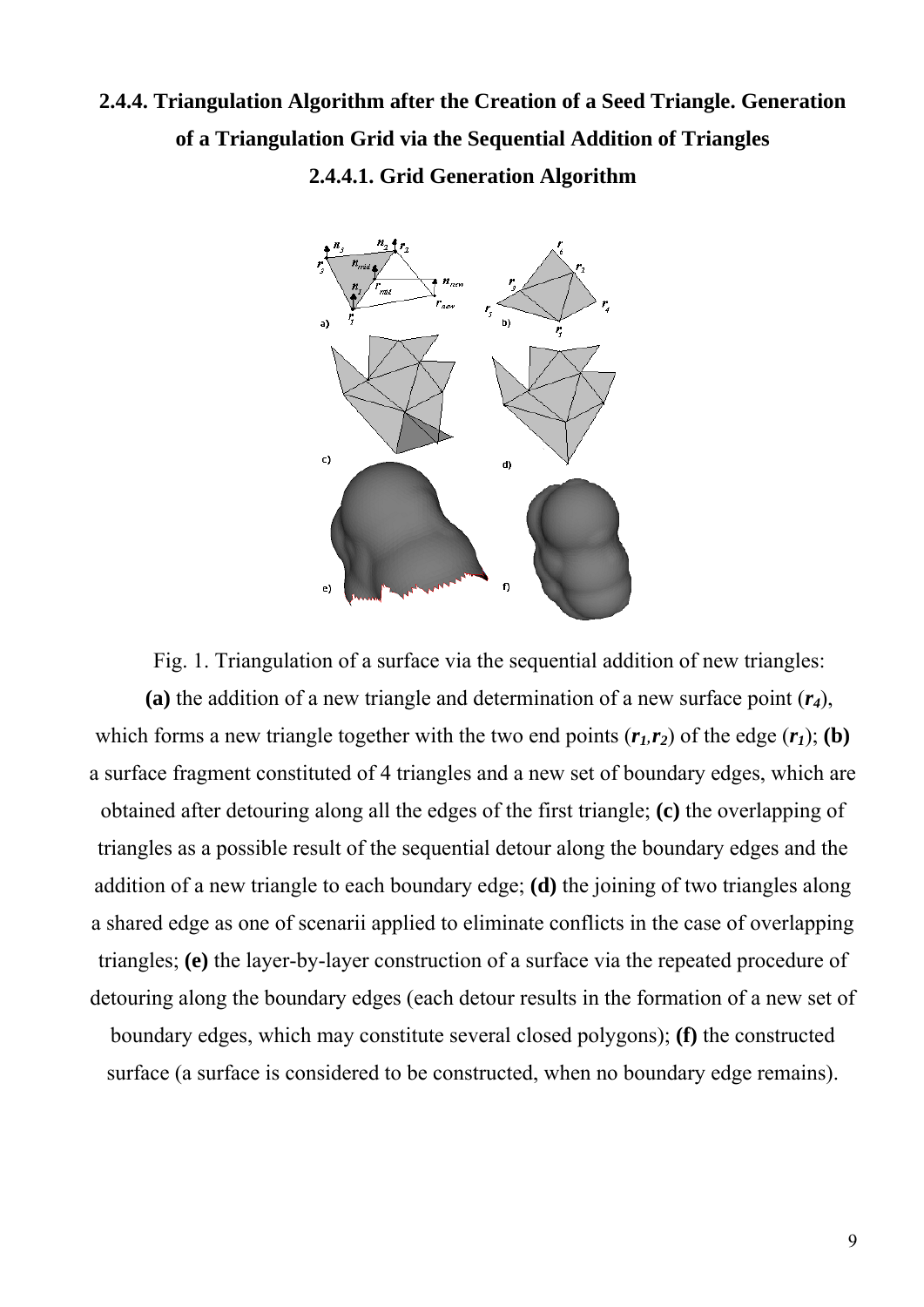The algorithm of generating a surface triangulation grid represents the cyclic process of passing along the boundary edges of a seed triangle with the addition of a new triangle to each boundary edge (Fig. 1). The operation of the algorithm is started from the passage along the seed triangle's boundary edges, which form the current set of boundary edges. In such a manner, a new set of boundary edges is formed, and this set forms the next set of current edges. When the processing of the current set is completed, the numbers of edges from the next set are written into the array of current boundary edges, thereupon all the indices in the array of the next boundary edges are set to zero. The cycle of processing is repeated again. During the addition of triangles, the cases of their overlapping and intersection are unavoidable. To resolve conflict situations arising in the process of adding a successive triangle, the geometric configuration of neighboring triangles is analyzed, and one of the possible methods of adding a triangle or modifying the geometric configuration of current boundary edges is selected. The current set of boundary edges may split into several sets of geometrically connected boundary edges, each of which forms a closed polygonal line. Hence, the boundary of already triangulated domains is a set consisting of one or several closed polygonal lines. The enumeration (cycle) is performed over the elements of this set and then over all the edges of polygons until this set of polygons disappears. At each step of these cycles, we apply one of the scenarii of adding a triangle or modifying the geometric configuration of current boundary edges. The grid generation process is stopped, when no boundary edges remain.

The operation of the procedure of generating a triangulation grid results in obtaining the filled arrays of the tree types of data structures (points (apices), edge (angles), and triangles) describing the triangulation grid and the connections between these elements.

# **2.4.4.2. Procedure of Detouring along the Edges of a Current Polygon. Cycle Enumeration of Current Edges and Selection of a Suitable Scenario (All the**

**Possible Scenarios Are Listed Below the Description of the Algorithm)**  (1) A current edge is selected as follows.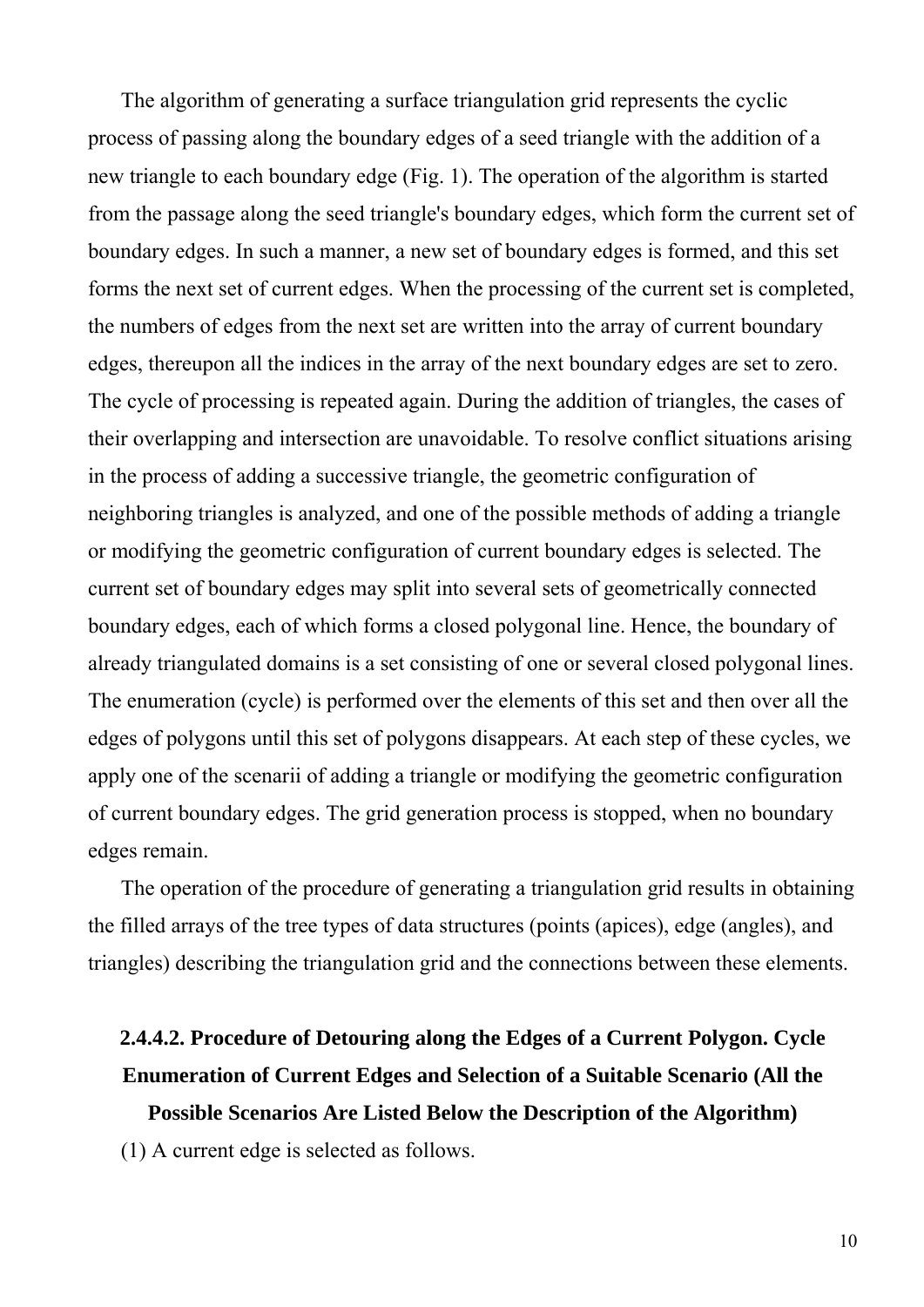Let us assume that earlier, before a new triangle was added, a current polygon was splitted into two new polygons with a shared apex. Then one of the edges, whose one end is the shared point of these two formed polygons, is selected as a current edge. Such a selection is aimed at the spatial separation of these two polygons. Really, the addition of new triangles leads to the disappearance of their shared point. After the formation of two disconnected polygons, we stop the performed cycle of the processing of a current polygon and pass to the initial point of the enumeration of all polygons. If a polygon has not been splitted into two polygons, we take the edge that is next to the current edge from the current set of edges;

(2) Let the current set that incorporates the current edge consist of three edges. Then we use Scenario 10 and pass to step 1;

(3) Let the current set that incorporates the current edge consists of four edges. Let the quadrangle formed by these edges have a "special" apex with the two properties. First, only two edges originate from this apex. Second, this apex is supporting for only one triangle formed by these two edges. If the dihedral angle between this edge with the "special" apex and the edge with the opposite quadrangle apex is smaller than  $\pi/6$ , we use Scenario 9 and pass to step 1, and if this angle is larger than  $\pi/6$ , we use Scenario 8 and pass to step 1. If there is no "special" apex, we use Scenario 7 and pass to step 1;

(4) The angle between the current edge and one of its two adjacent edges from the current set is not small ( $\alpha_1 > \pi/9$ ) and the angle between the current edge and the other adjacent edge is small ( $\alpha_2 < \pi/9$ ). In this case, if the different ends of the current and adjacent edges that form a small angle are not connected by another path of two edges, we use Scenario 6 and pass to step 1. Otherwise, we use Scenario 5 and pass to step 1;

(5) If both angles  $\alpha_1$  and  $\alpha_2$  are small  $(\alpha_1 < \pi/9)$  and  $\alpha_2 < \pi/9$ , we use Scenario 1 and pass to step 1;

(6) We construct a "new" triangle and a "new" point by Scenario 2, but do not yet confirm their construction as a grid node and triangle;

(7) Let the angles  $\beta_1$  and  $\beta_2$  be the angles formed by the edges adjacent to the current edge and the corresponding "new" triangle's edges adjacent to them;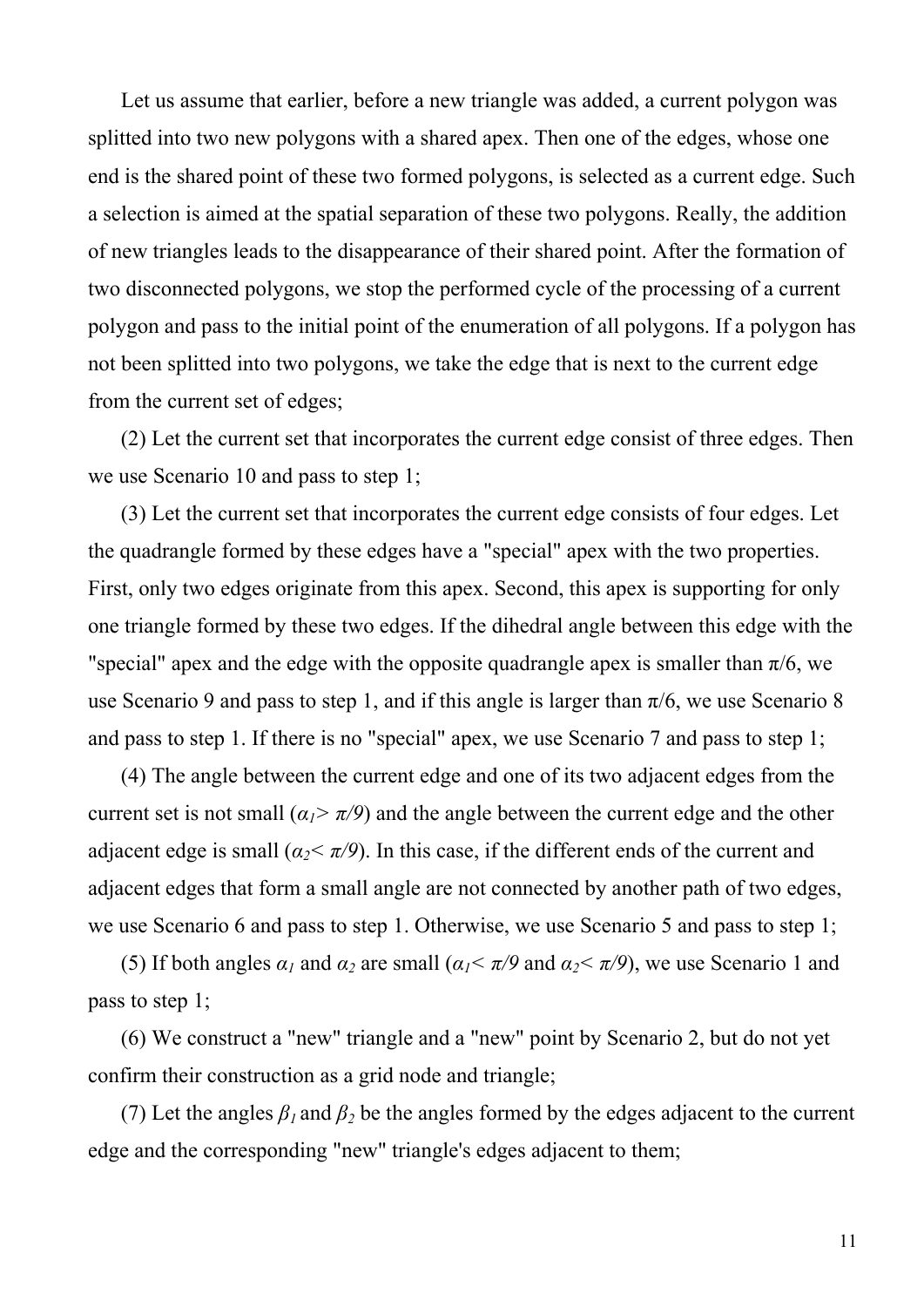(8) Let at least one of the angles  $\beta_1$  or  $\alpha_1$  be small, and the angles  $\beta_2$  and  $\alpha_2$  be large ( $[(\beta_1 \le \pi/6 \text{ or } \alpha_1 \le 2\pi/9)$  and  $(\beta_2 \ge \pi/6$  and  $\alpha_2 \ge 2\pi/9)$ ). Or, otherwise, at least one of the angles  $\beta_2$  or  $\alpha_2$  be small, and the angles  $\beta_1$  and  $\alpha_1$  be large  $[(\beta_2 \le \pi/6 \text{ or } \alpha_2 \le 2\pi/9)$  and  $(\beta_1 > \pi/6$  and  $\alpha_1 > 2\pi/9$ ]). Then we apply Scenario 4 for the current and adjacent edges that form a small angle and return to step 1;

(9) Let the angles  $\beta_1$  and  $\beta_2$  be small  $(\beta_1 \le \pi/6$  and  $\beta_2 \le \pi/6$ ). Then we apply Scenario 4 for the current and adjacent edges that form a smaller angle and return to step 1.

(10) Let all the above defined angles  $\beta_l$ ,  $\alpha_l$ ,  $\beta_2$ , and  $\alpha_2$  be large ( $\beta_l$ > $\pi/6$ ,  $\alpha_l$ > $2\pi/9$ ,  $\beta_2 > \pi/6$ , and  $\alpha_2 > 2\pi/9$ ). Let  $n_{mid}$  be the normal to the surface at the point of the current edge midpoint's projection, and *nnew* be the normal to the surface at the "new" point of a "new" triangle. Let *γ* be the angle between  $n_{new}$  and  $n_{mid}$ . If the angle *γ* is large ( $\gamma > \pi/2$ ), we apply Scenario 1 and return to step 1;

(11) Let at least one of the above defined angles  $\beta_l$ ,  $\alpha_l$ ,  $\beta_2$ , and  $\alpha_2$  be small ( $\beta_l$ < $\pi/6$ , or  $\alpha_1 < 2\pi/9$ , or  $\beta_2 < \pi/6$ , or  $\alpha_2 < 2\pi/9$ ). Then we perform Scenario 1 and return to step 1;

(12) The "first special" point that is close to the two apices of the current edge is found by the formula

$$
r^{(1)} = \frac{r_1 + r_2 + 2r_{new}}{4},
$$
 (6)

where  $r_{new}$  is the radius vector of the "new" point, and  $r_1$  and  $r_2$  are the radii vectors of the two apices of the current edge. For all the points (in the cubic domain containing the "first special" point), we form the set of all the grid nodes that has the following properties:

(a) They lie in the cubic domain containing the "first special" point; and

(b) They do not coincide with the apices of the current edge and the apices of its two adjacent edges.

Further, we find the "second special" point. This points belongs to the found set and spaced from the "first special" point at the minimum distance  $||r_{min}||$ .

(13) If the distance  $||r_{min}|| > Rch$ , we confirm the construction of a "new" triangle by Scenario 2 and return to step 1. If  $\alpha_1 < \pi/2$  or  $\alpha_2 < \pi/2$ , we perform Scenario 1 and return to step 1;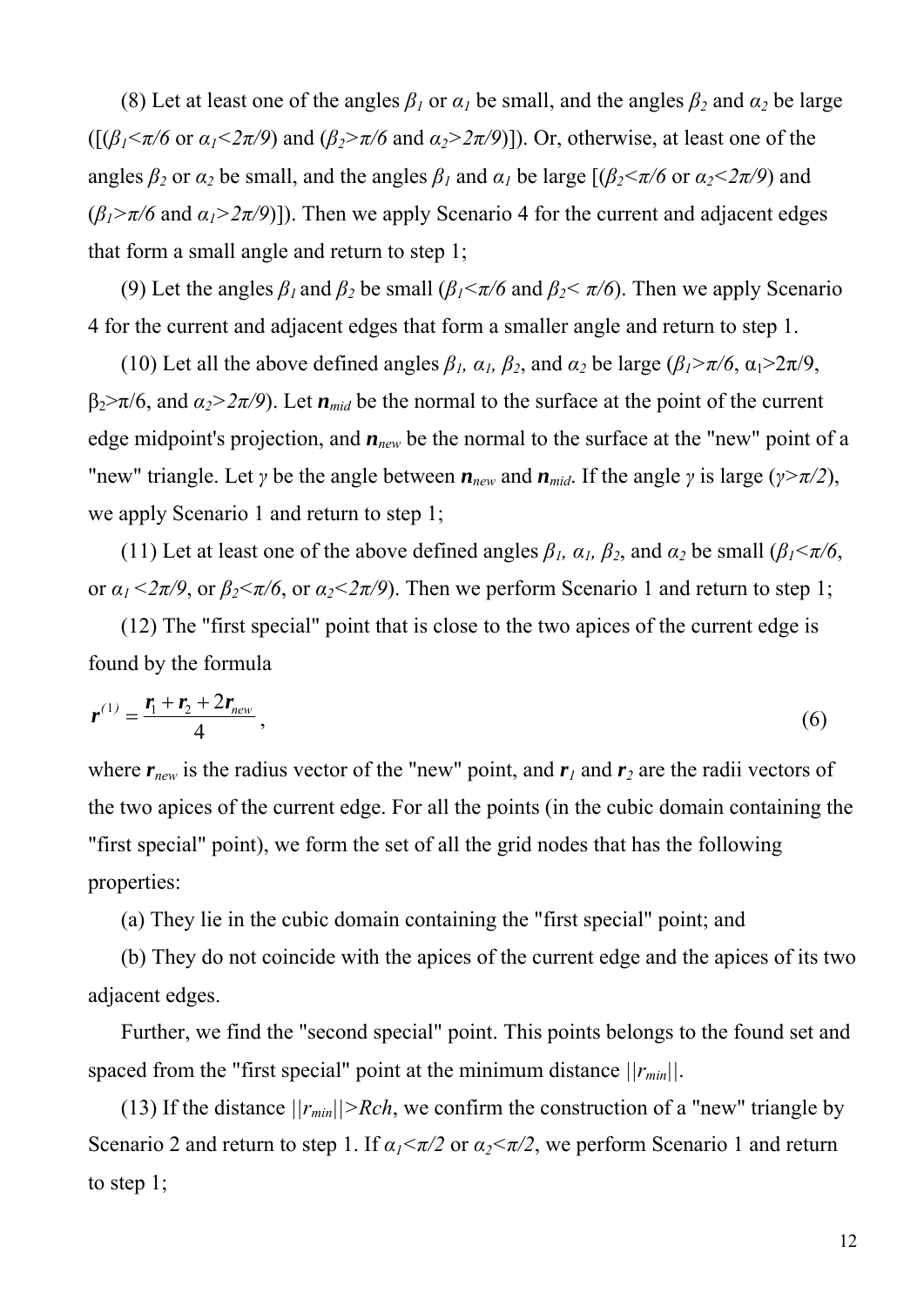(14) If the "second special" point does not lie on the current boundary, we perform Scenario 1 and return to step 1;

(15) If  $||r_{min}||$  is smaller than half a current edge, we perform Scenario 1 and return to step 1;

(16) Let  $n_m$  be the normal at the "second special" point. If the angle between  $n_{new}$ and  $n_m$  exceeds  $\pi/2$ , we perform Scenario 1 and return to step 1;

(17) We perform scenario 3. Two closed polygonal lines of the boundary edges with a shared point are thus formed. We return to step 1.

# **2.4.4.3. Main Scenarii (Fig. 3) of Adding a New Triangle or Processing the Current Boundary Edges**



Fig. 2. Determining a new surface point  $(r<sub>new</sub>)$ , which forms a new triangle together with the edge's end points  $(r_1, r_2)$ .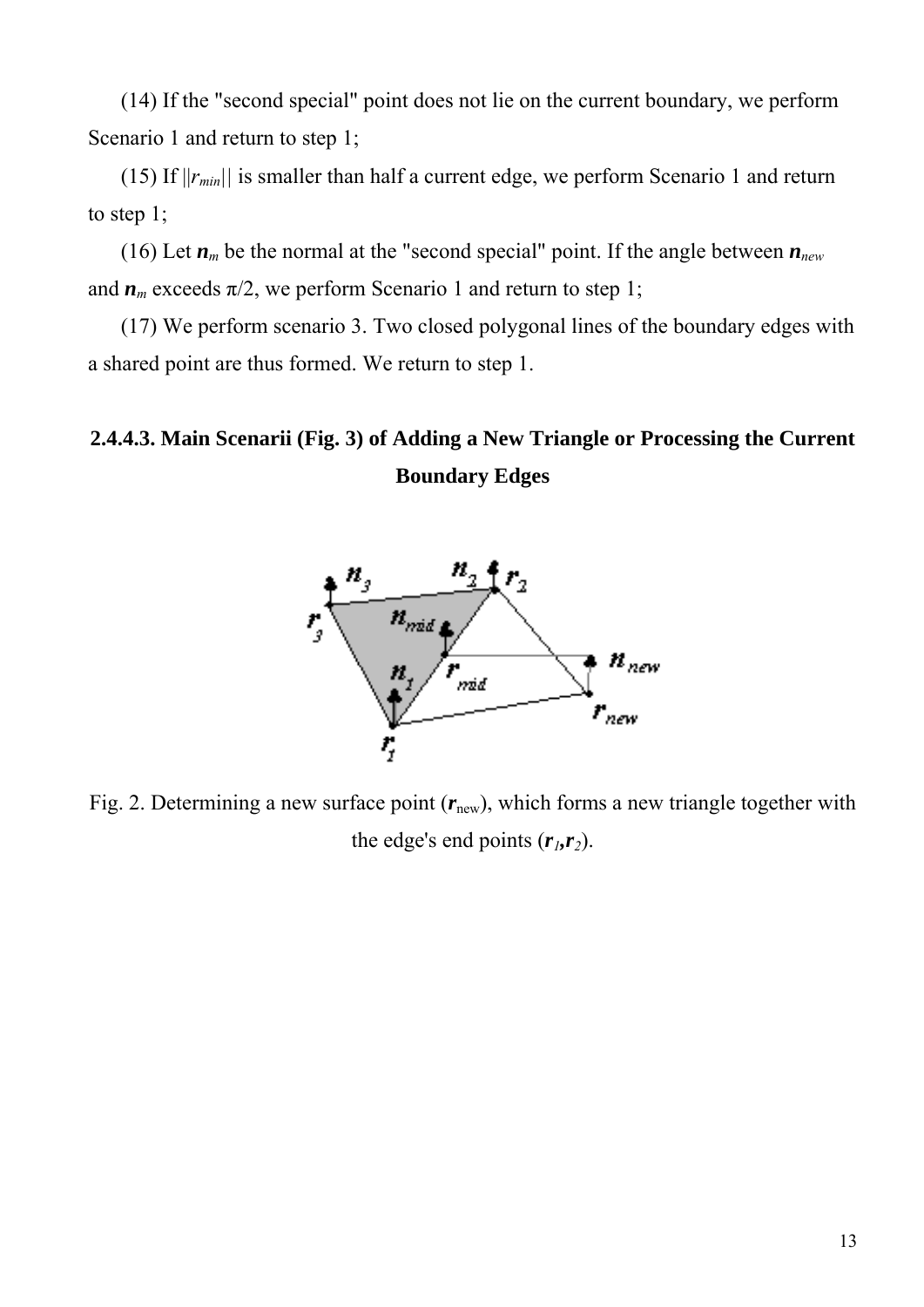

Fig. 3. Schematic illustration of the geometric configurations of a triangulation grid for the applied scenarii of the processing of boundary edges (solid arrows indicate the boundary edges of a current set and the direction of the detour along them, and dashed arrows indicate new boundary or inner edges): **(a)** the case when we does not do anything, if all other scenarios have failed to function (*Scenario 1*); **(b)** the formation of a triangle by a current boundary edge and two new boundary edges (dashed lines indicate new boundary edges) (*Scenario 2*); **(c)** the construction of a triangle, which geometrically connect or disconnect current boundary arrays (*Scenario 3*); **(d)** the formation of a triangle by the current and next (preceding) boundary edges of a current boundary set and a new boundary edge (dashed lines indicate a new boundary edge that forms a new triangle) (*Scenarii 4–5*); **(e)** the merging of two boundary edges that form an acute angle into one inner edge (*Scenario 6*); (**f**) the partitioning of a four-edge cycle into two triangle by the newly constructed fifth edge that connects the opposite obtuse angles of a quadrangle (*Scenario 7*); (**g**) the partitioning of a four-edge cycle into two triangles by the additional fifth edge that connects the "special" apex with the opposite

apex (*Scenario 8*); (**h**) the elimination of the "special" apex and the formation of a triangle of the remaining three apices (*Scenario 9*); **(i)** the construction of a triangle that

closes the boundary set of three edges (*Scenario 10*).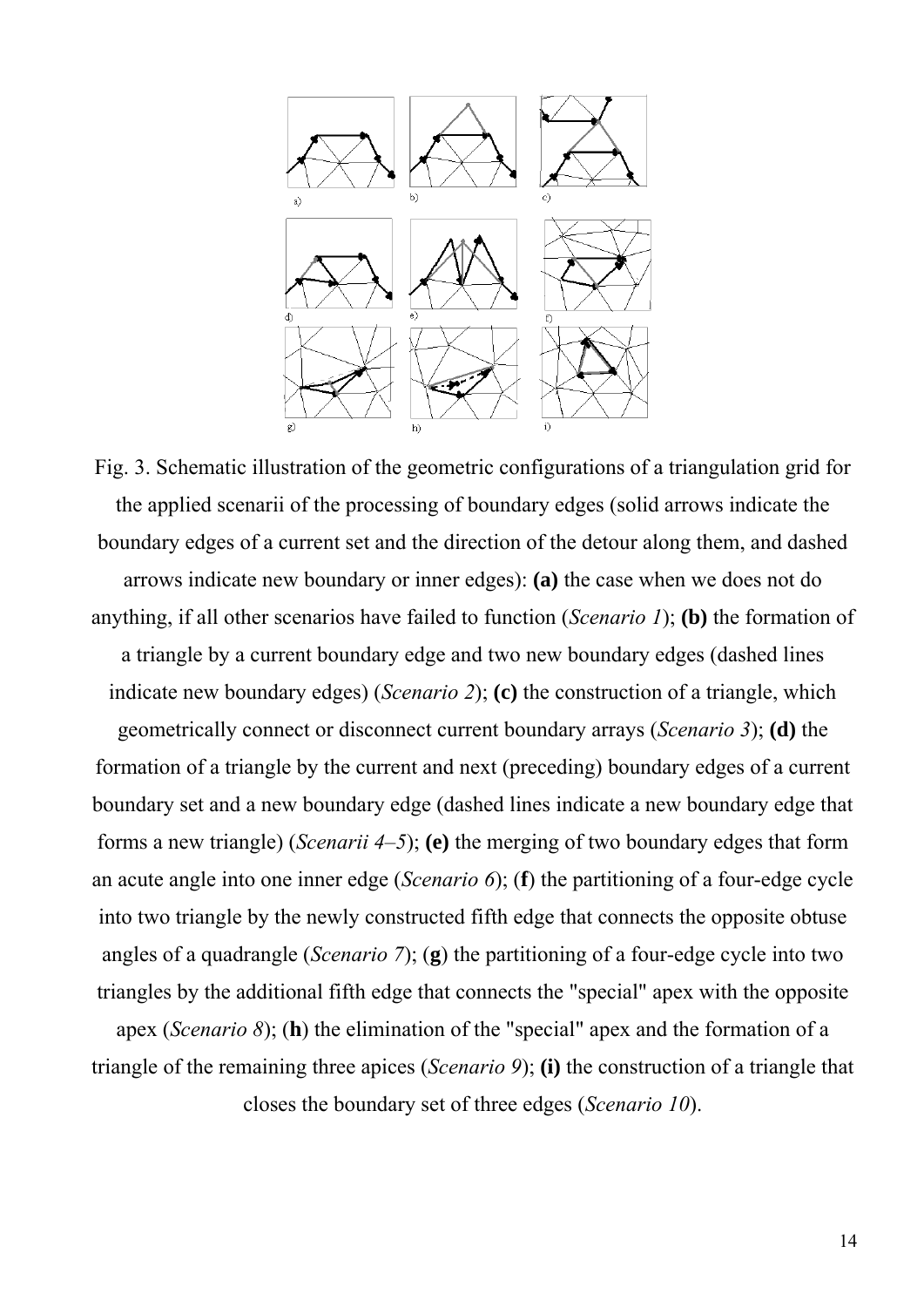(1) We do not do anything, when all other scenarii have failed.

(2) We construct a "new" triangle supported by the current edge (Fig. 2) as follows. The midpoint of the current edge is projected onto the surface. At this point, we construct a vector so that it is perpendicular to the normal at this point and the vector of the current edge and have a length *Rch =1.5L*. The obtained point is projected onto the surface. This is a "new" point. A "new" triangle is constructed from the current edge and the obtained "new" point.

*L* is the adaptive grid step, which represents the radius of a circle circumscribed around an equilateral triangle with a height *Rch =1.5L*. This triangle determines the maximum triangulation mesh in the given area.

The adaption of the grid step is performed by the following algorithm. If the cube determined by the midpoint of the current edge is not associated with any "adaption centers", this grid step is determined by the prespecified maximum size  $L = L^{max}$ . If such centers exist, the distance from each of these "adaption centers" associated with the cube to the midpoint of the current edge  $||r_j||$   $(j=1,...,N_a)$  is the number of an adaption center) is calculated. Among these distances, we find the distances that are less than the critical distance  $||r_j|| < R^a$  for the corresponding "adaption center". For each similar "adaption center" *j*, there exist its own grid step  $L = L^a_{j}$ . Among them we select the minimum step  $L = L^{min}$ .

For each of the two edges of the current edge (though equally as for any surface point), there are the two principal curvature radii  $R^{g1}$  and  $R^{g2}$ . For a torus, they are the radii of its two generatrices at this point (one of them has the same value everywhere and the other is increased from the center of a torus to its boundary). For a spherical segment, both principal radii are equal to its radius. The grid step is corrected so that it does not exceed half a radius for both apices as

$$
L = min\left(L^{min}, \frac{R_1^{g1}}{2}, \frac{R_1^{g2}}{2}, \frac{R_2^{g1}}{2}, \frac{R_2^{g2}}{2}\right).
$$
\n(7)

Then we construct a "new" point using such a grid step.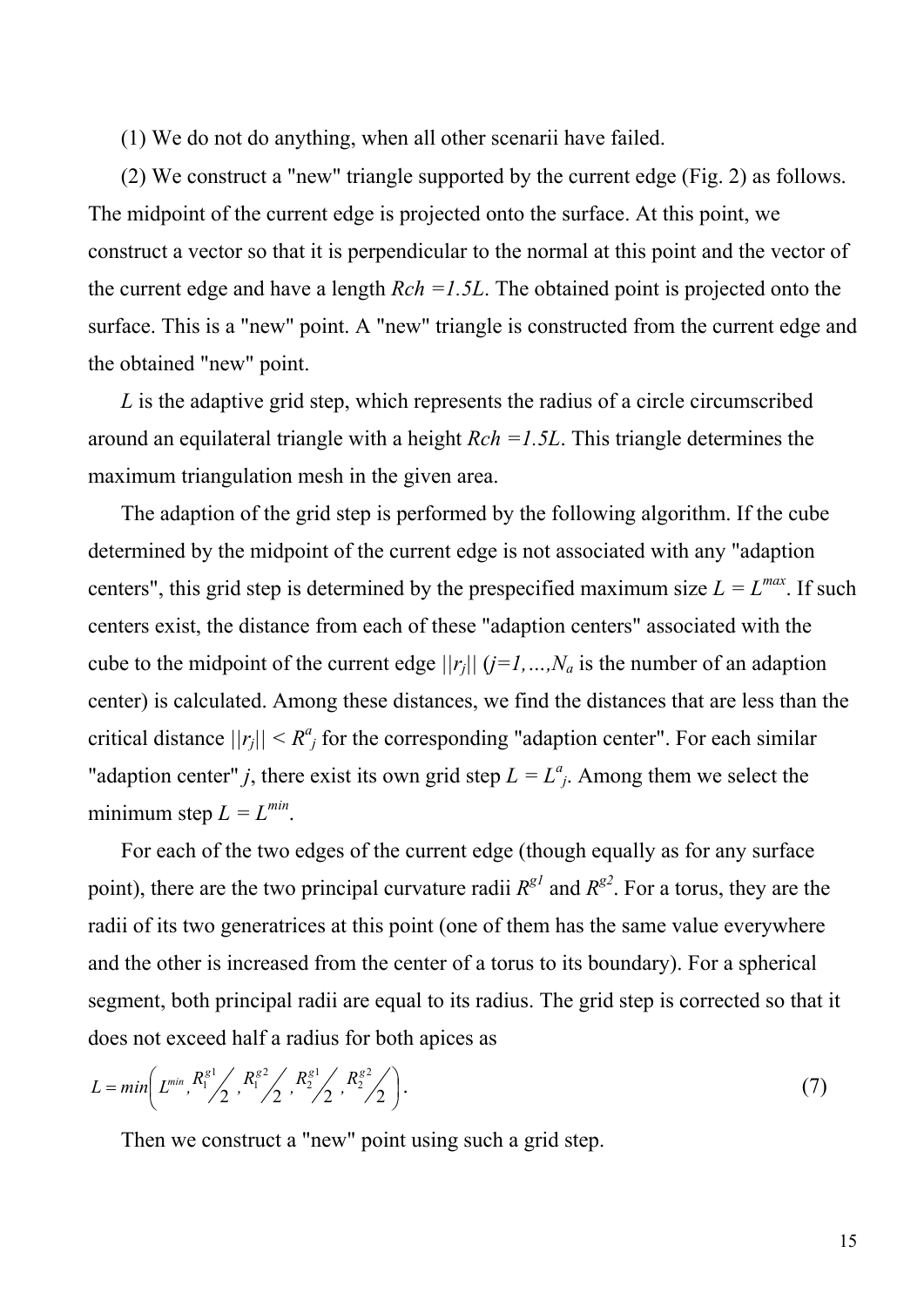Let a "new" point lie on the segment  $S_N$  (spherical or toroidal). The apices of the current edge lie on the segments  $S_1$  and  $S_2$ . We check whether  $S_N$  coincides with  $S_1$  or  $S<sub>2</sub>$  or is neighboring for both these segments. For a "new" point, we find its two principal curvature radii  $R^{g1}N$  and  $R^{g2}N$  and check whether the conditions  $L \leq R^{g1}N^{2}$  and  $L < R^{g2}$ <sub>N</sub>/2 are true. If at least one of these conditions is not true, we reduce the grid step as follows

$$
L = min\left(L_2', \frac{R_N^{g1}}{2}, \frac{R_N^{g2}}{2}\right).
$$
 (8)

Then we construct a "new" point using such a grid step and check the above described conditions again. This process is continued until these conditions are met.

(3) A "new" point constructed by method (2) (a) "merges" with the "second special" point (grid node) into one point, and (b) the "merging" occurs in compliance with the formula

$$
\boldsymbol{r} = \frac{(N_a \boldsymbol{r}_a + N_b \boldsymbol{r}_b)}{(N_a + N_b)},\tag{9}
$$

where  $N_a = 2$  is the number of edges originating from point (a),  $N_b$  is the number of edges originating from point (b),  $r_a$  and  $r_b$  are the radii vectors of points (a) and (b), respectively, and r is the radius vector of the point formed by merging;

(4) We construct a new triangle using, first, the current edge, second, the boundary edge that is adjacent to the current edge and forms a small angle with it and, third, the new boundary edge opposite to this small angle. Let point (a) be a "new" point constructed by Scenario 2. Second point (b) of the adjacent edge that does not belong to the current edge is shifted in compliance with the formula

$$
\boldsymbol{r} = \frac{(N_a \boldsymbol{r}_a + N_b \boldsymbol{r}_b)}{(N_a + N_b)},\tag{10}
$$

where  $N_a = 2$  and  $N_b$  are the numbers of edges originating from point (a) and (b), respectively,  $r_a$  is the radius vector of point (a),  $r_b$  is the radius vector of the initial position of point (b), and  $\boldsymbol{r}$  is the radius vector of the new position of point (b);

(5) We construct a new triangle from the current edge, one of the boundary edges that are adjacent to the current edge and form a small angle with it, and the new boundary edge opposite to this small angle;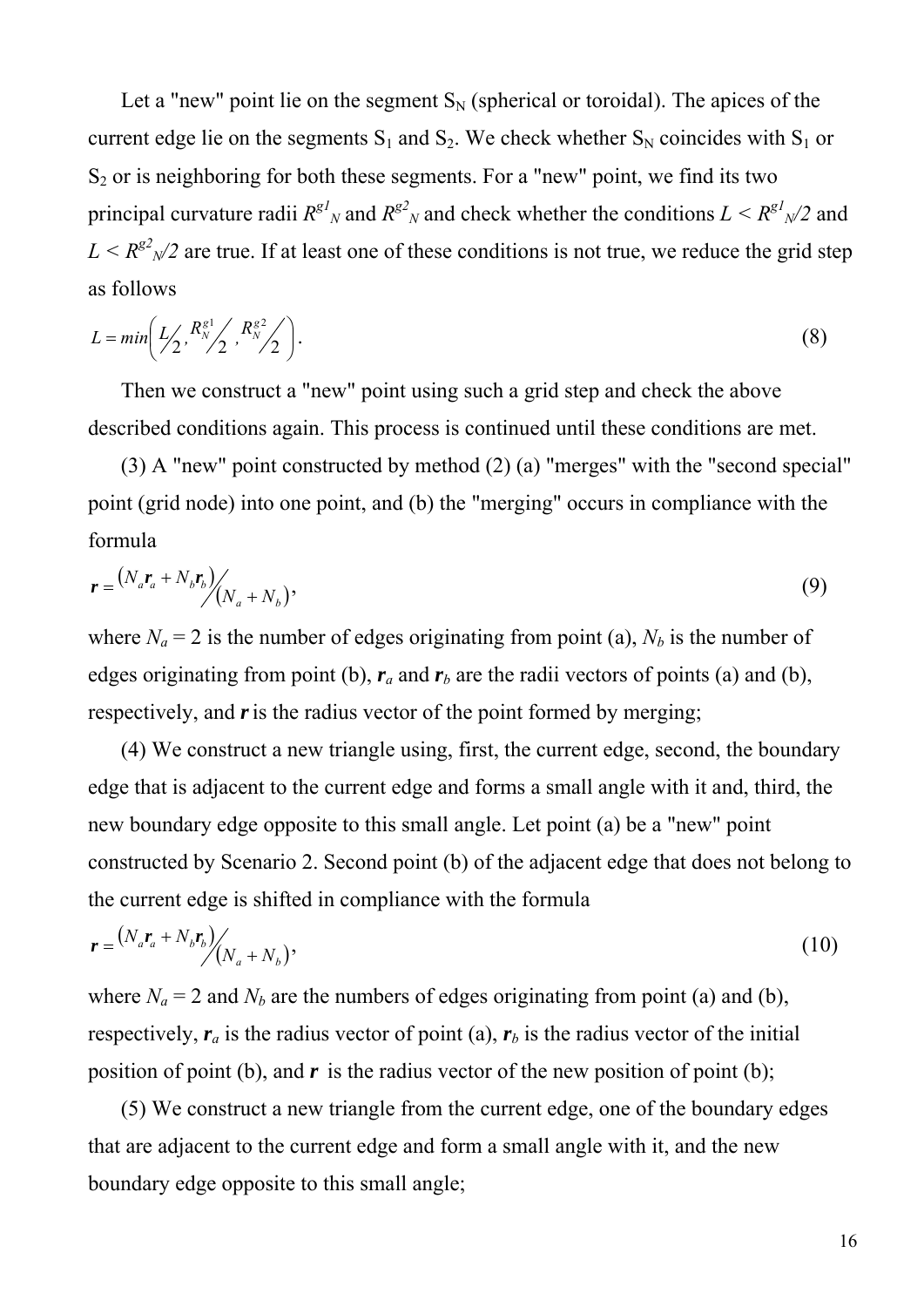(6) The two adjacent boundary edges that have a shared point and form a small acute angle are merged into one inner (non-boundary) edge. Two different points of the adjacent edges (points (a) and (b)) are "merged" into one point. The radius vector of the resulting point is calculated as

$$
\boldsymbol{r} = \frac{(N_a \boldsymbol{r}_a + N_b \boldsymbol{r}_b)}{(N_a + N_b)},\tag{11}
$$

where  $N_a$  and  $N_b$  are the numbers of edges originating from point (a) and (b), respectively,  $r_a$  and  $r_b$  are the radii vectors of point (a) and (b), respectively, and *r* is the radius vector of the point formed by merging;

(7) The four-edge cycle is partitioned into two triangles by the newly constructed fifth edge connecting the opposite obtuse angles of a quadrangle;

(8) The four-edge cycle is partitioned into two triangles by the additional fifth edge connecting the "special" apex with its opposite apex;

(9) The "special" apex of the four-edge cycle is excluded. The remaining three apices are used to form a triangle;

(10) The triangle that closes the boundary set is constructed of three edges as follows. We perform a special check in order to prevent using this method at the first step, when the boundary set of a seed triangle is processed.

The first scenario is most important. Here we calculate the coordinates of the first apex. The method of this calculation is illustrated in Fig. 2.

The geometric configurations of the application of some important scenarios are schematically shown in Fig. 3. Boundary edges considered to be directed segments (oriented towards detouring along them).

#### **Final "Settling" of the Grid**

To create a more uniform grid, we use the mechanism of "settling". We enumerate all the nodes of the grid. For all the nearest neighbors of a current node, we find the "centroid", which is then projected onto the surface, thus replacing this current node. The process of settling may be repeated several times.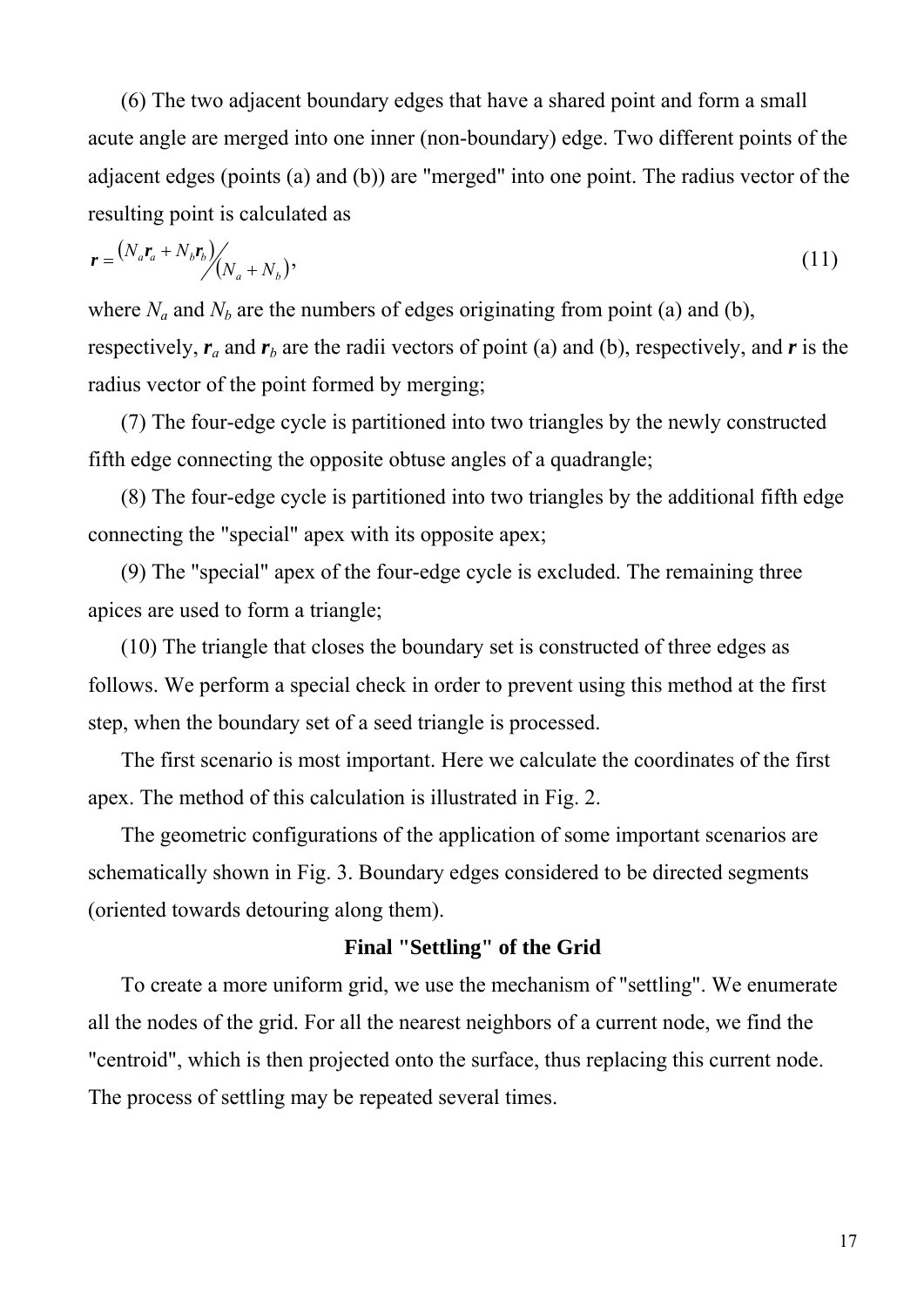## **2.4.5. Forming the Arrays of the Parameters of Surface Elements on the Basis of Surface Triangulation Data**

Using the data on a surface triangulation grid as the base, we form the array of the data on surface elements. Each surface element is characterized by the spatial coordinates, surface area, and the direction of a normal to its surface. The coordinates and normal correspond to the nodes of the obtained triangulation grid. Each similar node is considered to be the center of a future polygonal surface element. The area of a triangular surface element is calculated by the following methods.

#### **2.5.5.1. Formulas for the Areas of Triangular Surface Elements**

Let us give the formulas for the areas of triangular surface elements. They may be classified into the three types: spherical, toroidal, and boundary elements, whose points belong to different surface fragments.



Fig. 4. Spherical triangle.

### *(1) Surface Area of a Spherical Triangle (Fig. 4)*

The sum *s* of the angles of a spherical triangle  $\alpha$ ,  $\beta$ , and  $\gamma$  $s = \alpha + \beta + \gamma$  (12)

is always lower than  $3\pi$  and higher than  $\pi$ . The value

$$
\varepsilon = s - \pi \tag{13}
$$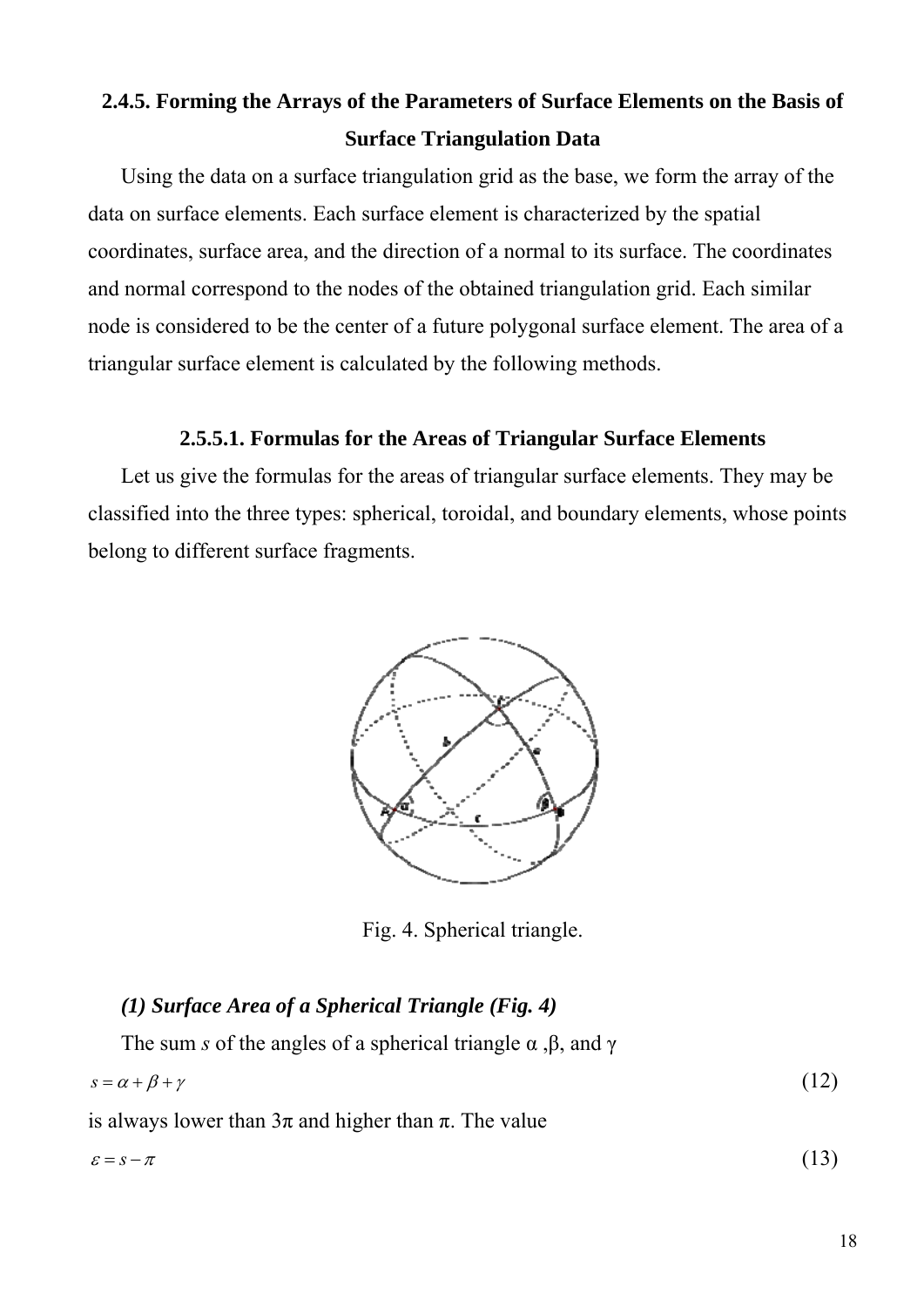is called the spherical excess. The surface area of a spherical triangle *S* is determined by the Girard's formula

$$
S = R^2 \varepsilon \,, \tag{14}
$$

where R is the radius of a sphere.



Fig. 5 (a) Toroidal triangle ABC and (b) its mapping onto a surface (proportions are distorted).

#### *(2) Surface Area of a Toroidal Triangle (Fig. 5)*

Let us consider a toroidal triangle ABC on a torus.

We shall determine a curvilinear coordinate system formed by the torus generatrices the two types: ОХ and ОY are the axes directed along the generatrices (ОY is represented by cricles perpendicular to the axis of a torus and ОХ is formed by the points of contact betweem the torus and a rolling sphere).

Let us take any three points А, В, and С. The ОХ and ОY basis axes directed along the generatrices can always be selected as follows:

- (1) Point C lies between points A and B along the OY axis;
- (2) The positive direction of the OX axis is from segment [AB] to point C;

(3) For points A ( $x_A$ ,  $y_A$ ) and B ( $x_B$ ,  $y_B$ ),  $x_B > x_A$  and  $y_B > y_A$ ;

(4) The lines connecting the pairs of points АС, АВ, and СВ can not always be selected as coinciding with the geodesic lines of a torus. For this reason, let us select them as line segments between the points, which are the images of the geodesic lines of a cylinder and obtained via the mapping of a torus onto this cylinder. This mapping is performed as follows: the OX generatrices of a torus are mapped onto the cylinder's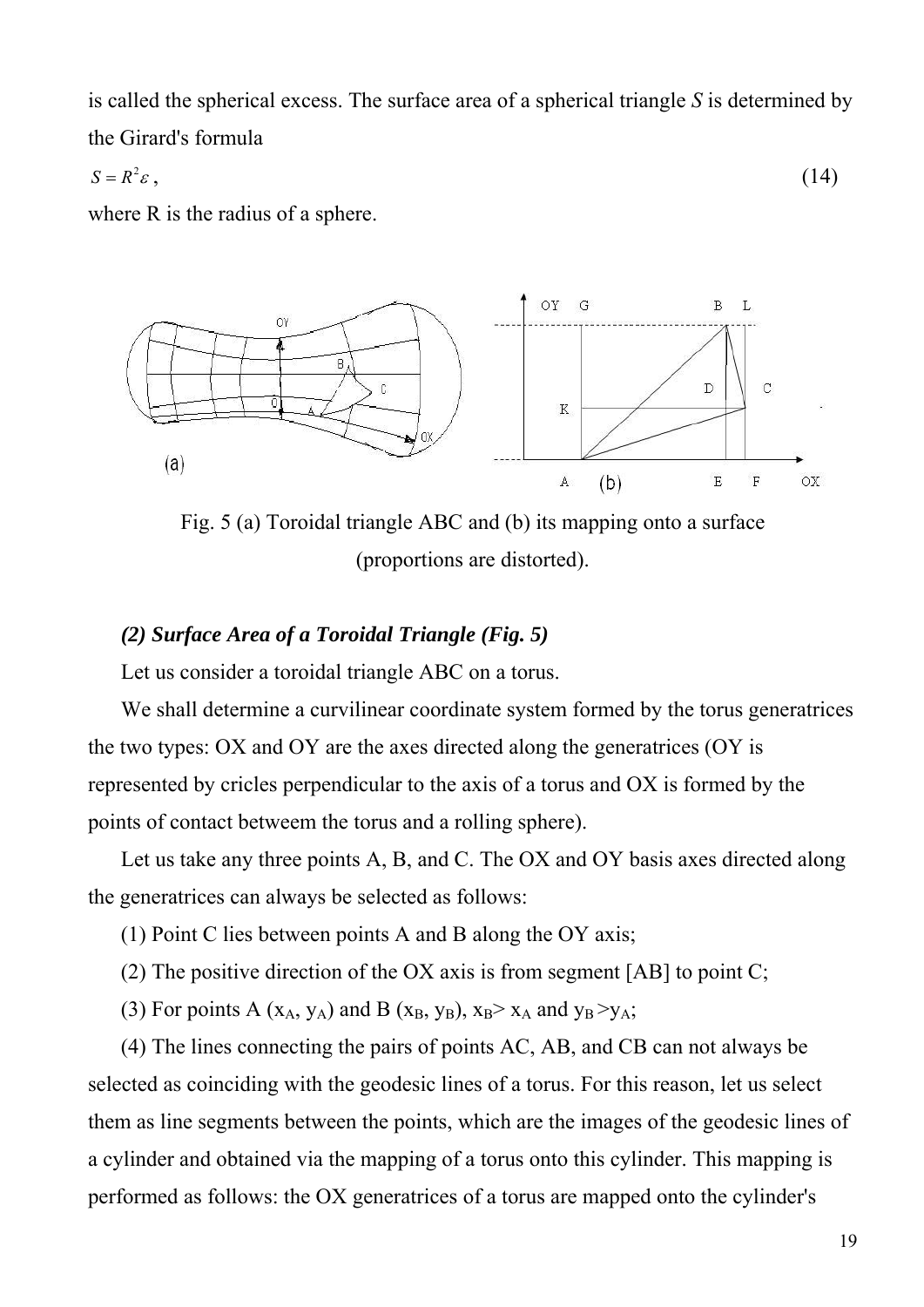generatrices parallel to the cylinder's axes without changing their length, and the OY generatrices of a torus are mapped onto the cylinder's generatrices perpendicular to the cylinder's axes without changing their angular sizes;

(5)  $\alpha_A$  is the angular position along the OX generatrix, and  $x_A = R_{ox} \alpha_A$ , where  $R_{OX}$  is the torus rolling sphere radius, *h* is the distance from the center of a rolling sphere to the straight line connecting the two supporting spheres of a torus;

(6)  $\varphi_{AB}$  is the angular distance between points A and B along the OY generatrix;

Then the surface area of toroidal triangles and quadrangles is determied as follows.

The surface area of square EAGB is calculated as

$$
S_{EAGB} = \varphi_{AB} R_{OX} (h\alpha - R_{OX} \sin(\alpha))|_{\alpha_A}^{\alpha_B} \tag{15}
$$

The surface areas of triangles ABE, BCD, and ACF are found as

$$
S_{ABE} = \varphi_{AB} \frac{R_{OX}}{\alpha_B - \alpha_A} (h \frac{(\alpha - \alpha_A)^2}{2} - R_{OX}((\alpha - \alpha_A)\sin(\alpha) + \cos(\alpha)))\Big|_{\alpha_A}^{\alpha_B},
$$
(16)

$$
S_{BCD} = \varphi_{BC} \frac{R_{OX}}{\alpha_B - \alpha_C} (h \frac{(\alpha - \alpha_C)^2}{2} - R_{OX}((\alpha - \alpha_C)\sin(\alpha) + \cos(\alpha)))\Big|_{\alpha_B}^{\alpha_C},\tag{17}
$$

$$
S_{ACF} = \varphi_{AC} \frac{R_{OX}}{\alpha_A - \alpha_C} (h \frac{(\alpha - \alpha_C)^2}{2} - R_{OX}((\alpha - \alpha_C)\sin(\alpha) + \cos(\alpha)))\Big|_{\alpha_A}^{\alpha_C}
$$
 (18)

The surface area of triangle ABC is determined as

$$
S_{ABC} = S_{ABE} - S_{ACF} + sign (x_C - x_B)(S_{EDCF} + S_{BCD})
$$
\n(19)

### *(3) Surface Area of the Triangles, Whose Apices Do Not Belong to the Same Surface Fragment*

Let a triangle be formed by the apices  $r_l$ ,  $r_l$ , and  $r_3$ . We shall use the formula for the surface area of a planar triangle to determine the surface area *S* of such triangles.

The edges *a* and *b* of a triangle are determined as

$$
\mathbf{a} = \mathbf{r}_2 - \mathbf{r}_1 \text{ and } \mathbf{b} = \mathbf{r}_3 - \mathbf{r}_1 \tag{20}
$$

The surface area *S* of a triangle is found as

$$
S = \frac{1}{2} |[a \times b]|. \tag{21}
$$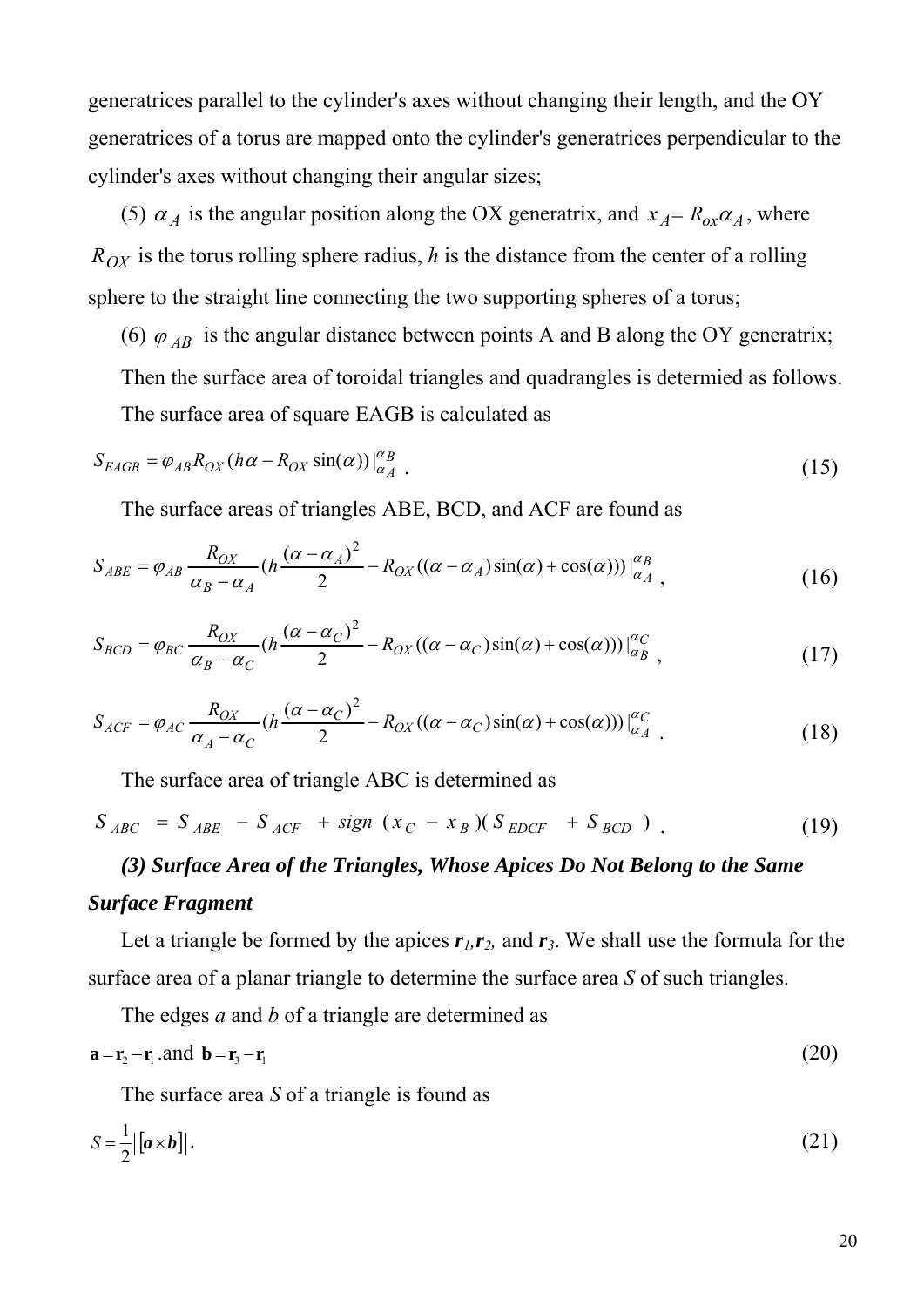### **2.5.5.2. Formation of Polygonal Surface Elements and Calculation of Their Parameters**

*Polygonal* surface elements are formed on the basis of triangular surface elements. The centers of polygonal elements coincide with the apices of triangular elements. The apices of polygonal elements are the midpoints of the edges, which belong to triangular elements and originate from the centers of polygonal elements, and the centroids (median intersection point) of these triangular elements.

The surface area of a polygonal element  $S^M$  is calculated by summing one thirds of the surface areas  $S^{tr}$  of triangular elements with the apix at the center of a polygonal element. For each triangulation grid node, we sum the surface areas of the triangles, for which the given node is an apix. The resulting total surface area is divided by 3, i.e.,

$$
S^M = \frac{\sum\limits_{i} S_i^{tr}}{3},\tag{22}
$$

and the obtained result is memorized as the area of a surface element with the coordinates and normal that correpond to the given triangulation grid node.



**2.5.5.3. SAS Elements** 

Fig. 6. Transformation of SES into SAS.

Let us have a surface after primary rolling and a triangle  $(r_i, r_\lambda, r_\lambda)$  on SES. The image of this triangle on SAS  $(r_{1n}, r_{2n}, r_{3n})$  (Fig. 6) is determined as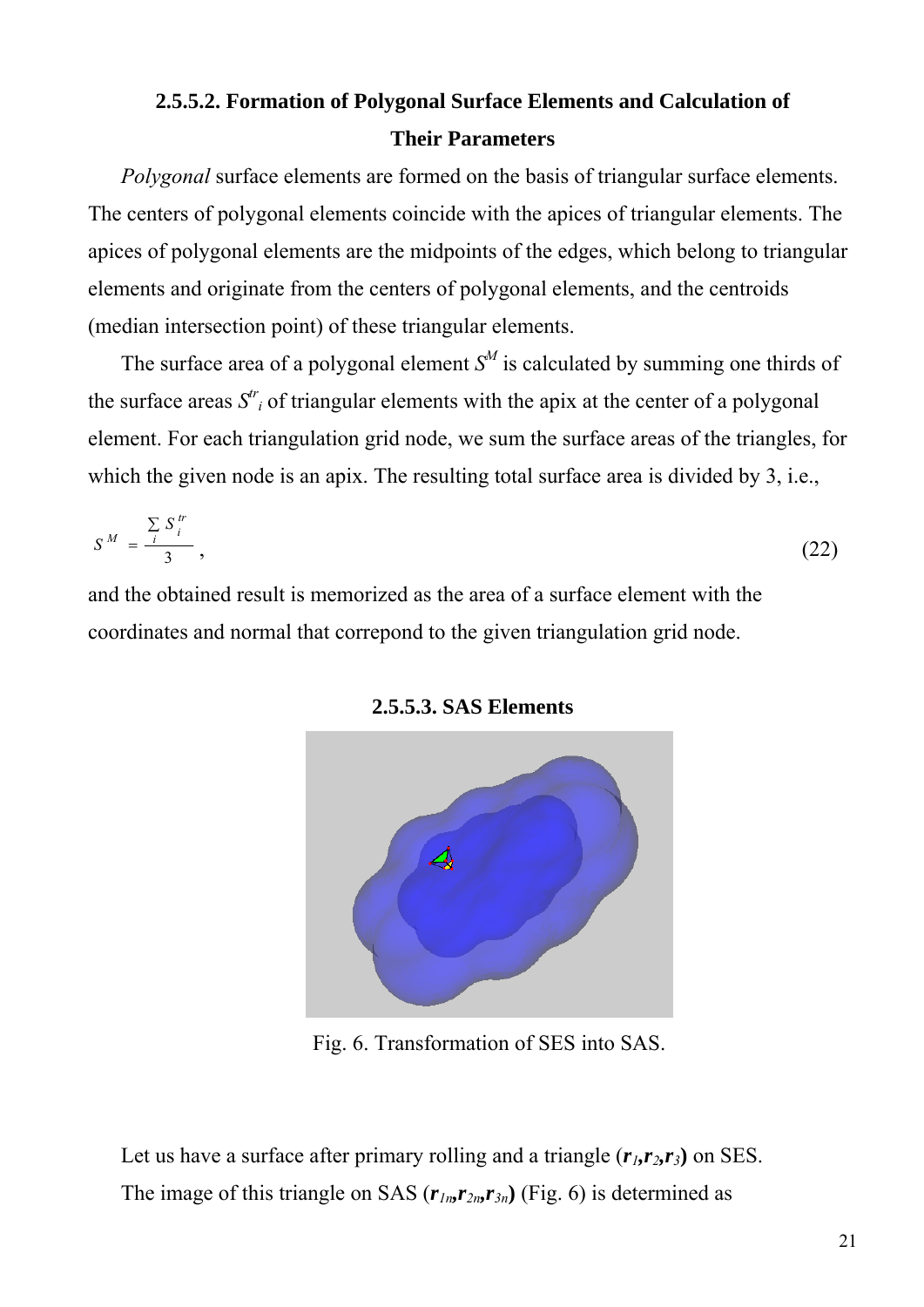$$
r_{1n} = r_1 + n_1 R_{pr}, \qquad (23)
$$

$$
r_{2n} = r_2 + n_2 R_{pr}. \tag{24}
$$

$$
r_{3n} = r_3 + n_3 R_{pr}, \qquad (25)
$$

where  $R_{pr}$  is the primary rolling radius, and  $n_1$ ,  $n_2$ , and  $n_3$  are the normals at corresponding points.

Then

(1) A surface element on a primary sphere supported by three atoms is mapped into a point. Its surface area on SAS is equal to zero;

(2) A surface element on a torus supported by two atoms is mapped into a line. Its surface area on SAS is also equal to zero;

(3) A surface element on an atom is mapped into a spherical triangle. Its surface area on SAS is proportional to its surface area on SES, i.e.,  $S_{\text{ses}}\left((R_{\text{atom}}+R_{\text{pr}})/R_{\text{atom}}\right)^2$ ;

(4) A boundary surfce element between a torus and a pirmary sphere supported by three atoms has a zero surface area; and

(5) A boundary triangular surface element supported by a primary torus and an atom, a primary sphere and an atom, and by a primary torus and sphere and an atom has the surface area *S* calculated by the formula for three points  $(r_{1n}r_{2n}r_{3n})$  as

$$
a=r_{2n}-r_{1n},\hspace{1cm} (26)
$$

$$
\boldsymbol{b} = \boldsymbol{r}_{3n} - \boldsymbol{r}_{1n},\tag{27}
$$

$$
S = \left| \frac{a \times b}{2} \right| \tag{28}
$$

#### **2.5.5.4. Calculating the Areas and Volume of SES and SAS**

The area of a surface is calculated by summing the areas of all surface elements as

$$
S = \oint_{S} dS \tag{29}
$$

The volume of a surface is determined as

$$
V = \frac{1}{3} \oint_{S} (\mathbf{r} \cdot \mathbf{n}) dS , \qquad (30)
$$

where r is the radius vector of the current point of a surface, and *n* is its normal.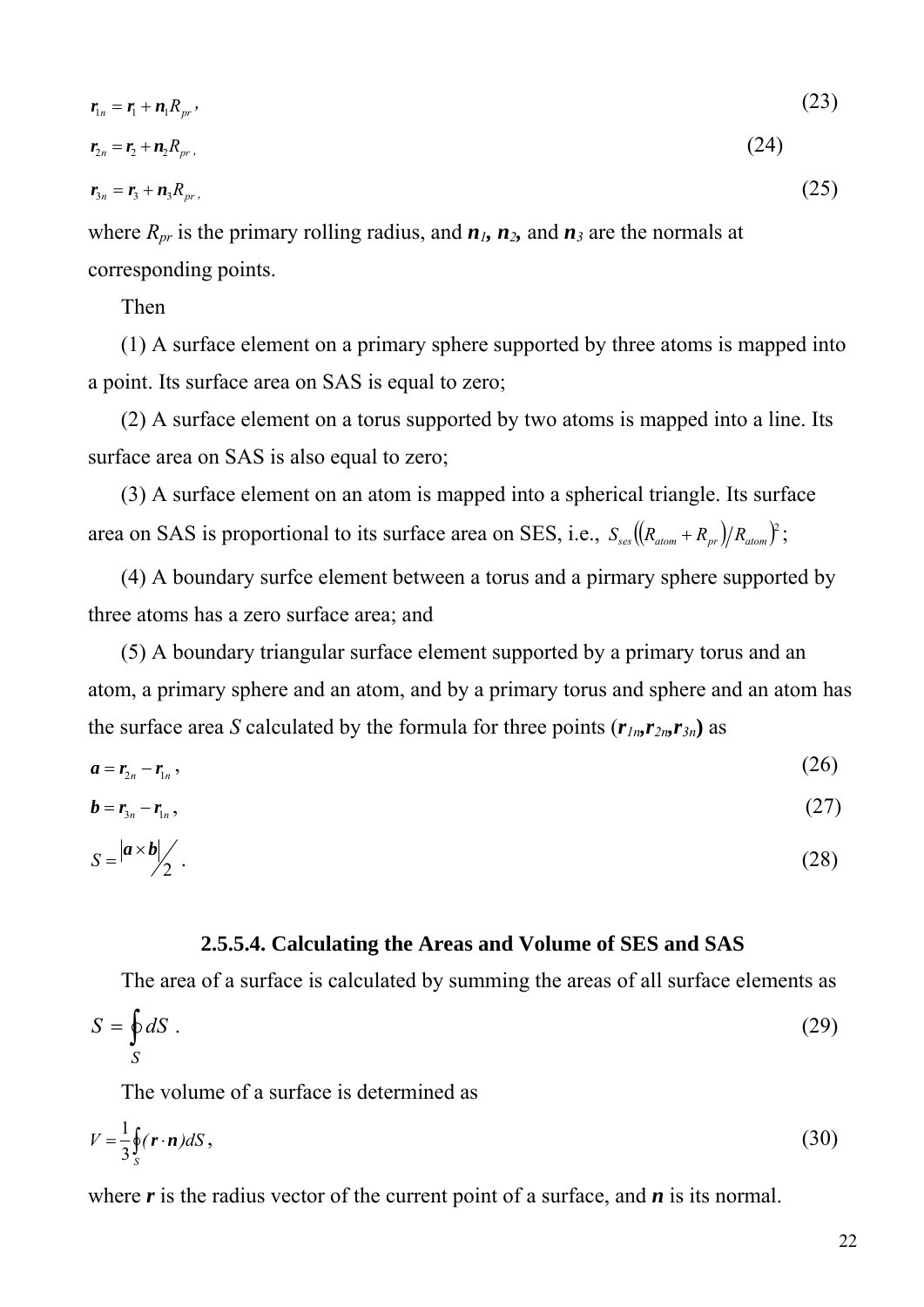#### **3. Conclusions**

The represented algorithm and software developed on the basis if this algorithm allows us to quickly and reliably perform the triangulation of a smooth surface. The surface proves to be colored depending on the type of the nearest atoms, thus providing a convenience for visualization, and triangulated, thus allowing us not only to calculate its area and the volume enveloped by this surface, but also to solve the integral equation used in the continual model of a solvent with a rather high precision. The surface obtained via this program may be used both with the purpose of molecular visualization, which is especially topical for large albumin molecules, and for the calculation of the solvation contributions to the intermolecular interaction energy in the presence of a surrounding medium.

The triangulation algorithm can easily be generalized to the case of any smooth surface, including a smooth level surface.

#### **Acknowledgments**

The given study is a more detailed presentation and further development of the work [35]. We are profoundly grateful to all the authors for their studies taken as the basis for the given paper.

#### **References**

[1] Bordner A.J., Cavasotto C.N., Abagyan R.A. // J. Phys. Chem. B. 2002. V.106 P.11009

[2] Bondi A. // J. Phys. Chem. 1964. V.68 P.441

[3] Cheng A., Best S.A., Merz Jr K.M., Reynolds C.H. // Journal of Molecular Graphics and Modelling. 2000. V.18. P.273

[4] Kupervasser O.Ju. i dr.// Kontinual'naja model' sredy I: Algoritm dlja postroenija gladkoj molekuljarnoj poverhnosti, arXiv:1107.1482

[5] Zhabin S.N., Sulimov V.B. TAGSS: Svidetel'stvo o gosudarstvennoj registracii programm dlja JeVM № 2006613753// Zaregistrirovano v reestre programm dlja JeVM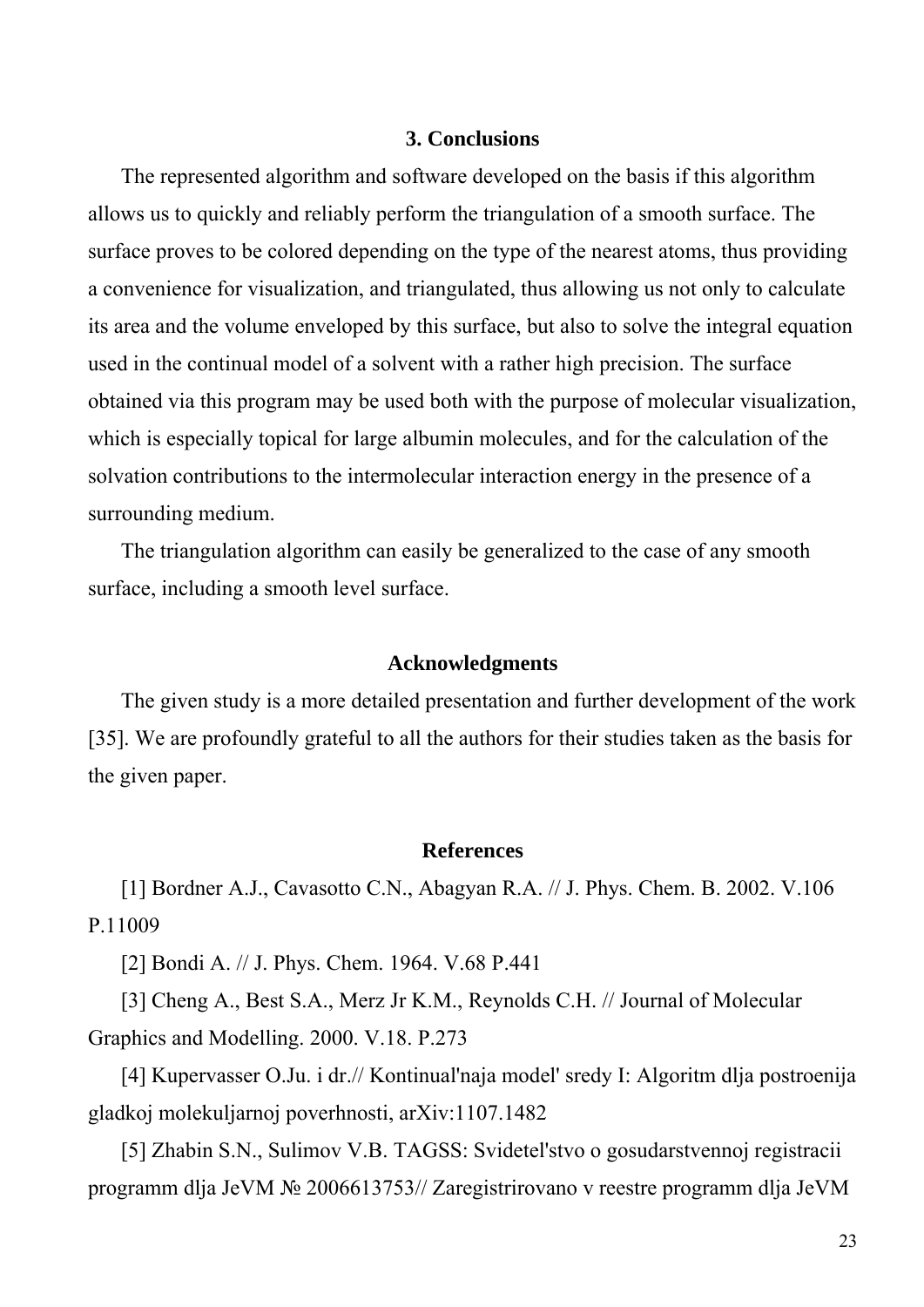Federal'noj sluzhby po intellektual'noj sobstvennosti, patentam i tovarnym znakam 27 Oktjabrja 2006

[6] Zhabin S.N., Sulimov V.B. Programma postroenija dostupnoj rastvoritelju poverhnosti dlja proizvol'nyh organicheskih molekul i interaktivnyj prosmotr polozhenij ligandov v aktivnyh centrah belkov// Sbornik materialov XIII rossijskogo nacional'nogo kongressa «Chelovek i lekarstvo», 3-5 aprelja 2006. C.15.

[7] Zhabin S.N., Sulimov V.B. Programma dlja vizualizacii i redaktirovanija molekul «MOLRED»//Sbornik materialov II vserossijskoj konferencii «Mnogomoshtabnoe modelirovanie processov i struktur v nanotehnologijah» , 27-29 maja 2009. C. 166

[8] Kupervasser O.Ju., Zhabin S.N., Sulimov V.B DISOLV: Svidetel'stvo o gosudarstvennoj registracii programm na JeVM № 2010612994// Zaregistrirovano v reestre programm dlja JeVM Federal'noj sluzhby po intellektual'noj sobstvennosti, patentam i tovarnym znakam 6 maja 2010 goda.

[9] Kupervasser O.Ju., Zhabin S.N., Sulimov V.B., Kontinual'nye modeli rastvoritelja. Podschet svobodnoj jenergii rastvorenija//Sbornik materialov II vserossijskoj konferencii: Mnogomoshtabnoe modelirovanie processov i struktur v nanotehnologijah , 27-29 maja 2009. C. 230.

[10] Pascual-Ahuir J.L., Silla E.// J. Comput. Chem. 1990. V.11. P.1047

[11] Silla E., Tunon I., Pascual-Ahuir J.L. //J. Comput. Chem. 1991. V.12. P.1077

[12] Pascual-Ahuir J.L., Tunon I., Silla E. // J. Comput. Chem. 1994. V.15. P.1127

[13] Cheng H.-L., X. Shi X. //In Proceedings of the conference on IEEE Visualization, 2004. P.481

[14] Laug P., Borouchaki H.// Engineering with Computers. 2002. V. 18. P.199

[15] Connolly M.L.// J. Appl. Cryst. 1985. V.18. P.499

[16] Akkiraju N., Edelsbrunner H.// Journal Discrete Applied Mathematics - Special volume on computational molecular biology. 1996. V. 71. P.5

[17] Akkiraju N. ,Advisers: Edelsbrunner N. Doctoral Dissertation, Molecule surface triangulation from alpha shapes, USA: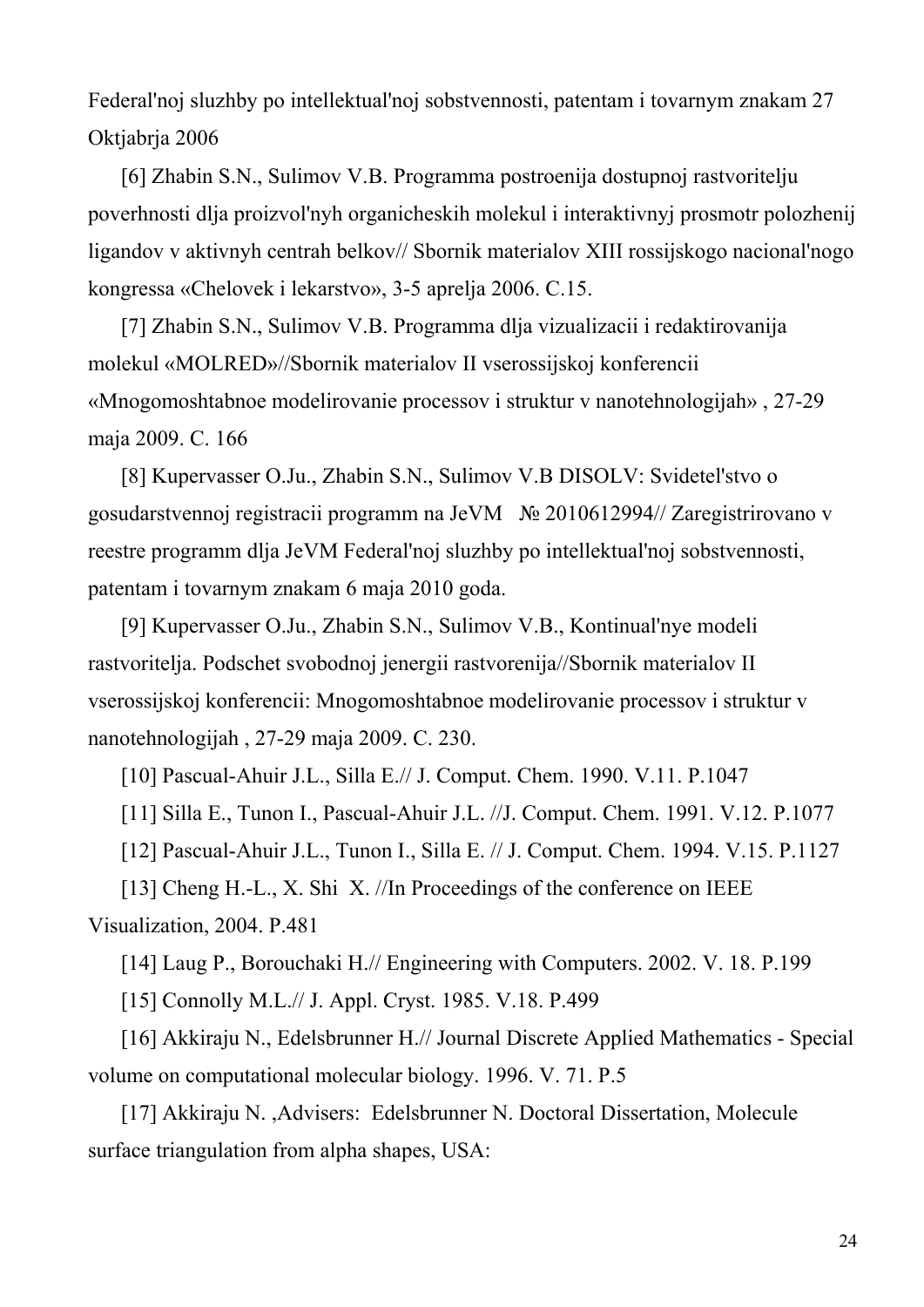http://portal.acm.org/citation.cfm?id=924371, University of Illinois at Urbana-

Champaign Champaign, 1996

http://portal.acm.org/citation.cfm?id=924371

[18] Ryu J., Park R., Seo J., Kim C., Lee H.C., Kim D.-S.// ICCSA'07 Proceedings of the international conference on computational science and its applications, 2007. V.Part I. P.55-67

[19] Cheng H.-L., Dey T.K., Edelsbrunner H., Sullivan J.//SODA '01 Proceedings of the twelfth annual ACM-SIAM symposium on Discrete algorithms: Society for Industrial and Applied Mathematics Philadelphia,2001. P.47

[20] Ju T., Losasso F., Schaefer S., Warren J. //Proc. ACM Int.Conf. Computer Graphics and Interactive Techniques (SIGGRAPH "02), 2002. V.21. P.339

[21] Lorensen W., Cline H.// Proc. ACM Int.Conf. Computer Graphics and Interactive Techniques (SIGGRAPH "87), 1987. V.21 P.163

[22] Zhang Y., Xu G., Bajaj C. //Comput. Aided Geom. Des, 2003. Vol. 23. P.510

[23] Frey P.J., Geotge P.-L. Mesh Generation. Application to Finite Elements.

Wiley-ISTE , 2008. P.850

[24] Lohner R. // Communications in Numerical Methods in Engineering 1996. V.12. P.683

[25] Moller P., Hansbo P.// International Journal for Numerical Methods in Engineering 1995. V.38. P.3551

[26] Cuiliere J. C.// Computer Aided Design 1998. V.30. P.139

[27] Tristano J.R., Owen S.J., Canann S.A. // 7th International Meshing Roundtable: Sandia National Labs, 1998. P.429

[28] Guan Z., Shan J., Zheng Y., Gu Y.// Int. J. Numer. Methods Eng. 2008. V.74. P.642

[29] Hilton A., Stoddart A.J., Illingworth J., Windeatt T.// IEEE

International Conference on Image Processing, 1996. P.381

ftp://ftp.ee.surrey.ac.uk/pub/vision/papers/hilton-icip96.ps.Z

[30] Hartmann E.// Vis. Comput. 1998. V.14. P.95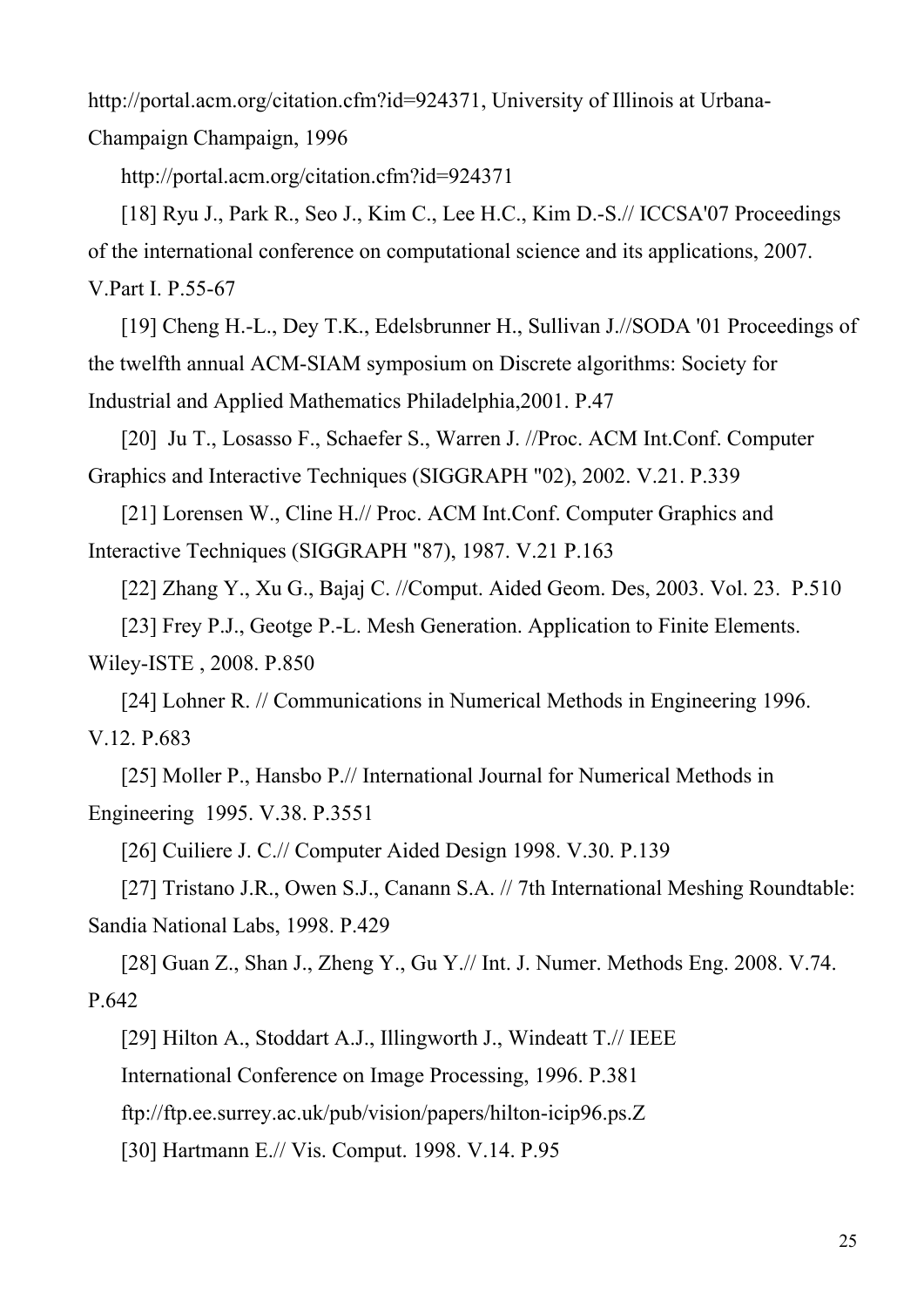[31] Karkanis T., Stewart A.J.// IEEE Computer Graphics and Applications. 2001. v.21. P.60

[32] Minxin Chen M., Lu B. // J. Chem. Theory Comput. 2011. V.7. P.203

[33] Isenburg M., Lindstrom P., Gumhold S., Snoeyink J. // Proceedings of IEEE Visualization: Seattle, Washington, 2003 P.465

[34] Blacker T., Stephenson M. // Int. J. Numerical Methods in Eng. 1991. V.32. P.811

[35] Kupervasser O.Ju., Zhabin S.N., Martynov Ja.B., Fedulov K.M.,Ofjorkin I.V., Sulimov A.V., Sulimov V.B.// Vychislitel'nye metody i programmirovanie. 2011. T.12. S. 246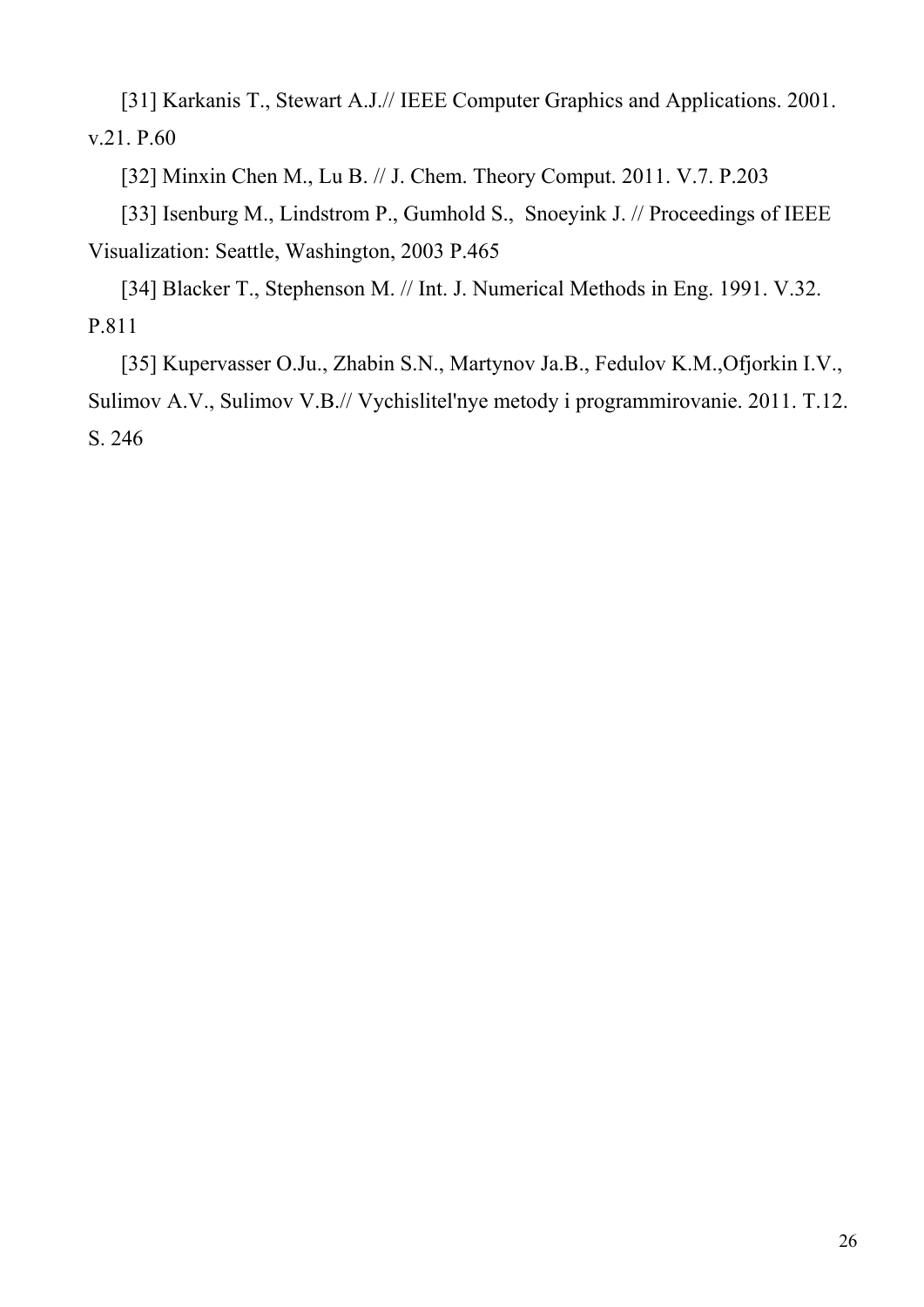# **КОНТИНУАЛЬНАЯ МОДЕЛЬ СРЕДЫ II: УНИВЕРСАЛЬНЫЙ АДАПТИВНЫЙ АЛГОРИТМ ДЛЯ ТРИАНГУЛЯЦИИ ГЛАДКОЙ МОЛЕКУЛЯРНОЙ ПОВЕРХНОСТИ**

Купервассер\* О.Ю., Ваннер\*\* Н.Э. \* OOO «Транзист Видео», участник Сколково \*\**Государственное научное учреждение Всероссийский научноисследовательский институт ветеринарной санитарии, гигиены и экологии Россельхозакадемии, Москва* \*E-mail: olegkup@yahoo.com

В данной работе представлен алгоритм, описывающий оригинальные и универсальные принципы триангуляции гладкой молекулярной поверхности, исключающей растворитель (SES), полученной первичной и вторичной обкаткой, и производной от нее поверхности, доступной растворителю (SAS). Эти поверхности играют роль границы между областями молекулы и растворителя.

Оригинальность данной работы состоит в создании универсального и адаптивного алгоритма триангуляции. Универсальность алгоритма триангуляции заключается в том, что он пригоден не только для поверхности обкатки, состоящей из фрагментов торов и сфер, но любой гладкой поверхности, в том числе и для любой поверхности уровня. Адаптивность этого алгоритма заключается в том, что размер элемента триангуляции может меняться в зависимости от его местоположения, отражая даже небольшие, но гладкие особенности поверхности; предотвращая «перескок» на несоседние, но близкие участки поверхности, исключая «обрезание» узких перешейков и каналов. Это достигается уменьшением шага сетки

1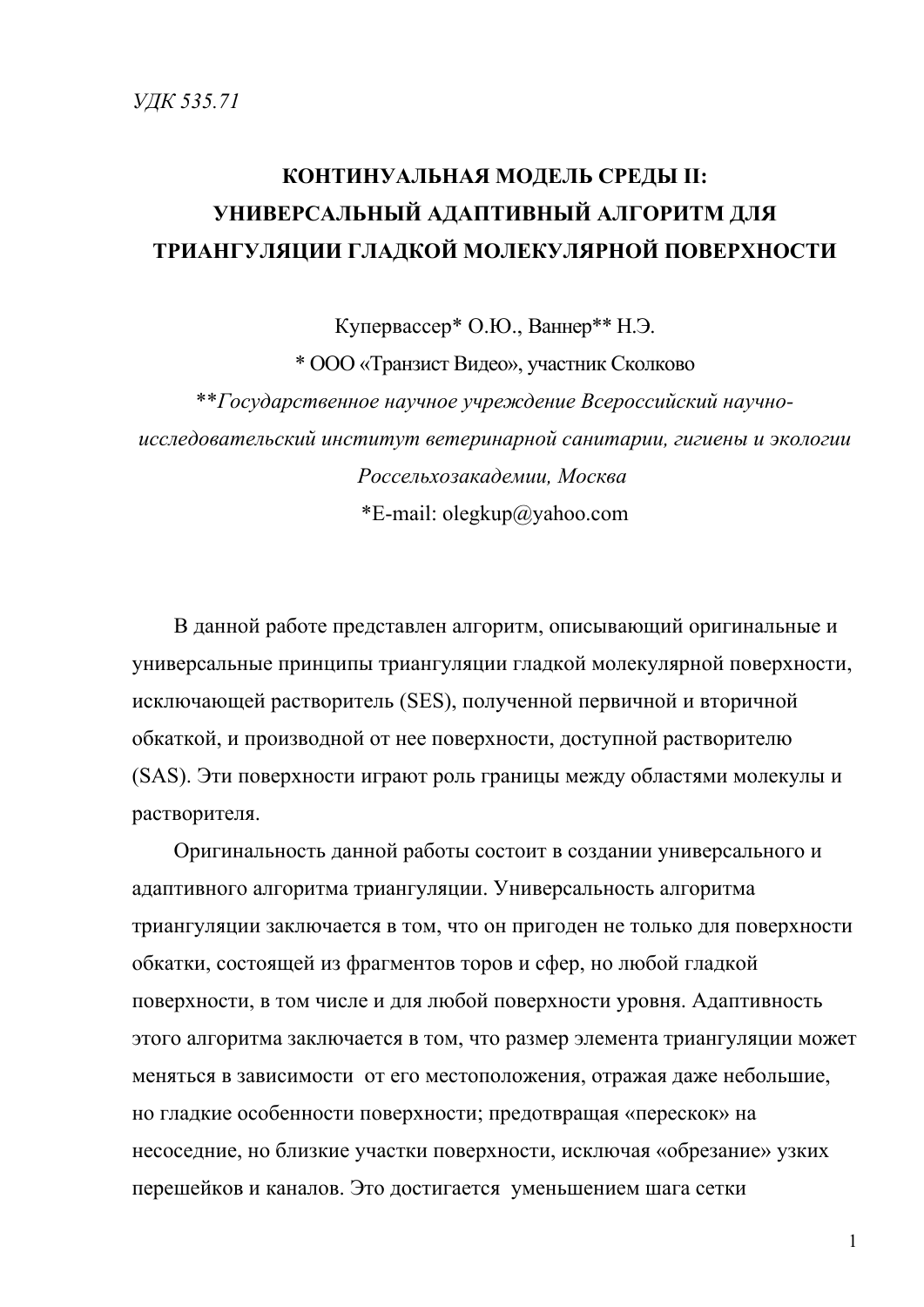триангуляции до величины меньшей двух главных радиусов кривизны поверхности, а также вблизи «активного центра» - места сближения на малое расстояние несоседних участков поверхности.

Полученная триангулированная поверхность может быть использована для демонстрационных целей в молекулярных редакторах (сам алгоритм подходит для триангуляции любой гладкой поверхности, например поверхности уровня) а также и для расчета энергии сольватации для континуальных моделей растворителя.

Ключевые слова: триангуляция, адаптивность, молекулярная поверхность, первичная обкатка, вторичная обкатка

#### **1. Введение.**

 В данной работе описывается универсальный адаптивный алгоритм триангуляции поверхности и формирования поверхностных элементов. Этот алгоритм будет использоваться в дальнейшем для расчета градиента энергии сольватации по сдвигам атомов на основе нахождения градиентов параметров поверхностных элементов. Важной особенностью и отличием данного алгоритма от многих других алгоритмов триангуляции молекулярной поверхности является то, что границы треугольных поверхностных элементов, лежащих вблизи границ тороидальных и сферических сегментов молекулярной поверхности, в общем случае не лежат на границе между этими сегментами. Это значительно упрощает расчет градиентов параметров таких граничных поверхностных элементов.

 Приведем краткий обзор работ, посвященных триангуляции поверхности молекулы.

Для построения поверхности молекула субстрата все его атомы окружаются сферами радиуса Ван-дер-Ваальса [1-3]. Для получения гладкой поверхности, необходимой для сходимости метода, обычно производится первичная и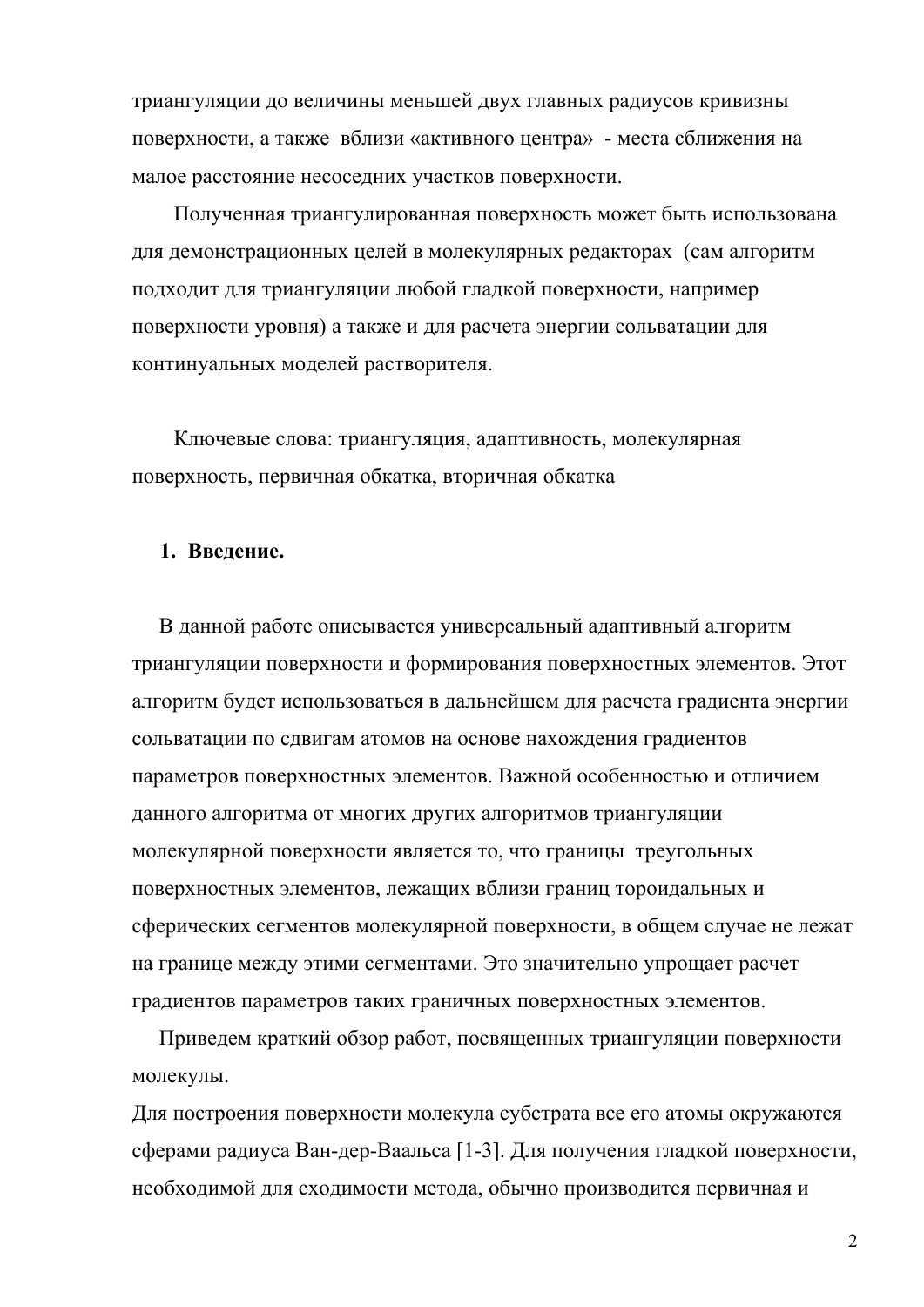вторичная «обкатка» поверхности сферами. Затем производиться триангуляция поверхности – разбиение на маленькие треугольники. Из этих треугольников в дальнейшем и формируются поверхностные элементы.

 Существует два типа гладких поверхностей, окружающих молекулу, построение которых было подробно обсуждено в предыдущих работах [4-9]:

SAS (Solvent Accessible Surface) - поверхность доступная растворителю образуется центрами молекул растворителя, касающихся молекулы субстрата.

SES (Solvent Excluded Surface) - поверхность исключённого из растворителя объёма. Объем, занимаемый растворителем, лежит *вне* объема, ограниченного этой поверхностью. Сам субстрат полностью лежит *внутри* этого объема

 Дальнейшими шагами является триангуляция поверхности и построение на основе этих треугольников поверхностных элементов. Существует широкий класс алгоритмов, предназначенных для триангуляции молекулярных поверхностей. Большая часть из них не является универсальной и привязана к конкретному алгоритму построения поверхности и типу образующихся сегментов поверхности [10-19]. Универсальные алгоритмы «Марширующие Кубы» (Marching Cubes (MC)) и его усовершенствованные аналог «Дуальное оконтуривание» (Dual contouring (DC)) не учитывают индивидуальных свойств гладкости поверхности, что осложняет построение равномерной сетки [20-22 ].

 В данной работе приводится универсальный алгоритм триангуляции, пригодный не только для триангуляции поверхности обкатки, но и любой поверхности уровня. Он относится к классу алгоритмов – метод распространяющегося фронта (Advancing front technique (AFT)) с дискретизацией поверхности напрямую (Direct surface meshing) [23-28]. Иные используемые названия - метод распространения через предиктор-корректор (continuation method through the predictor-corrector) [29-32], или

3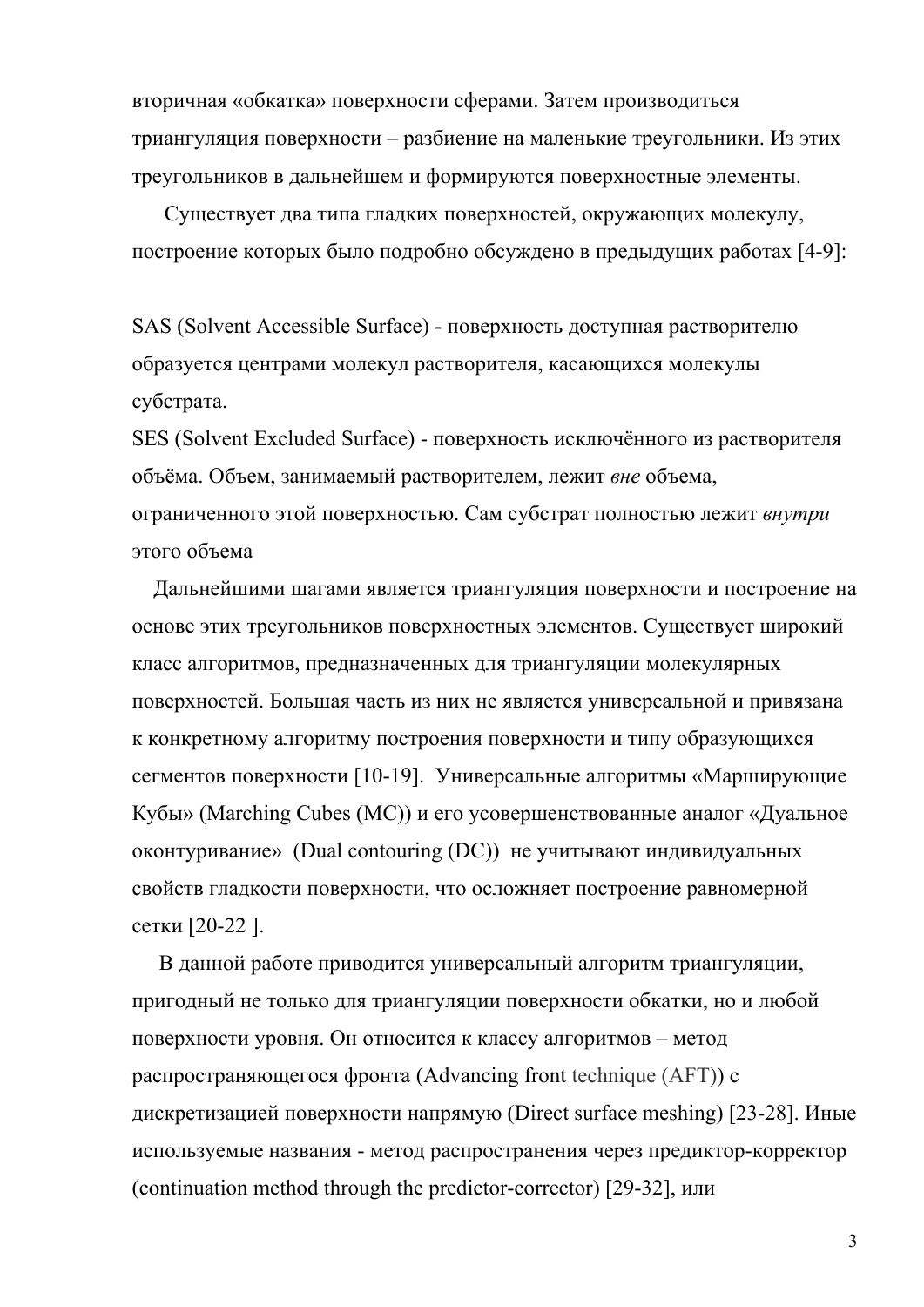последовательный процесс формирования дискретных элементов (Mesh Generation using Processing Sequences) [33] или метод «мощения» (Paving: method) [34].

 Генерирование триангуляционной сетки осуществляется методом последовательного добавления треугольников на поверхность. При этом используется алгоритм проецирования произвольной точки пространства на ближайшую точку поверхности. В дальнейшем на основе полученных треугольников строятся поверхностные элементы на SES и SAS и приводятся формулы, определяющие параметры этих поверхностных элементов – их координаты, нормали и площади.

 Впервые описываемый алгоритм был применен в рамках программы TAGSS (Triangulate Area Grid of Smooth Surface) [5-7].Он отличается от уже описанных выше алгоритмов некоторыми специфическими сценариями преодоления конфликтов, возникающих при добавлении новых треугольников. Однако ошибки в сценариях добавления нового треугольника приводили к частым сбоям программы. Кроме того, отсутствовал механизм адаптации сетки к изгибам поверхности и наличию близких, но несоседних участков поверхности. Это также приводило к сбоям алгоритма и излишней грубости триангуляции. Эти проблемы были преодолены в рамках усовершенствованной версии программы TAGSS, вошедшей как часть в программу DISOLV [8-9,35]. В этих работах был также добавлен метод построения расчета площади неплоских треугольников на торе, рассмотрен случай нескольких замкнутых поверхностей (кроме внутренних полостей, уже рассмотренных в TAGSS, это случаи нескольких молекул или включений в полости), проведен расчет параметров поверхностных элементов на SAS.

 В данной работе мы описываем подробности алгоритма, не изложенные в предыдущих работах [8-9,35] и его дальнейшие усовершенствования. На основе данного алгоритма были создана усовершенствованная версия программы TAGSS, вошедшая как часть в программу DISOLV [8-9,35]

4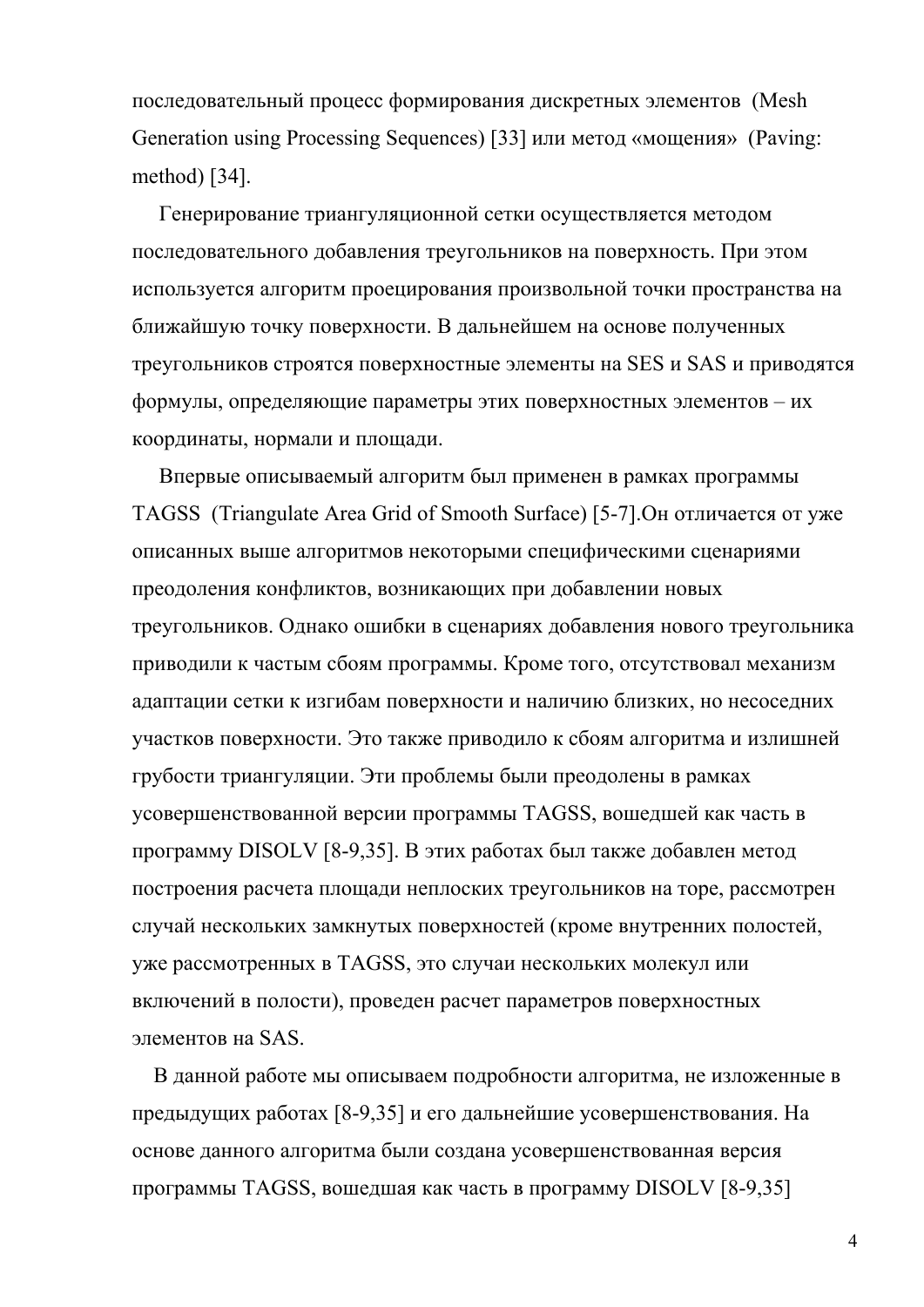#### **2. Этапы триангуляции поверхностей молекул.**

#### **2.1 Входные и выходные данные алгоритма.**

Входными данными для программы являются массивы координат и Вандер-ваальсовых радиусов атомов, а также массивы параметров, описывающих поверхностные тороидальные и сферические сегменты, возникшие в результате первичной и вторичной обкатки. Задается также максимальный шаг триангуляции.

 Выходными данными являются массивы структур данных описывающих сетку триангуляции поверхности молекулы, массивы параметров описывающих поверхностные элементы, значение площади поверхности.

# **2.2 Определение собственного базиса молекулы и переход в него. Разбиение пространства вокруг и внутри молекулы на перекрывающиеся кубические области.**

Под собственным базисом молекулы понимается базис, соответствующий системе координат с центром в геометрическом центре молекулы и осями, направленными вдоль главных осей геометрического тензора инерции молекулы.

Разбиение пространства вокруг и внутри молекулы на кубические области представляет собой процесс запоминания индексов атомов, поверхностных сегментов молекулы и поверхностных элементов в наборе массивов, каждый из которых соответствует кубической области заданного размера и определённого положения. Следует отметить, что кубические области перекрываются между собой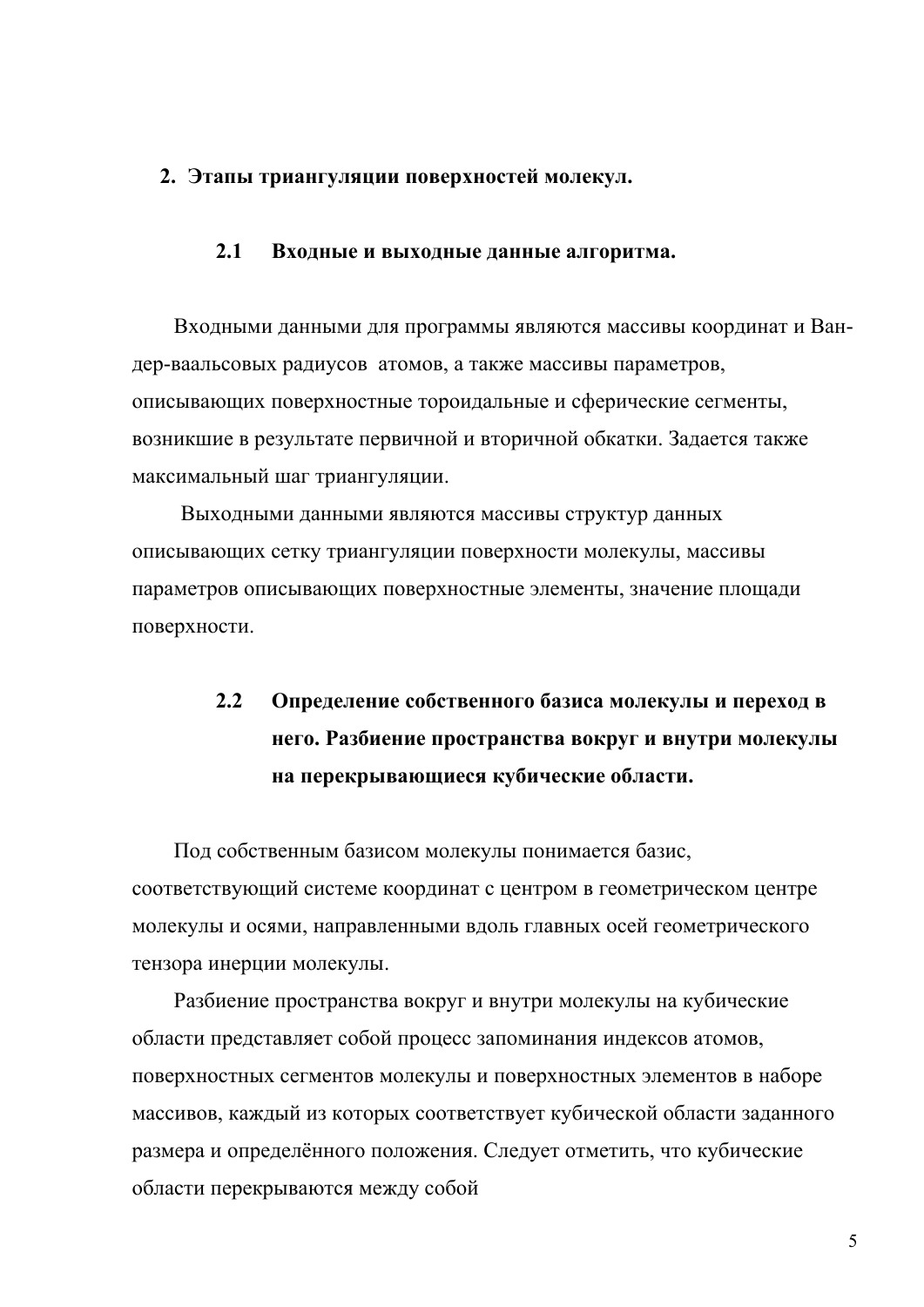Разбиение на кубические области производиться с целью упрощения в дальнейшем процедур поиска индекса атома или элемента поверхности ближайшего к точке с заданными координатами.

Подробности этого алгоритма изложены в работе [4]

### **2.3 Проверка, что Все атомы лежат внутри одной и только одной из внешних молекулярных поверхностей**

 Все атомы должны лежать внутри одной и только одной из внешних молекулярных поверхностей, которую находит алгоритм построения поверхности [4]. Поэтому после нахождения молекулярных поверхностей разумно совершить проверку этого свойства. Мы можем для этого использовать следующий интеграл:

$$
\frac{1}{4\pi} \oint \frac{\mathbf{r} - \mathbf{R}}{|\mathbf{r} - \mathbf{R}|^3} dS = \begin{cases} 0 & \text{ecли атом вне интегральной поверхности} \\ 1 & \text{ecли атом внутри интегральной поверхности} \end{cases}
$$

где  $R$  – радиус-вектор атома.

#### **2.4 Алгоритм триангуляции.**

# **2.4.1 Алгоритм проецирования: для заданной точке в пространстве определение ближайшей проекции на поверхность молекулы.**

Определённые параметры основных фрагментов поверхности применяются в алгоритме определения ближайшей проекции заданной точки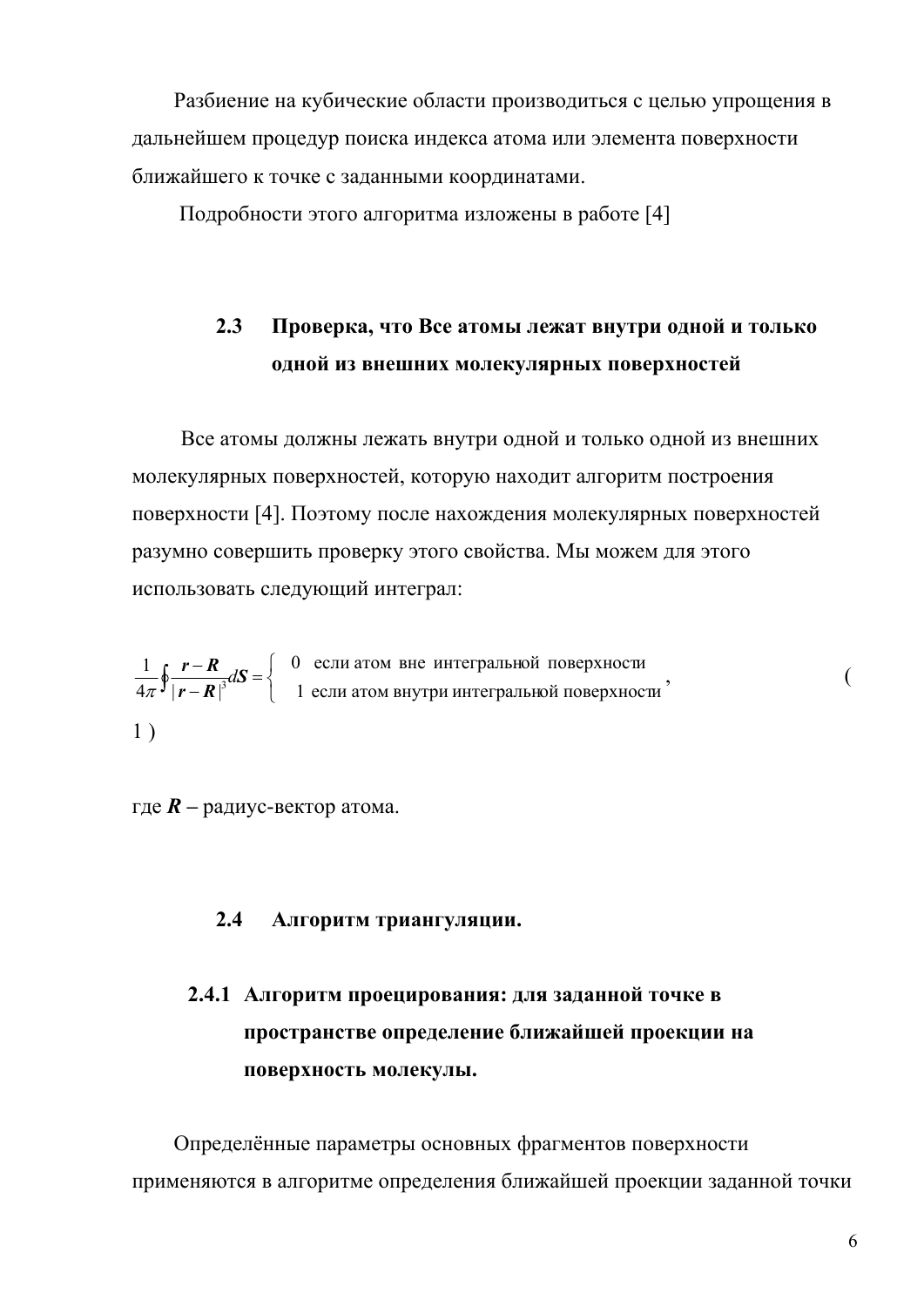в пространстве на поверхность молекулы, который, в свою очередь, используется для построения сетки триангуляции поверхности.

 Для заданной точки в пространстве определяется номер кубической области, в которой она лежит, далее производиться поиск ближайших поверхностных атомов из этой кубической области. Если поверхностных атомов в кубической области найдено не было – поиск среди всех поверхностных атомов. Для найденного ближайшего поверхностного атома производиться проверка попадания точки в один из его запрещённых конусов. Если точка не попала ни в один из запрещённых конусов ближайшего атома, то производиться проекция этой точки на сферу атома. Если же такое попадание имеет место, то производится перебор сначала первичных тороидальных окружающих данный атом.

 Для каждого их перебираемых тороидальных первичных фрагментов производиться попытка проецировать точку на его поверхность, с фиксированием расстояния между исходной точкой и точкой проекции. Если проекция попадает в область, запрещенной вторичной обкаткой, то рассматриваются два выпуклых вторичных сферических сегмента двух сфер устойчивого положения, ограничивающих первичный тор.

 Для каждого их перебираемых первичных фрагментов (а в случае необходимости и вторичных фрагментов) производиться попытка проецировать точку на его поверхность, с фиксированием расстояния между исходной точкой и точкой проекции. В конце перебора всех первичных торов или соприкасающихся вторичных фрагментов, выбирается наиболее близкая проекция из всех найденных.

 Если таковую найти не удалось, начинается перебор вогнутых первичных сферических элементов, окружающих данный атом. Производиться попытка проецировать точку на их поверхность, с фиксированием расстояния между исходной точкой и точкой проекции. Если проекция попадает в область, запрещенной вторичной обкаткой, то производится перебор сначала

7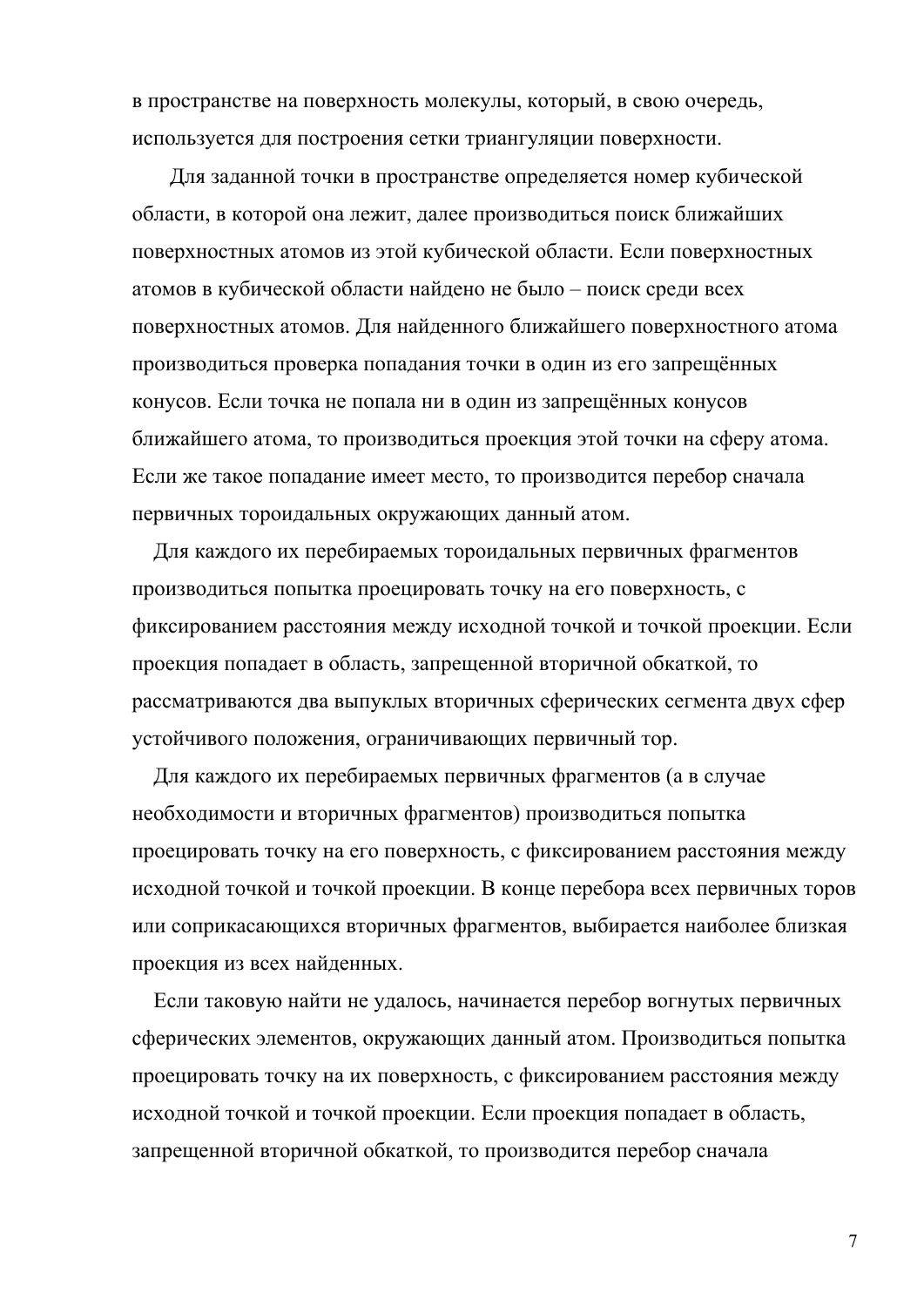вторичных тороидальных, а затем и выпуклых вторичных сферических элементов, окружающих данный первичный сегмент.

 Для каждого их перебираемых первичных фрагментов (а в случае необходимости и вторичных фрагментов) производиться попытка проецировать точку на его поверхность, с фиксированием расстояния между исходной точкой и точкой проекции. В конце перебора всех первичных сферических элементов или соприкасающихся вторичных фрагментов, выбирается наиболее близкая проекция из всех найденных.

Используется два типа проецирования: проецирование на сферу с заданным центром и проецирование на тороидальный фрагмент. Если задан центр сферы  $p_0$  радиуса R и некоторая точка  $r$ , то проекция на сферу  $r_s$ вычисляется по формуле:

$$
\boldsymbol{r}_s = \boldsymbol{p}_0 + \frac{\boldsymbol{r} - \boldsymbol{p}_0}{|\boldsymbol{r} - \boldsymbol{p}_0|} \boldsymbol{R}.
$$

 $(2)$ 

При этом нормаль поверхности  $n<sub>s</sub>$  в точке  $r<sub>s</sub>$  задаётся выражением:

$$
n_s = \pm \frac{p_0 - r_s}{|p_0 - r_s|},
$$
\n(3)

где знак «+» выбирается для вогнутых фрагментов, а знак «-» для выпуклых. Для тороидальных фрагментов определение проекции точки *r* вычисляется по формулам:

$$
r_s = p_0 + \frac{r - p_0}{|r - p_0|} R_{pr},
$$
  
\n
$$
p_0 = p_c + h(\cos(\alpha) x + \cos(\beta) y),
$$
  
\n
$$
\cos(\alpha) = \frac{((r - p_c) \cdot x)}{|r - p_c|\sin(\gamma)},
$$
  
\n
$$
\cos(\beta) = \frac{((r - p_c) \cdot y)}{|r - p_c|\sin(\gamma)},
$$
  
\n
$$
\cos(\gamma) = \frac{((r - p_c) \cdot z)}{|r - p_c|}.
$$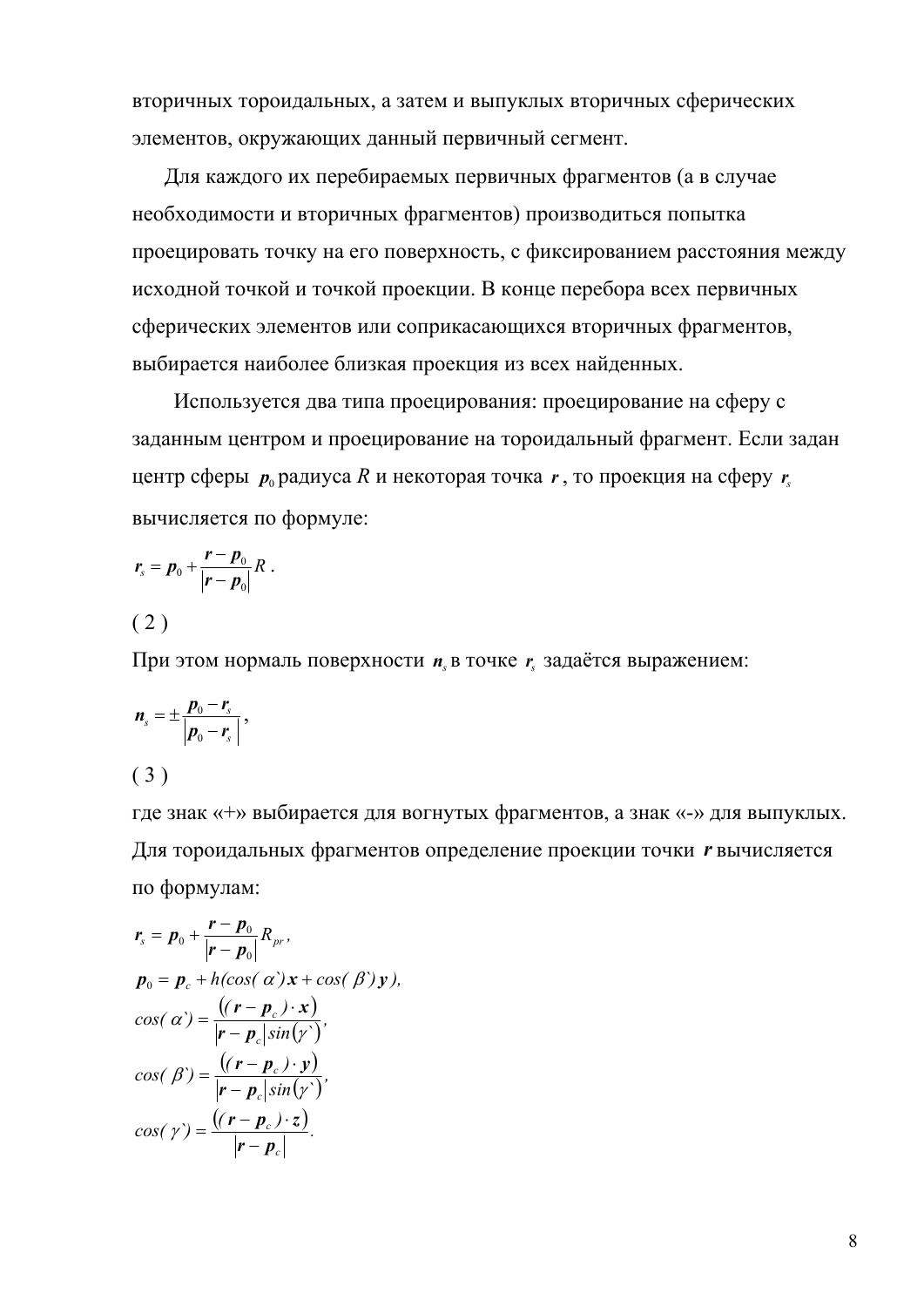При этом производиться проверка значения угла <sup>α</sup>*`* - лежит – ли оно внутри интервала (αβ*)* соответствующего свободной обкатке вокруг пары атомов. Для первичного тора обкатки проверяется (при наличии вторичной обкатки), что угол *γ`* меньше критического угла *γ*, определяемого вторичными сферами устойчивого положения. Для нормали используется выражение:

$$
\boldsymbol{n}_{s}=\pm\frac{\boldsymbol{p}_{0}-\boldsymbol{r}_{s}}{\left|\boldsymbol{p}_{0}-\boldsymbol{r}_{s}\right|},
$$

 $(5)$ 

где + для первичных торов, а – для вторичных торов.

#### **2.4.2 Механизмы адаптивного регулирования шага сетки.**

 Пусть *L* – адаптивный шаг сетки. Шаг сетки - это радиус окружности *L*, описанной вокруг равностороннего треугольника с высотой, равной *Rch =1.5L* . Этот треугольник определяет максимальный размер триангуляции. Этот максимальный размер *Lmax* задается пользователем. Однако он должен меняться вблизи тех мест, где два несоседних участка поверхности подходят близко друг к другу. Такие места задаются с помощью «центров адаптации». «Центр адаптации» – это точка, вблизи которой происходит изменение (адаптация) стандартного максимального шага сетки. Критическое расстояние от «центров адаптации» – расстояние от поверхностного элемента до центра адаптации, при котором происходит изменение шага сетки. Для каждого центра адаптации определяется его максимальный шаг сетки. Центры адаптации для молекулярной поверхности обкатки [4] подразделяются на следующие виды

1) центры самых узких мест (шириной δ) первичных торов (центр их «перешейков») .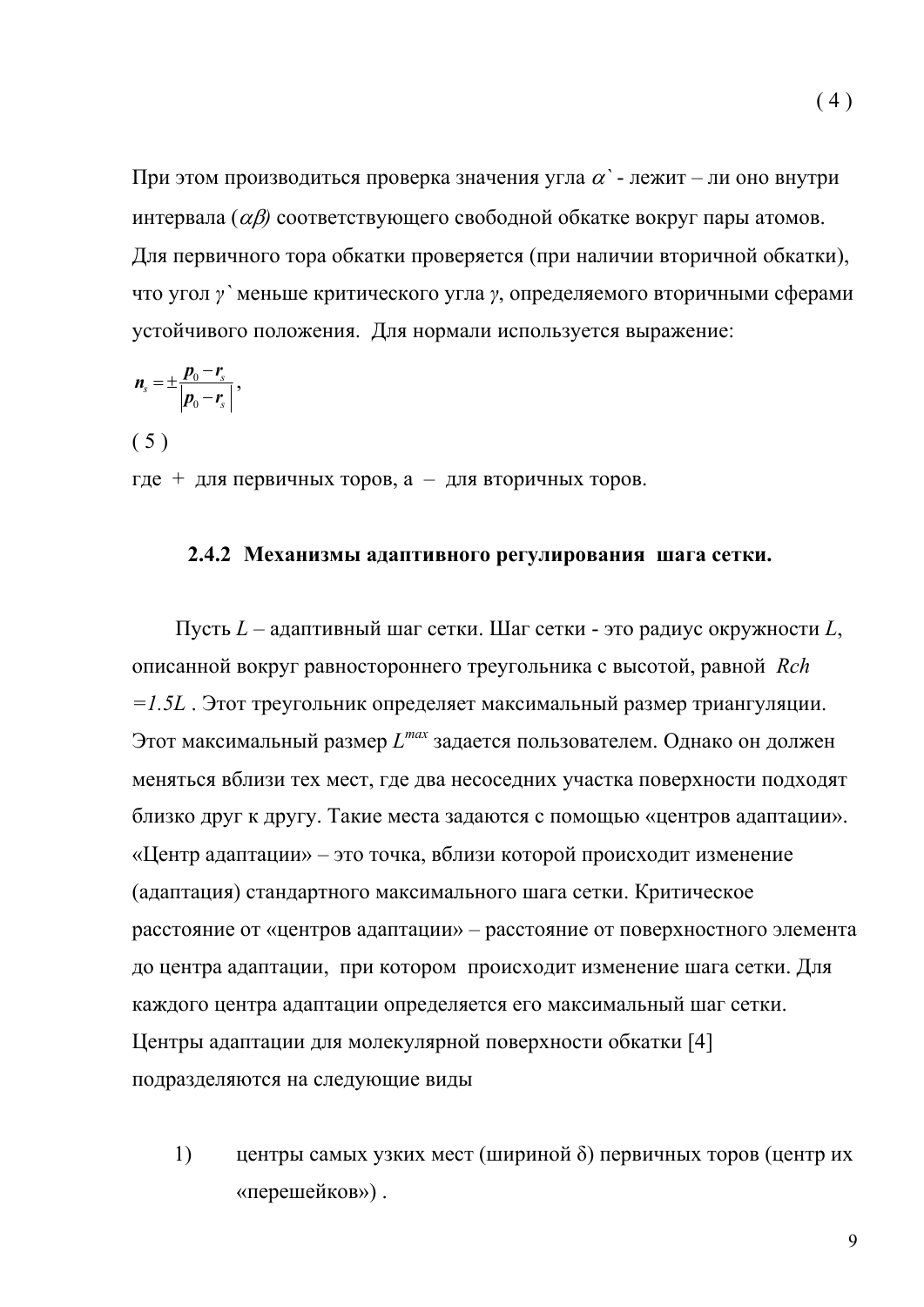- <sup>2)</sup> центры самых узких мест (шириной  $\delta$ ) вторичных торов (центр их «перешейков») .
- 3) место максимального сближения (на расстояние δ) первичных сферических сегментов.
- 4) место максимального сближения (на расстояние δ) вторичных сферических сегментов.

Критическое расстояние от «центров адаптации» - т.е. «радиус адаптации» определяется следующей формулой:

 $R^a$ ≥ 2(Rch·R<sub>mr</sub>)<sup>½</sup>, где R<sub>mr</sub> — максимальный радиус кривизны в месте максимального сближения. Заметим, что  $R_{mr} \leq R_{pr}$ , где  $R_{pr}$  первичный радиус обкатки. Поэтому можно положить  $R^a = 2(Rch \cdot R_{pr})^{\frac{1}{2}}$ .

Изменение шага сетки на расстоянии меньшего  $R^a$  дается формулой:  $L = \delta/4$ 

 Каждому кубу соотносятся все «центры адаптации» лежащие от него на расстоянии меньшем или равным  $R^a$ .

 Следует отметить, что поверхность имеет тонкости структуры, которые мы не хотим потерять из-за большого шага сетки. В связи с этим, мы уменьшаем шаг сетки до размеров меньших половины главных радиусов кривизны в вершинах соответствующего треугольника сетки. Кроме того, все вершины одного треугольника должны лежать либо на одном и том же, либо на соседних по отношению друг к другу сегментах (тороидальных или сферических). Подробнее часть алгоритма, обеспечивающая эти условия, будет описана в сценариях триангуляции.

#### **2.4.3 Определение положения затравочного треугольника.**

Положение затравочного треугольника определяет начало построения сетки триангуляции. С точки зрения алгоритма построения это положение может быть выбрано произвольно. Задаётся некоторая удалённая от молекулы точка в пространстве, для которой определяется соответствующая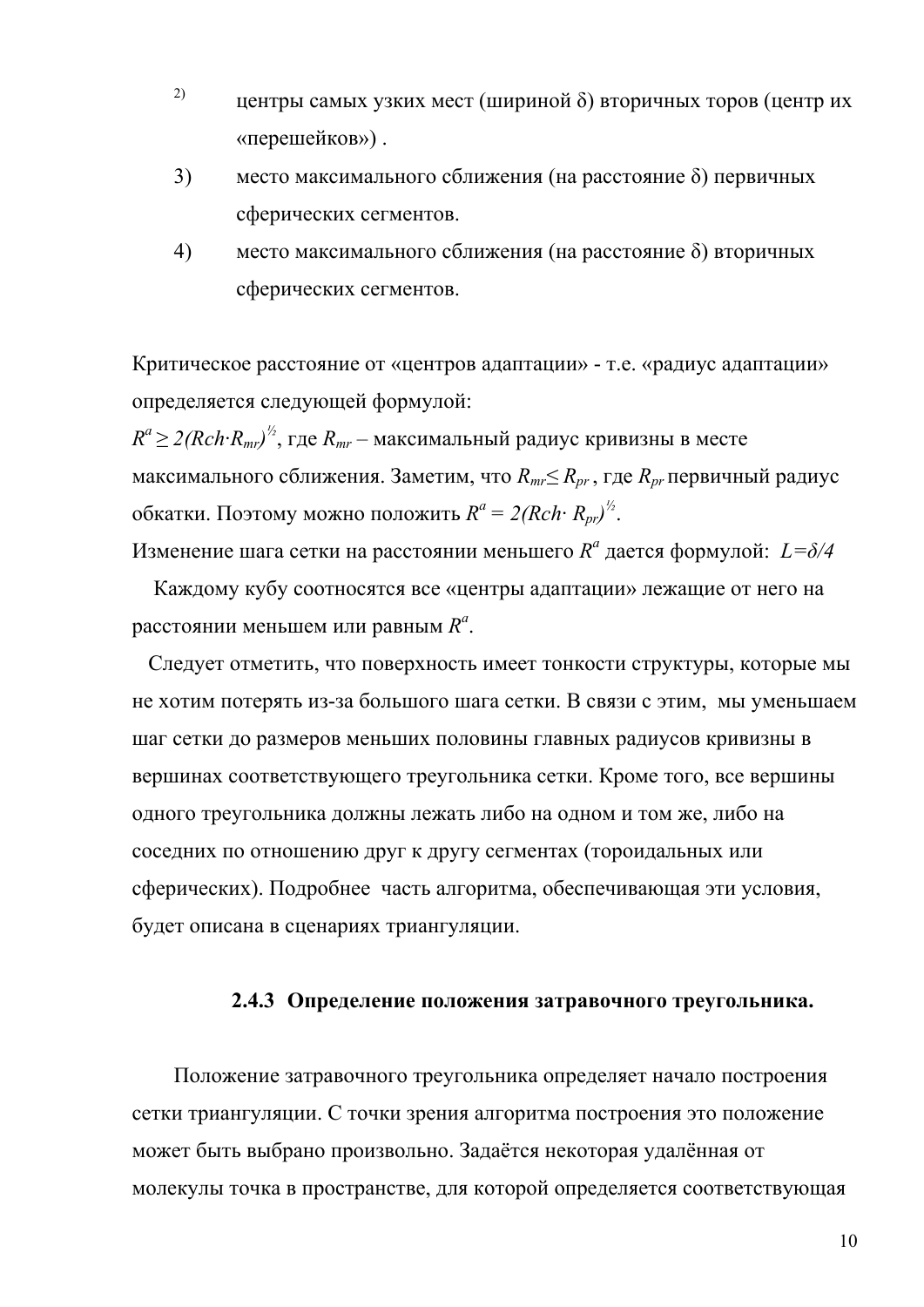проекция на поверхность. Затем вокруг найденной точки проекции выстраивается равносторонний треугольник с размером радиуса описанной окружности примерно равной величине заданной пользователем. Данные о первом треугольнике помещаются в массивы структур данных описывающих сетку триангуляции. В результате работы процедуры построения затравочного треугольника образуется сетка триангуляции, состоящая из одного треугольника, трёх вершин и трёх граничных рёбер.

# **2.4.4 Алгоритм триангуляции после создания затравочного треугольника. Генерирование сетки триангуляции методом последовательного добавления треугольников.**

#### **2.4.4.1 Алгоритм генерирования сетки имеет следующий вид:**



**Рис.1** Описание метода триангуляция поверхности последовательным добавлением новых треугольников.

**(a)** Добавление нового треугольника: Определение новой точки поверхности (*r4*),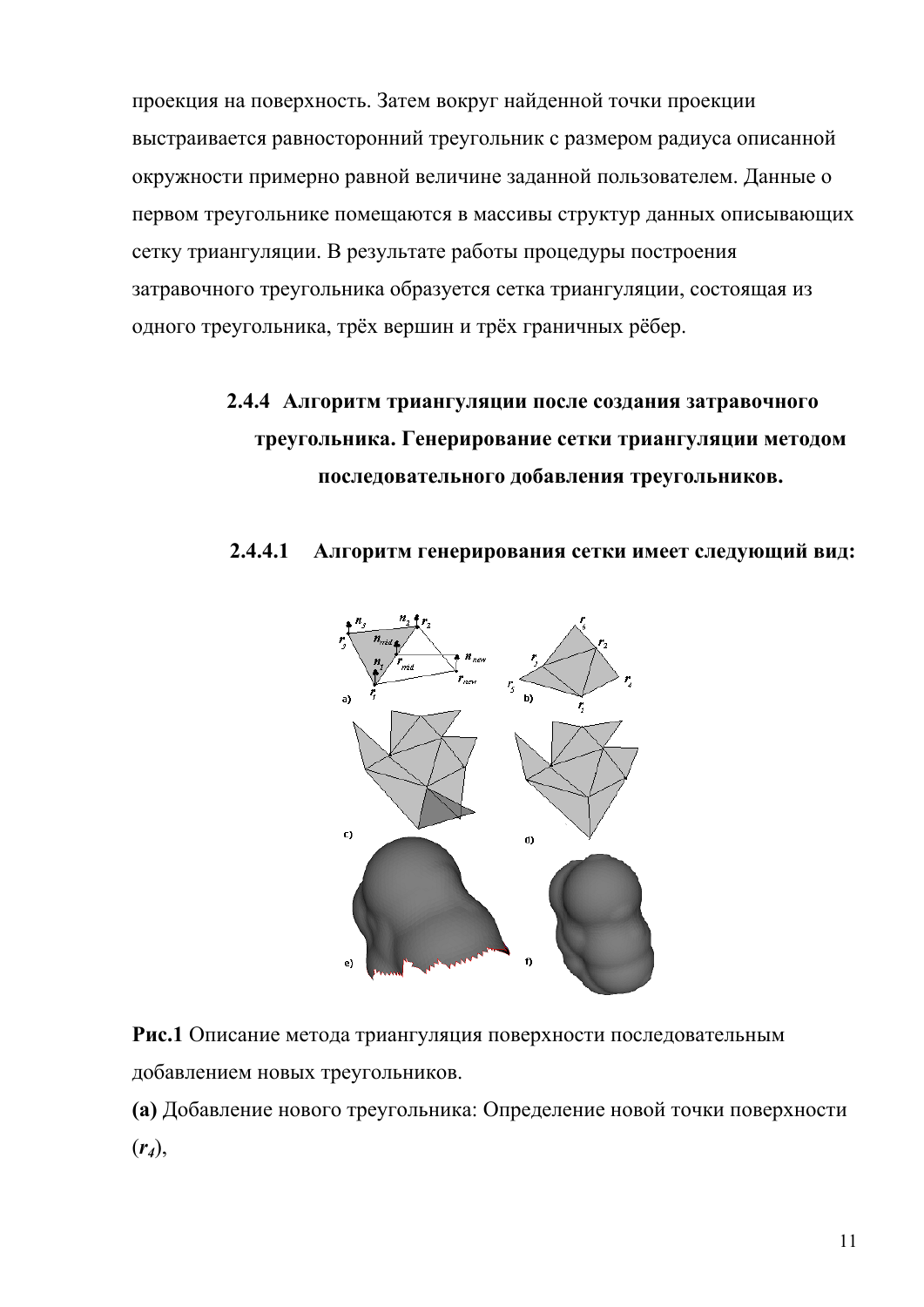которая вместе двумя концевыми точками  $(r_1, r_2)$  ребра  $(r_1)$  образует новый треугольник.

**(b)** После обхода всех рёбер первого треугольника получаем фрагмент поверхности из 4

треугольников и новое множество граничных рёбер.

**(c)** Последовательно производя обход граничных

рёбер и добавляя к каждому по новому треугольнику может возникнуть наложение треугольников.

**(d)** Для случаев наложения треугольников применяется ряд сценариев для устранения конфликтов,

например, сшивание двух треугольников общим ребром.

**(e)** Повторяя процедуру обхода граничных ребер, выполняется послойное построение поверхности. После каждой процедуры обхода образуется новый набор граничных рёбер. Граничные рёбра могут образовывать несколько замкнутых ломаных.

**(f)** Построенная поверхность. Поверхность считается построенной, когда не остаётся ни одного граничного ребра.

Алгоритм генерирования сетки триангуляции поверхности (Рис. 1) представляет собой циклический процесс обхода граничных рёбер с добавлением к каждому граничному ребру нового треугольника. Работа алгоритма начинается с обхода граничных рёбер затравочного треугольника, которые образуют текущий набор граничных рёбер. При этом формируется новый набор граничных рёбер, который формирует последующий набор текущих рёбер. По завершении обработки текущего набора, номера рёбер из последующего набора перемещаются в массив текущих граничных рёбер, после чего массив индексов последующих граничный рёбер обнуляется. Цикл обработки повторяется заново. В процессе добавления треугольников неизбежно возникают случаи их наложения и пересечения. Для разрешения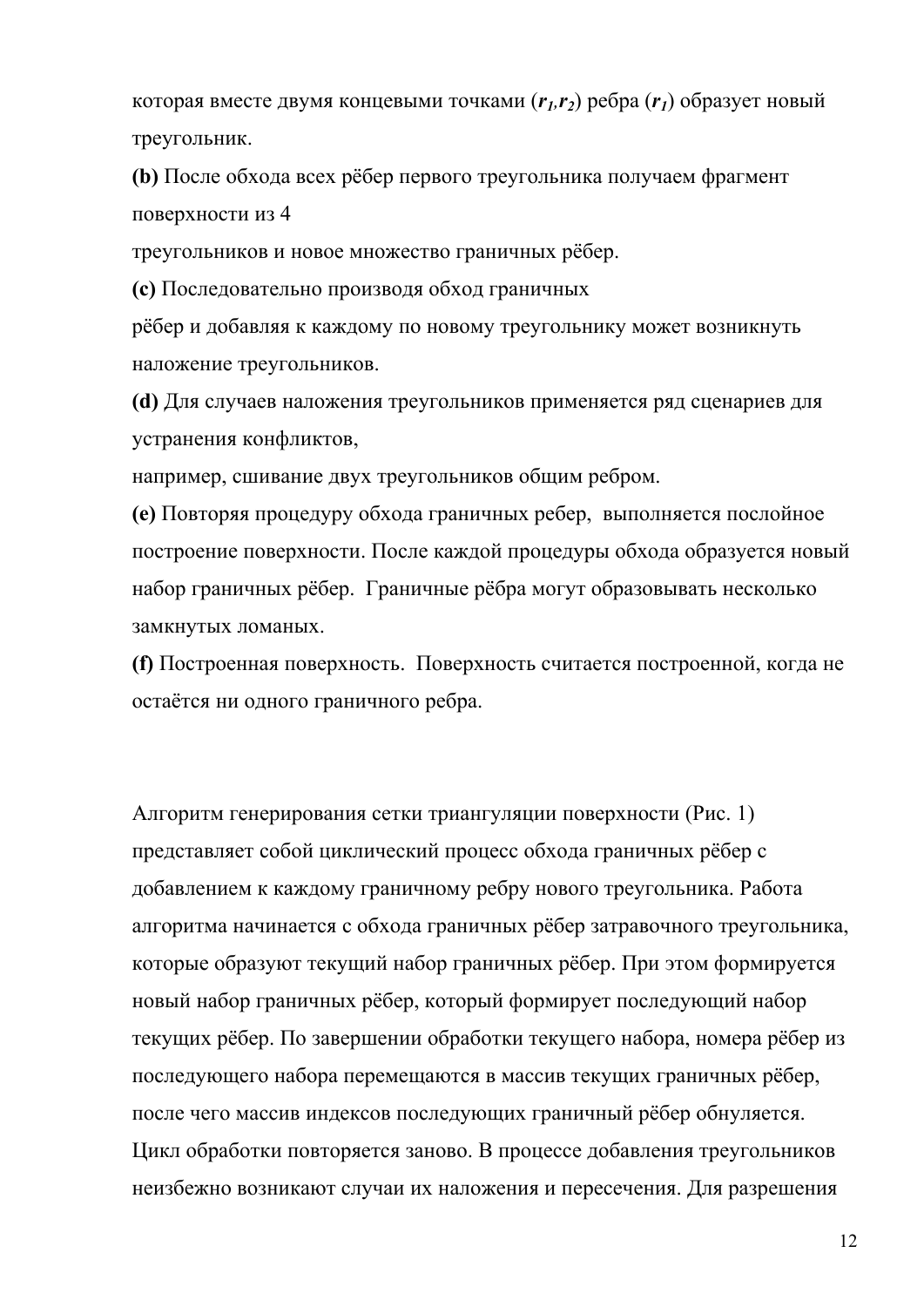конфликтных ситуаций в процессе добавления очередного треугольника производится анализ геометрической конфигурации соседних треугольников и выбор одного из возможных способов добавления треугольника или видоизменения геометрической конфигурации текущих граничных рёбер. При этом текущее множество граничных ребер может разбиваться на несколько множеств геометрически связанных граничных рёбер, каждое из которых образует замкнутую ломанную. Таким образом, граница уже триангулированных областей – множество, состоящее из одной или нескольких замкнутых ломаных. Делаем перебор (цикл), по элементам этого множества ломаных, затем перебор (цикл) по всем ребрам ломаных до тех пор, пока это множество ломаных не исчезнет. На каждом шаге этих циклов мы применяем один из сценариев добавления треугольника или видоизменения геометрической конфигурации текущих граничных рёбер. Процесс генерирования сетки оканчивается тогда, когда не остаётся ни одного граничного ребра.

В результате работы процедуры для генерирования сетки триангуляции получаем заполненные массивы трёх типов структур данных (Point (вершины), Edge (углы), Triangle (треугольники)), описывающих сетку триангуляции и связи между этими элементами.

# **2.4.4.2 Процедура обхода рёбер текущей замкнутой ломаной. Цикл перебора текущих ребер и выбор подходящего сценария (список всех возможных сценариев приведен ниже описания алгоритма):**

1. Выбираем текущее ребро следующим образом:

Предположим что ранее, после добавления нового треугольника текущая замкнутая ломаная разделилась на две новые замкнутые ломаны с одной общей вершиной. Тогда в качестве текущего ребра выбираем одно из ребер, имеющих одним из концов общую точку этих двух образовавшихся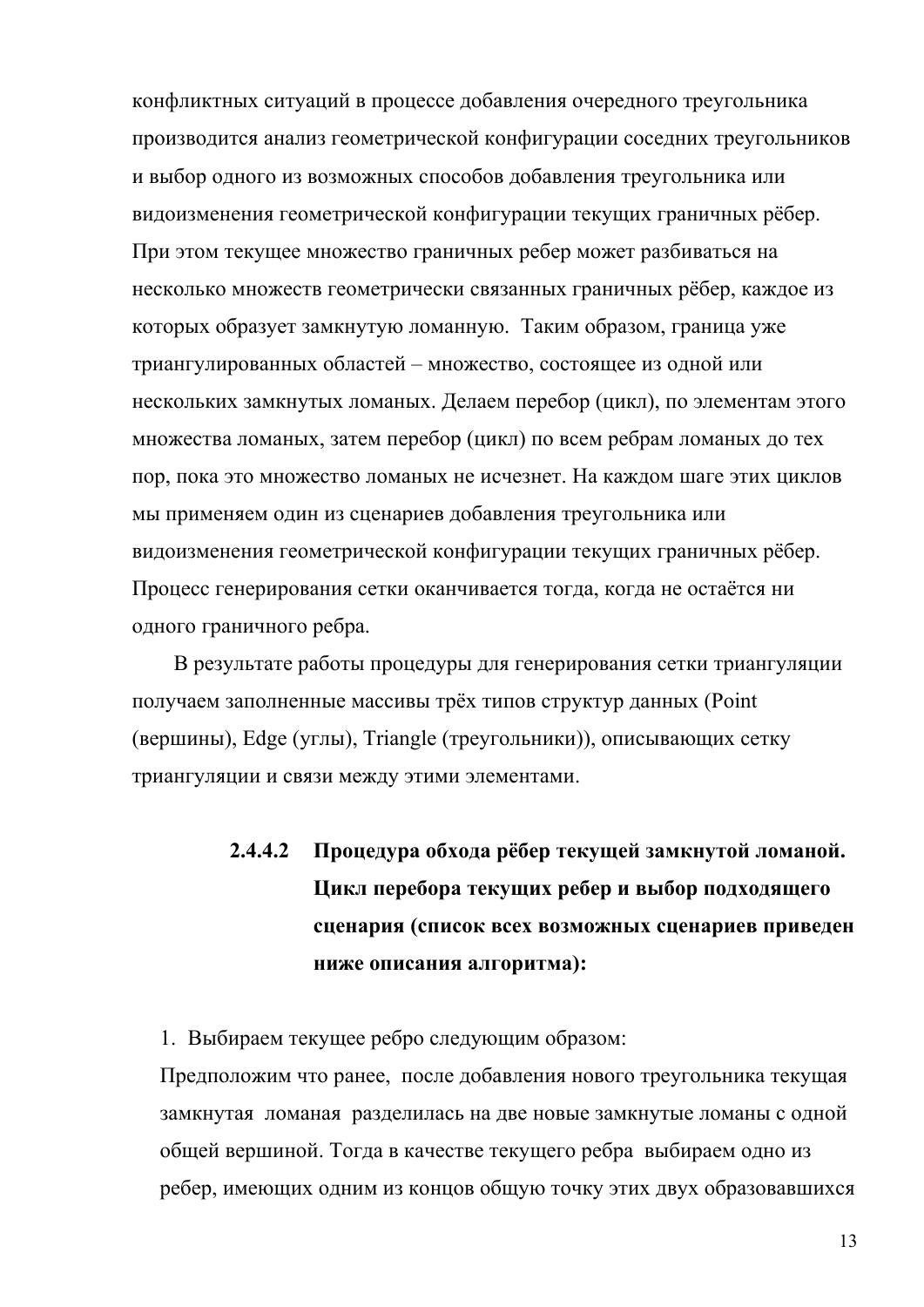ломаных. Целью такого выбора является пространственное разделение двух ломаных. Действительно, добавление новых треугольников приводит к исчезновению их общей точки. После образования двух не связанных ломаных прекращаем выполняемый цикл обработки текущей ломаной и идем на начальный пункт перебора всех ломаных. Если разделения ломанной на две не произошло, то берем следующее ребро после текущего в текущем множестве ребер.

- 2. Пусть текущее множество, включающее текущее ребро, состоит из трех ребер. Тогда используем сценарий 10 (и идем на пункт 1).
- 3. Пусть текущее множество, включающее текущее ребро, состоит из четырех ребер.

Пусть у образованного ими четырехугольника имеется «особая» вершина, обладающая двумя свойствами. Во-первых, из нее выходит только два ребра. Во-вторых, на нее опирается только один треугольник,

образованный этими двумя ребрами. Если двухгранный угол между этой треугольной гранью с «особой» вершиной и гранью с противоположной ей вершиной четырехугольника меньше  $\pi/6$ , то используем сценарий 9 (и идем на пункт 1), а если больше – то сценарий 8 (и идем на пункт 1). Если «особой» точки нет, то используем сценарий 7 (и идем на пункт 1).

4. Один из углов текущего ребра с одним из двух смежных ребер из текущего множества не маленький (*α1> π/9*), а с другим маленький (*α2< π/9*):

Если разные концы текущего ребра и смежного ребра, образующие малый угол не связанны еще одним путем из двух ребер, то используем сценарий 6 (и идем на пункт 1). Иначе используем сценарий 5 (и идем на пункт 1).

- 5. Оба угла  $\alpha_1 \times \alpha_2$  маленькие ( $\alpha_1 < \pi/9$  и  $\alpha_2 < \pi/9$ ), то используем сценарий 1 (и идем на пункт 1).
- 6. Строим «новый» треугольник и «новую» точку по сценарию 2 , но пока не подтверждаем их построение в качестве узла и треугольника сетки.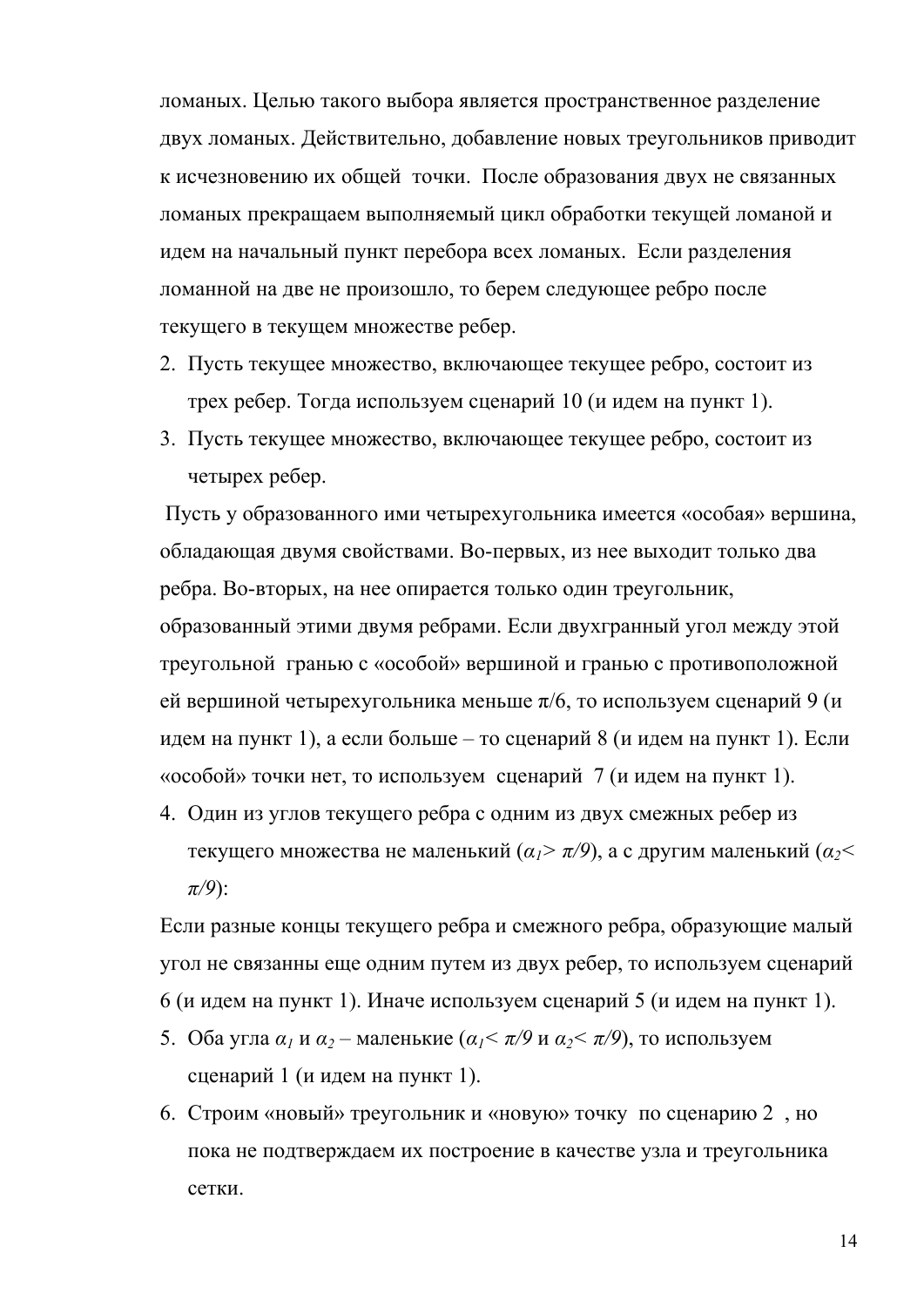- 7. Пусть углы *β<sup>1</sup>* и *β2*  углы между ребрами, смежными к текущему ребру, и соответствующими смежными к ним сторонами «нового» треугольника
- 8. Пусть хотя бы один из углов  $\beta$ <sup>*I*</sup> или  $\alpha$ <sup>*I*</sup> мал, а углы  $\beta$ <sup>2</sup> и  $\alpha$ <sup>2</sup> -велики. ([(*β1<π/6* или *α1<2π/9*) и (*β2>π/6* и *α2>2π/9*)]). Или, наоборот, хотя бы один из углов *β<sup>2</sup>* или *α<sup>2</sup>* мал, а углы *β<sup>1</sup>* и *α1* -велики [(*β2<π/6* или  $\alpha_2$ <2 $\pi$ /9) и ( $\beta_1$ > $\pi$ /6 и  $\alpha_1$ >2 $\pi$ /9)]). Тогда применяем сценарий 4 для текущего ребра и смежного ребра, образующего малый угол (и идем на пункт 1).
- 9. Пусть углы *β<sup>1</sup>* и *β<sup>2</sup>* малы (*β1<π/6* и *β2< π/6*). Тогда применяем сценарий 4 для текущего ребра и смежного ребра, образующего меньший угол (и идем на пункт 1).
- 10.. Пусть все определенные выше углы  $\beta_1$ ,  $\alpha_1$ ,  $\beta_2$ и  $\alpha_2$  велики ( $\beta_1$ > $\pi/6$ , α1>2π/9 , β2>π/6 и *α2>2π/9*). Пусть *nmid* - нормали к поверхности в точке проекции середины текущего ребра, *nnew* – нормаль к поверхности в «новой» точке «нового» треугольника. Пусть *γ*- угол между *nnew* и *nmid*. Если угол *γ* велик (*γ>π/2*) , то применяем сценарий 1 (и идем на пункт 1).
- 11. Пусть хотя бы один из определенных выше углов  $\beta_1$ ,  $\alpha_1$ ,  $\beta_2$  и  $\alpha_2$  мал (*β1<π/6*, или *α1 <2π/9* , или *β2<π/6*, или *α2<2π/9*). Тогда выполняем сценарий 1 (и идем на пункт 1).
- 12. Находим «первую особую» точку, близкую к двум вершинам текущего ребра по формуле:

$$
r^{(1)} = \frac{r_1 + r_2 + 2r_{new}}{4},
$$
 (6)

*rnew* – радиус-вектор «новой» точки.

*r1, r2* - радиус-вектора двух вершин текущего ребра. Если для всех точек (в кубической области, содержащей «первую особую» точку)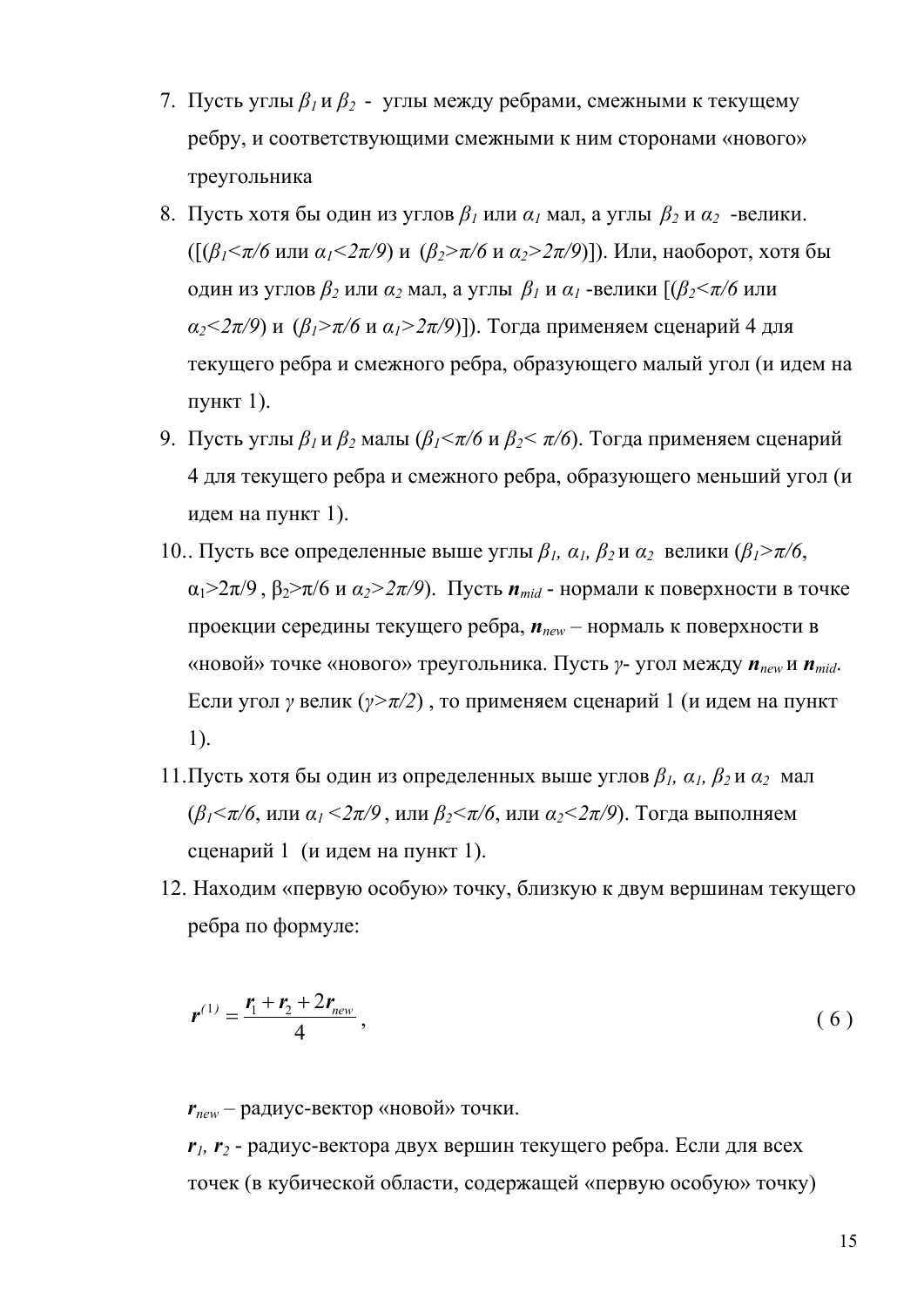Формируем множество всех узлов сетки, которые обладают следующими свойствами:

а. Лежат в кубической области, содержащей «первую особую» точку

в. Не совпадают с вершинами текущего ребра и вершинами двух

смежных с ним граничных ребер

Находим «вторую особую» точку. Эта точка из найденного множества, имеющая минимальное расстояние  $||r_{min}||$  до «первой особой» точки.

- 13. Если расстояние  $||r_{min}|| > Rch$ , то подтверждаем построение «нового» треугольника по сценарию 2 (и идем на пункт 1). Если *α1<π/2* или  $\alpha$ <sup>2</sup> / $\pi$ /2, то выполняем сценарий 1 (и идем на пункт 1).
- 14.Если «вторая особая» точка не лежит на текущей границе, то выполняем сценарий 1 (и идем на пункт 1).
- 15.Если ||*rmin||* меньше половины текущего ребра, то выполняем сценарий 1 (и идем на пункт 1).
- 16. Пусть  $\boldsymbol{n}_m$  нормаль во «второй особой» точке. Если угол между  $\boldsymbol{n}_{new}$  и  $n_m$  больше  $\pi/2$ , то выполняем сценарий 1 (и идем на пункт 1).
- 17.Выполняем сценарий 3. Образуются две замкнутые ломаные граничных ребер с общей точкой. Идем на пункт 1.
	- **2.4.4.3 Основные сценарии (Рис. 3) добавления нового треугольника или обработки текущих граничных рёбер:**

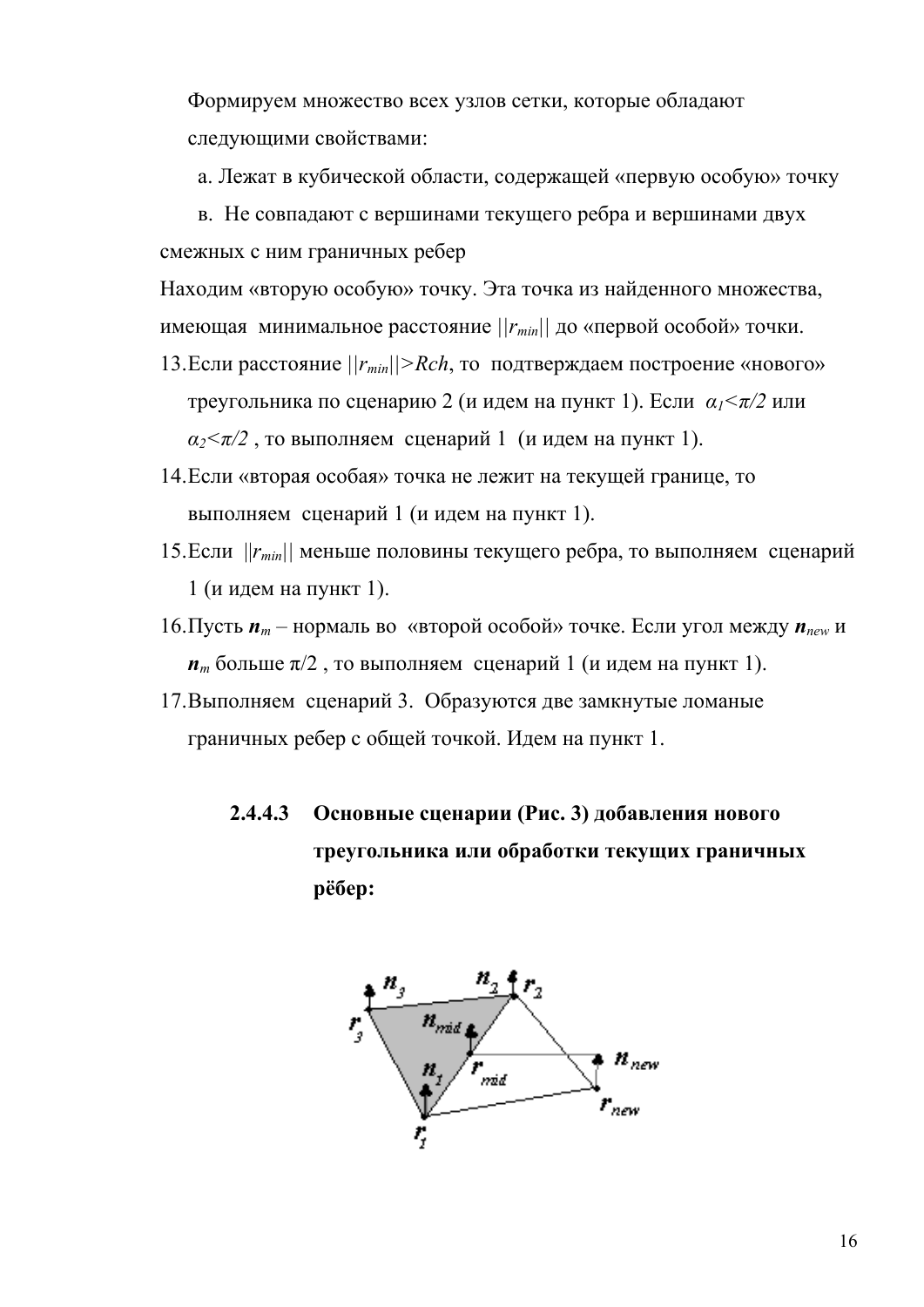**Рис. 2.** Определение новой точки поверхности ( $r_{\text{new}}$ ), которая вместе двумя концевыми точками (*r1,r2*) ребра образует новый треугольник.



**Рис. 3**. Схематическая иллюстрация геометрических конфигураций сетки триангуляции для применяемых сценариев обработки граничных рёбер. Жирными отрезками со стрелками указаны граничные рёбра текущего набора и направление их обход. Пунктиром указаны новые граничные или внутренние рёбра*.*

**(a)** Ничего не делать. Когда все другие сценарии не сработали. *Сценарий 1* **(b)** Треугольник образуется текущим граничным ребром и двумя новыми граничными рёбрами. Пунктиром показаны новые граничные рёбра.

### *Сценарий 2*

**(c)** Построение треугольника, геометрически объединяющего или разделяющего текущие граничные массивы. *Сценарий 3*

**(d)** Треугольник образуется текущим и последующим (предыдущим) граничным рёбрами текущего граничного набора и одним новым граничным ребром. Пунктиром показано новое граничное ребро образующее новый треугольник. *Сценарии 4-5*.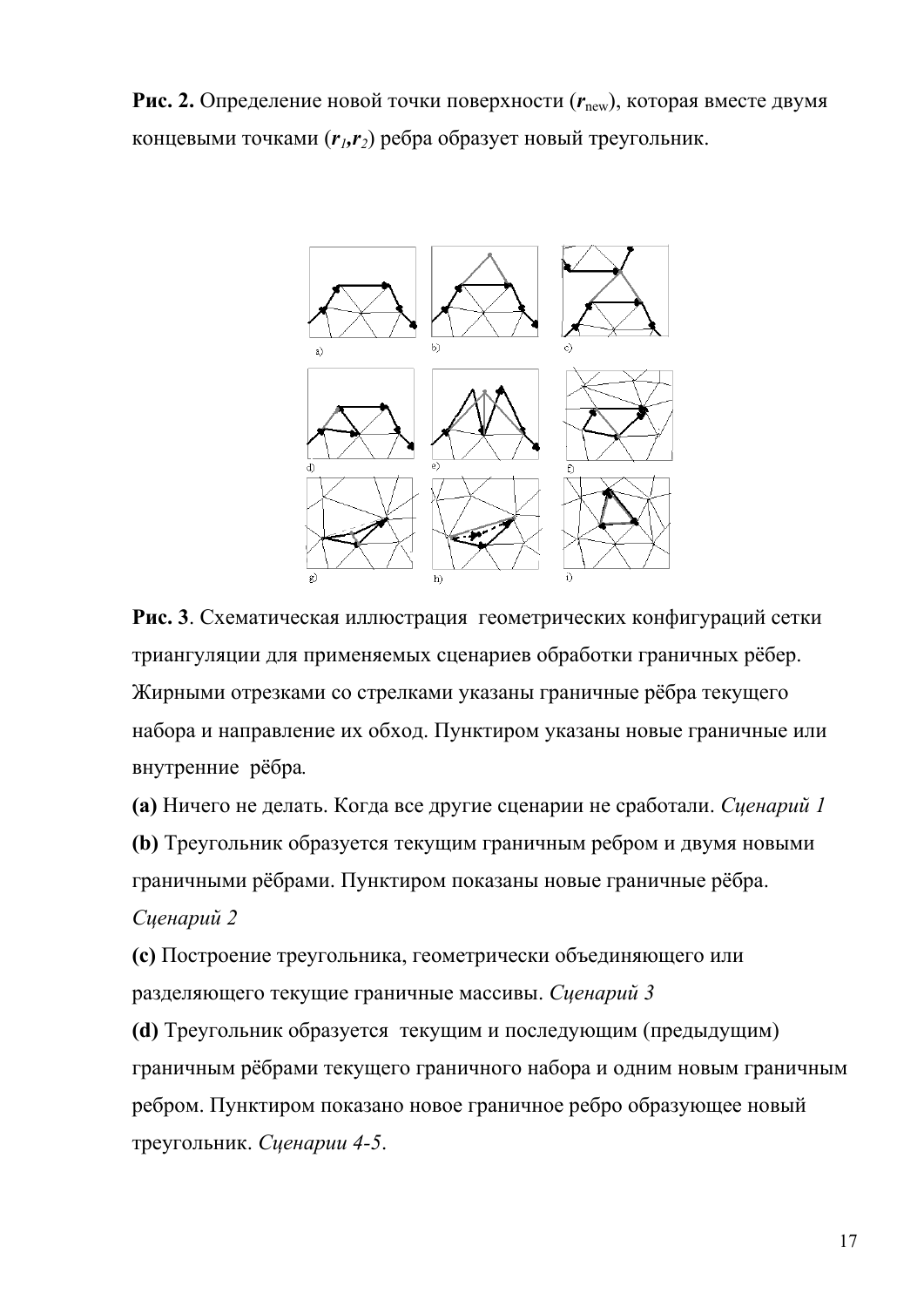**(e)** Слияние двух граничных рёбер образующих острый угол между собой в одно внутреннее ребро. *Сценарий 6*.

(**f**) Цикл из четырех ребер разбивается на два треугольника новым построенным пятым ребром, соединяющий противоположные тупые углы четырехугольника. *Сценарий 7* 

(**g**) Цикл из четырех ребер разбивается на два треугольника дополнительным пятым ребром, соединяющий «особую» вершину с противоположной ей вершиной. *Сценарий 8*

(**h**) «Особая» вершина цикла из четырех ребер выбрасывается. Из оставшихся трех вершин формируем треугольник. *Сценарий 9*

**(i)** Построение треугольника закрывающего граничное множество, состоящее из трёх рёбер. *Сценарий 10*

1) Ничего не делать. Когда все другие сценарии не сработали.

2) Строится «новый» треугольник, опирающийся на текущее ребро. (Рис. 2) Делается это следующим образом. Проецируем центр текущего ребра на поверхность. Из этой точки строим вектор, перпендикулярный нормали в этой точке и вектору текущего ребра и длинной равный *Rch =1.5L*. Проецируем полученную точку на поверхность. Это «новая» точка. Строим «новый» треугольник из текущего ребра и полученной «новой» точки.

 *L* – это адаптивный шаг сетки. Адаптивный шаг сетки - это радиус окружности, описанной вокруг равностороннего треугольника с высотой *Rch =1.5L*. Этот треугольник определяет максимальный размер триангуляции в данном месте.

 Адаптация шага сетки идет по следующему алгоритму. Если к кубу, определяемого серединой текущего ребра, не относится ни один «центр адаптации», то этот шаг сетки определяется заранее заданным максимальным размером *L =Lmax*. Если такие центры есть, то считается расстояние от каждого из этих «центров адаптации», относящихся к кубу, до середины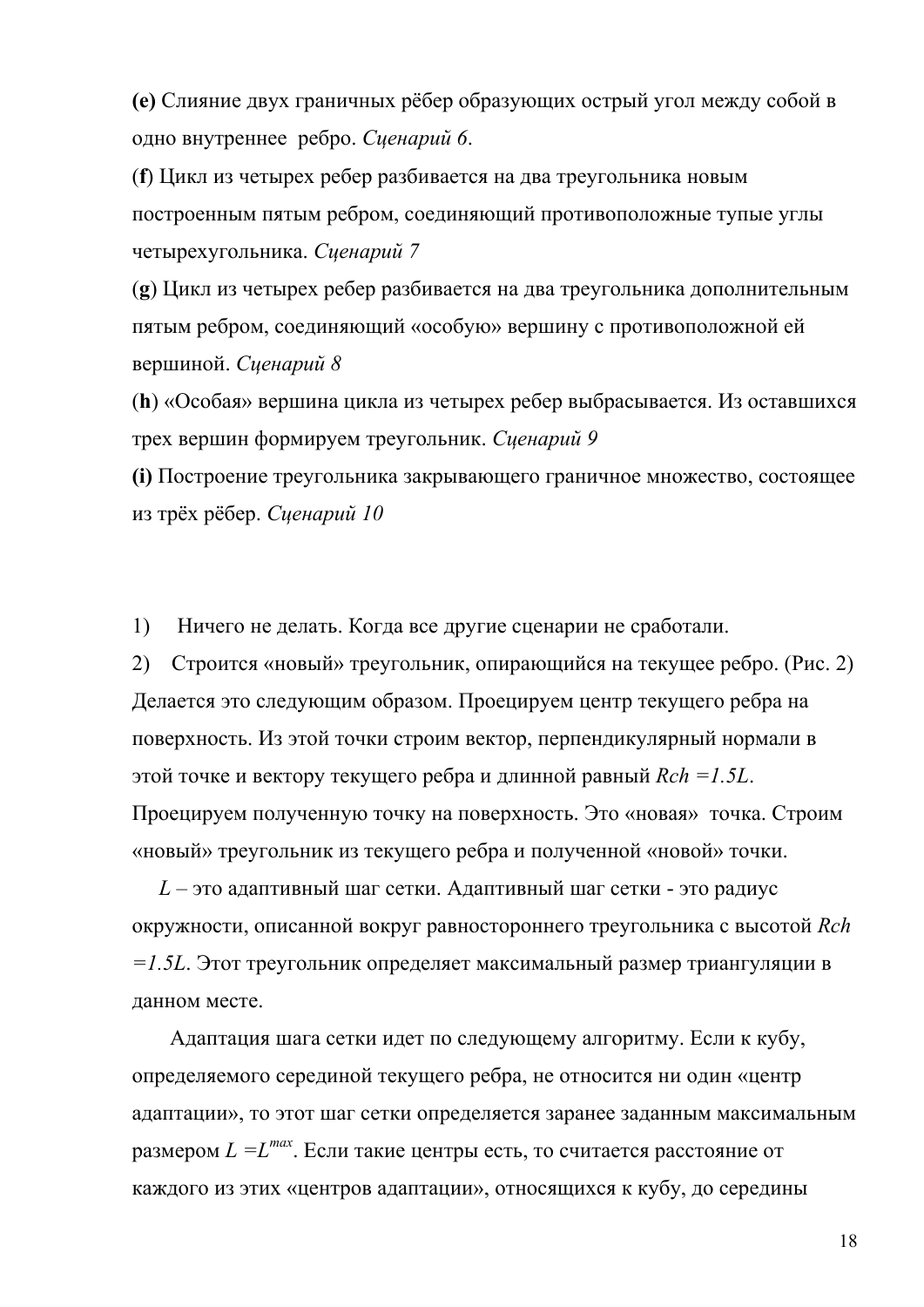текущего ребра *||rj||* , (*j=1,…,Na* – номер центра адаптации). Находим среди этих расстояний те, которые меньше критического для соответствующего «центра адаптации»  $||r_j|| < R^a_j$ . Каждому такому «центру адаптации» ј соответствует свой шаг сетки *L=L<sup>а</sup> <sup>j</sup>*. Выбираем среди них минимальный шаг *L=Lmin*.

 Каждой двух вершин текущего ребра (впрочем, как и любой точке поверхности) соответствует два главных радиуса кривизны  $R^{g1}$ ,  $R^{g2}$ . Для тора это радиусы двух образующих тора в этой точке (один из них всюду одинаков, другой увеличивается от центра к краям тора). Для сферического сегмента оба главных радиуса равны его радиусу. Корректируем шаг сетки, чтобы он был не больше половины этих радиусов для обеих вершин:

$$
L = min\left(L^{min}, \frac{R_1^{g1}}{2}, \frac{R_1^{g2}}{2}, \frac{R_2^{g1}}{2}, \frac{R_2^{g2}}{2}\right).
$$
  
(7)

Далее строим «новую» точку с таким шагом сетки.

 Пусть «новая» точка лежит на сегменте (тороидальном или сферическом)  $S_N$ . Вершины текущего ребра лежат на сегментах  $S_1$ ,  $S_2$ . Проверяем, что  $S_N$ либо совпадает с  $S_1$  или  $S_2$ , либо является соседним для обоих из них. Для «новой» точки находим ее два главных радиуса кривизны  $R^{\rm g}{}^{l}{}_{N\!\!,\,}$   $R^{\rm g}{}^{2}{}_{N\!\!,\,}$ Проверяем, что  $L$ <  ${R^{g}}^1_{N}$ /2,  $L$ <  ${R^{g}}^2_{N}$ /2. Если хотя бы одно из этих условий не выполняется, то шаг сетки уменьшается следующим образом:

$$
L = min\left(L\left(\frac{R_N^{g1}}{2}, \frac{R_N^{g2}}{2}\right), R_N^{g2}\right).
$$
\n(8)

Далее строим «новую» точку с таким шагом сетки и снова проверяем описанные выше условия. Этот процесс продолжается до тех пор, пока эти условия не выполнятся.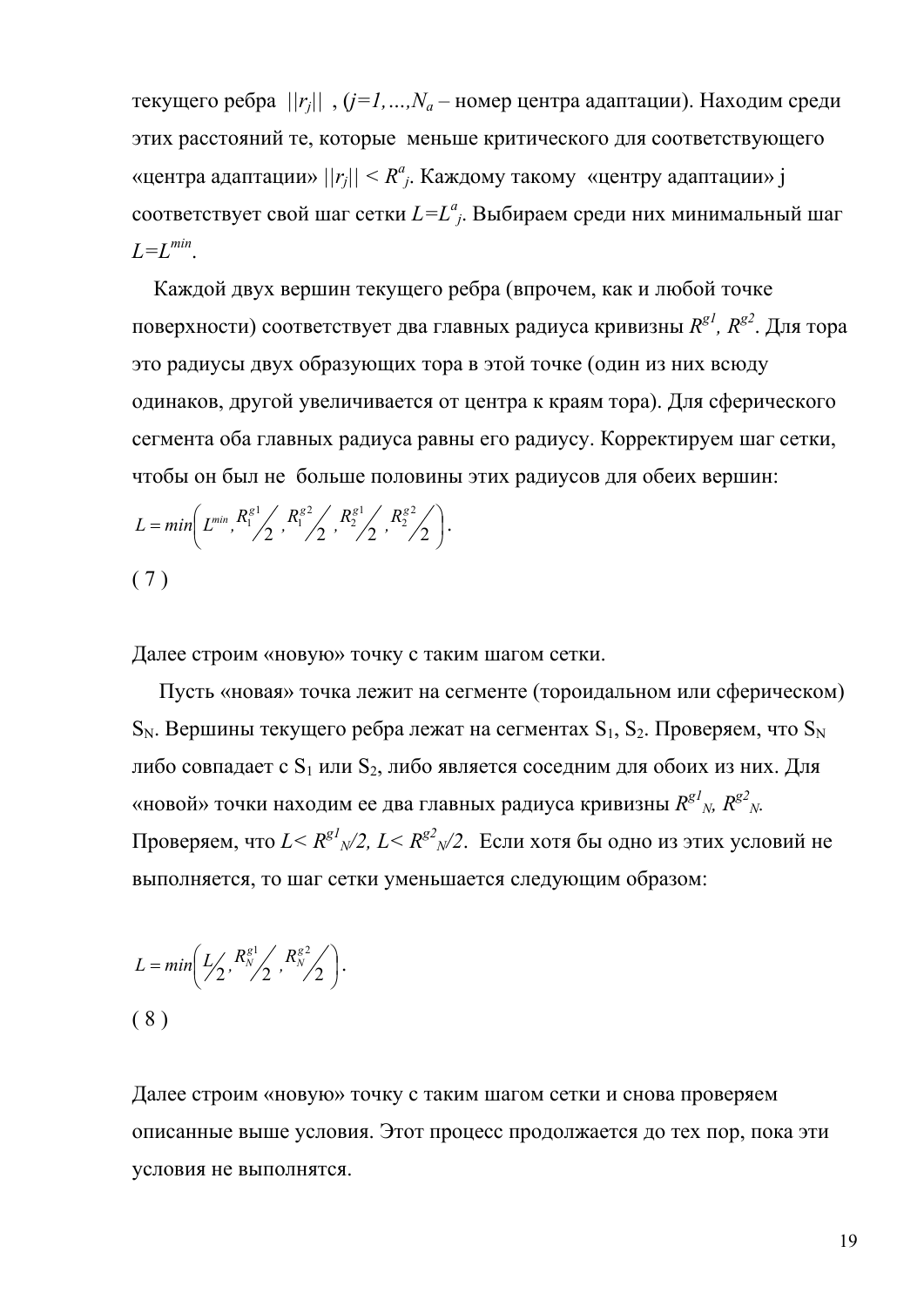3) «Новая» точка»-а, построенная по методу 2 «сливается» в одну точку со «второй особой» точкой (узлом сетки) - b. «Слияние» идет по формуле:

$$
r = \frac{(N_a r_a + N_b r_b)}{(N_a + N_b)},
$$
\n(9)

 $N_a$  =2 - число ребер, выходящих из точки а;  $N_b$  - число ребер, выходящих из точки b;

 $r_a$  – радиус-вектор точки а;  $r_b$  - радиус-вектор точки b;  $r$  - радиус-вектор образующейся в результате слияния точки;

4) Строится новый треугольник. Он образуется, во-первых, текущим ребром. Во-вторых, граничным ребром, смежным к текущему ребру и имеющим с ним малый угол. И, в-третьих, одним новым граничным ребром, построенным напротив этого маленького угла. Пусть а - «новая точка», построенная по сценарию 2. Вторая точка b смежного ребра (не принадлежащая текущему ребру) сдвигается по формуле:

$$
\mathbf{r} = \frac{(N_a \mathbf{r}_a + N_b \mathbf{r}_b)}{(N_a + N_b)},
$$
\n(10)

 $N_a=2$  - число ребер, выходящих из точки а;  $N_b$  - число ребер, выходящих из точки b;

 $r_a$  – радиус-вектор точки а;  $r_b$  - радиус-вектор начального положения точки b; *r*- радиус-вектор нового положения точки b;

5) Строится новый треугольник, образуемый текущим ребром, одним из граничных рёбер, смежных к нему и имеющий с ним малый угол, и одним новым граничным ребром, построенным напротив этого маленького угла.

6) Слияние двух смежных граничных рёбер, имеющих общую точку и образующих малый острый угол между собой в одно внутреннее (не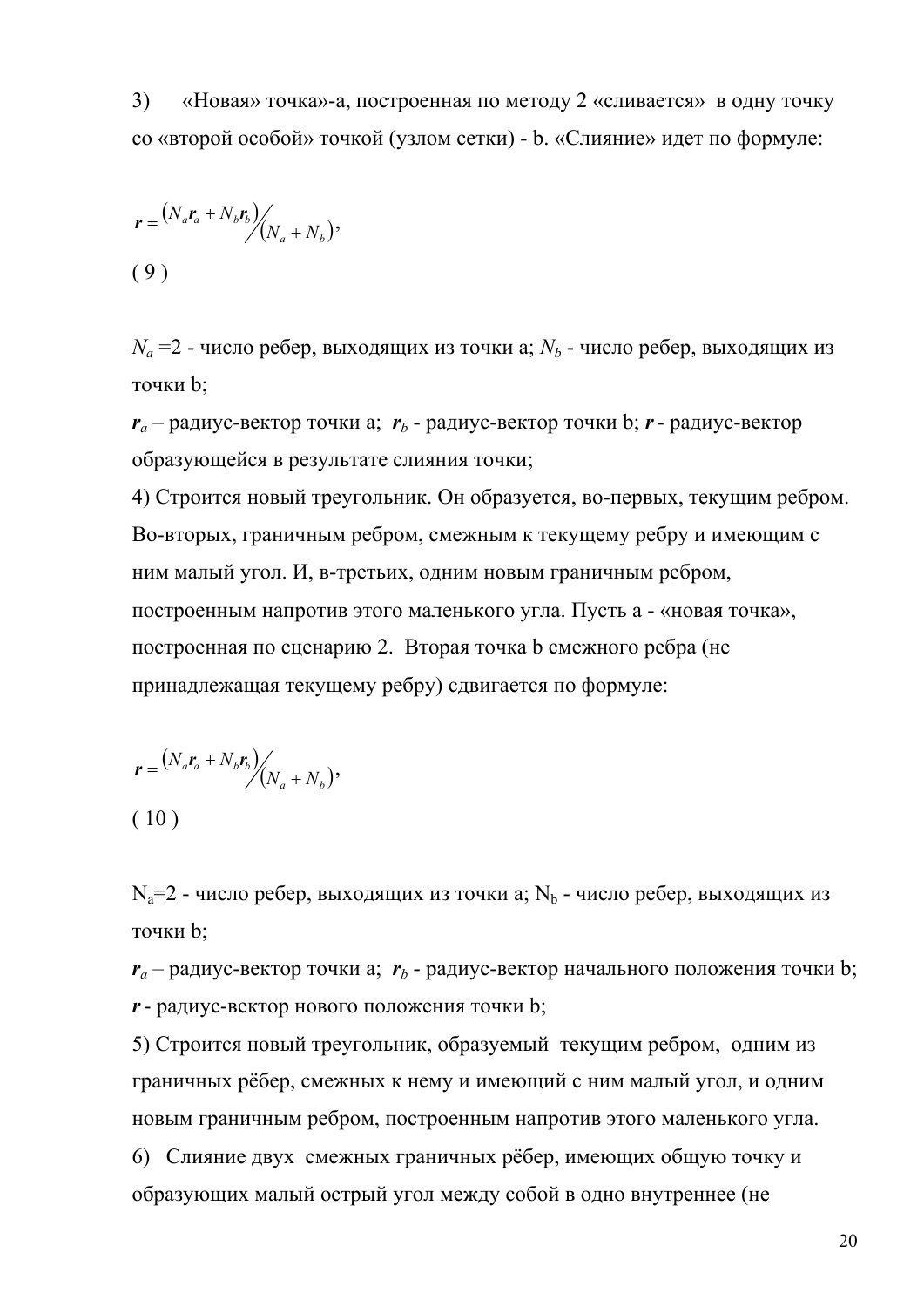граничное) ребро. Две различающиеся точки смежных ребер (точки а и b) «сливаются» в одну точку. Радиус-вектор получающейся точки считается по следующей формуле:

$$
r = \frac{(N_a r_a + N_b r_b)}{(N_a + N_b)},
$$
\n(11)

 $N_a$  - число ребер, выходящих из точки а;  $N_b$  - число ребер, выходящих из точки b;

 $r_a$  – радиус-вектор точки a;  $r_b$  - радиус-вектор точки b;  $r$  - радиус-вектор образующейся в результате слияния точки;

7) Цикл из четырех ребер разбивается на два треугольника новым построенным пятым ребром, соединяющий противоположные тупые углы четырехугольника.

8) Цикл из четырех ребер разбивается на два треугольника дополнительным пятым ребром, соединяющий «особую» вершину с противоположной ей вершиной.

9) «Особая» вершина цикла из четырех ребер выбрасывается. Из оставшихся трех вершин формируем треугольник.

10) Построение треугольника закрывающего граничное множество, состоящее из трёх рёбер. Проводиться специальная проверка, чтобы не применять этот метод для первого шага – когда обрабатывается граничное множество затравочного треугольника.

Наиболее важен первый сценарий. Здесь производиться вычисление координат новой вершины. Метод этого вычисления пояснён на Рис. 2.

На Рис. 3 схематично представлены геометрические конфигурации применения некоторых важных сценариев. Граничные рёбра считаются направленными отрезками – в направлении, совпадающем с направлением их обхода.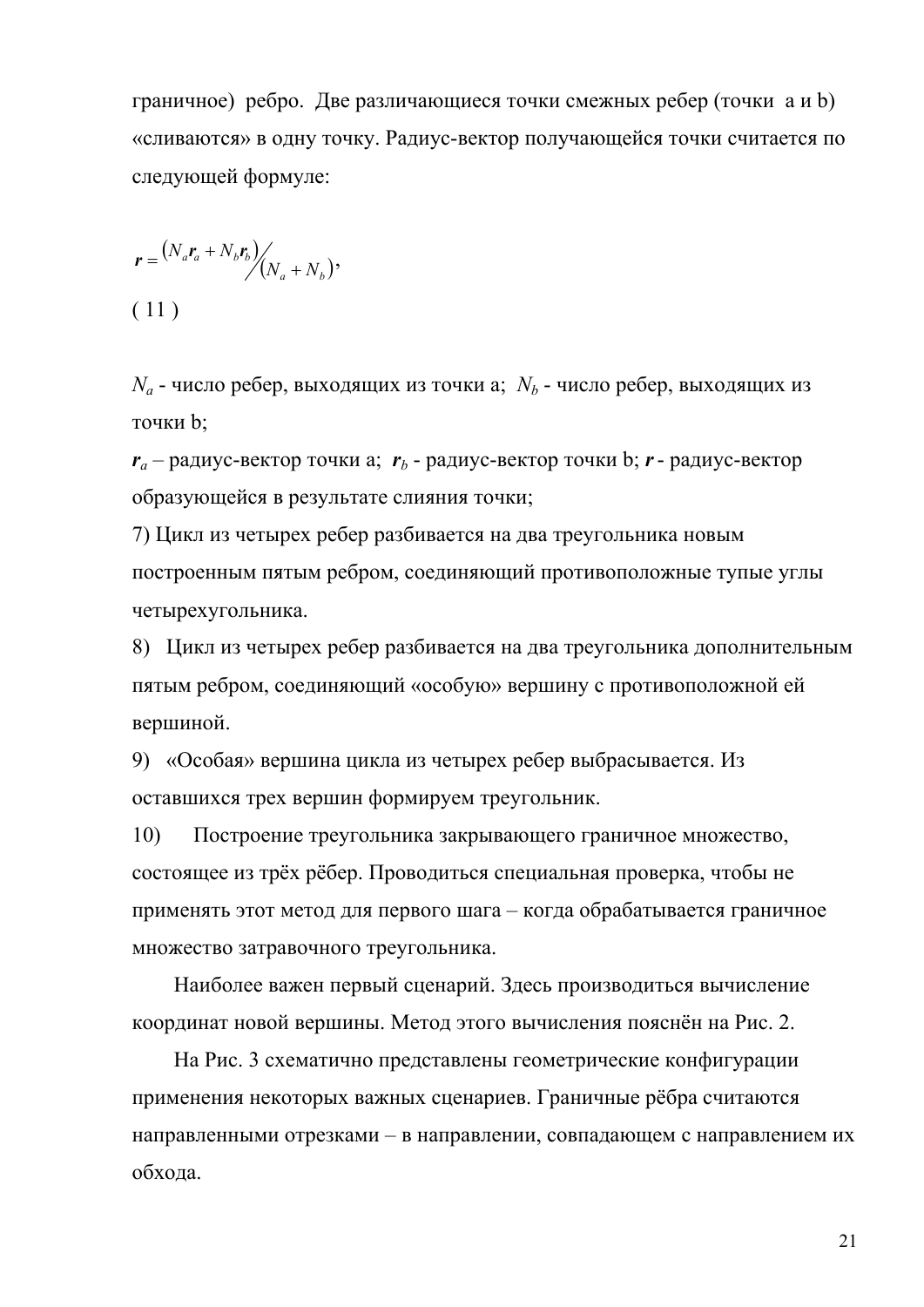#### **Окончательная «утряска» сетки.**

Для создания более однородной сетки используется механизм «утряски». Перебираются все узлы сетки. Для всех ближайших соседей текущего узла находится «центр тяжести». Затем он проецируется на поверхность и заменяет собой этот текущий узел. Процесс утряски может проводиться несколько раз.

# **2.4.5 Формирование массивов параметров поверхностных элементов на основании данных о триангуляции поверхности.**

На основании данных о сетке триангуляции поверхности производиться формирование массивов данных о поверхностных элементах. Каждый поверхностный элемент характеризуется координатами в пространстве, направлением нормали поверхности и его площадью. Координаты и нормаль соответствуют узлам, полученной сетки триангуляции. Каждый такой узел рассматривается как центр будущего многоугольного поверхностного элемента. А для вычисления площади треугольного поверхностного элемента применяется следующие методы:

## **2.5.5.1 Формулы для площадей треугольных поверхностных поверхностных элементов**

Приведем формулы для площадей треугольных поверхностных элементов. Их можно разделить на три типа – сферические, тороидальные и граничные, чьи точки принадлежат разным поверхностным фрагментам.

#### *1) Площадь сферического треугольника.(Рис. 4)*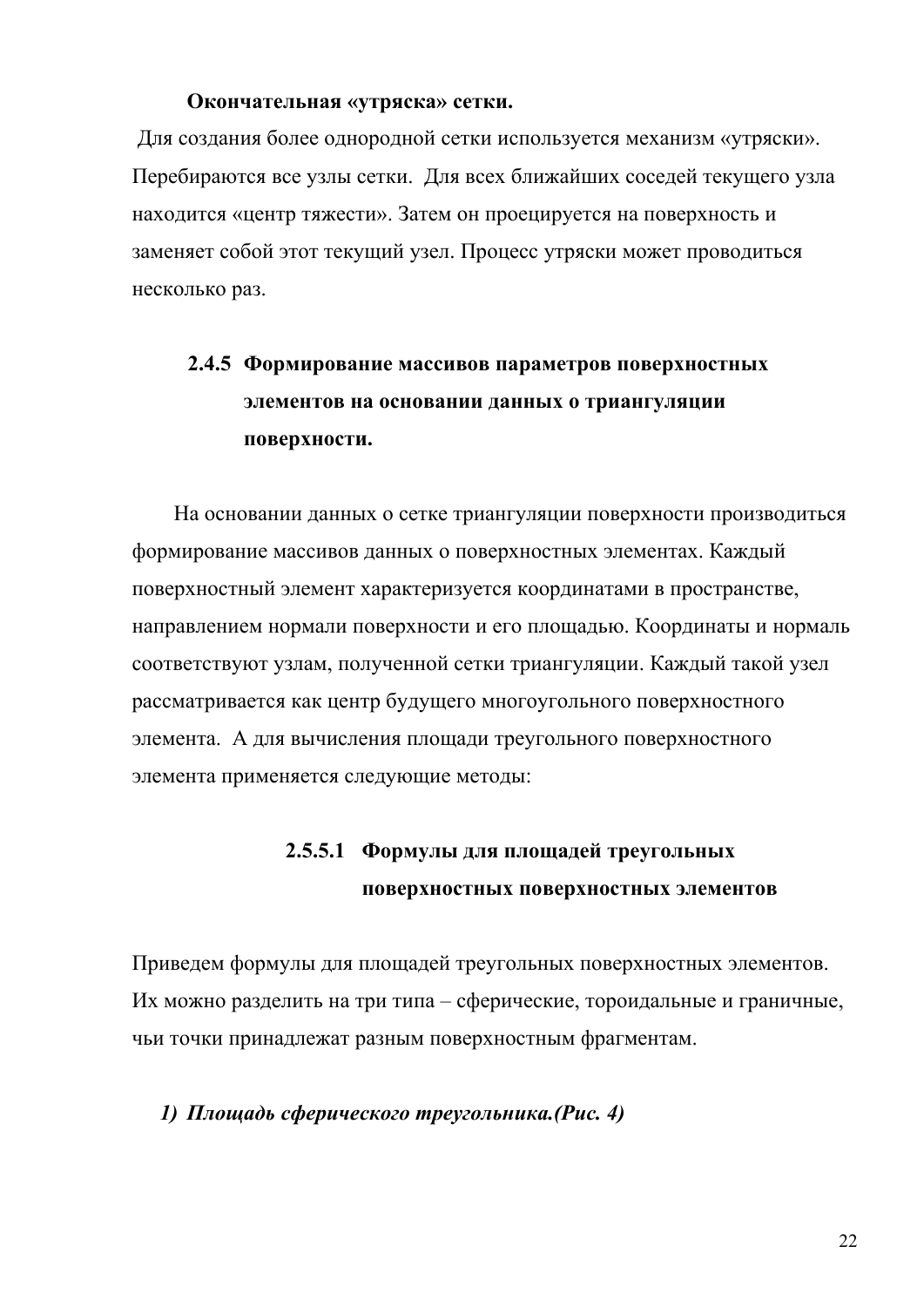

**Рис. 4** Сферический треугольник

Сумма s углов сферического треугольника α ,β, γ :

 $s = \alpha + \beta + \gamma$ ( 12 )

всегда меньше 3π и больше π. Величина

$$
\varepsilon = s - \pi
$$
  
(13)

называется сферическим избытком. Площадь сферического треугольника S определяется по формуле Жирара:

 $S = R^2 \varepsilon$ , ( 14 )

где *R*- радиус сферы.

*2) Площадь тороидального треугольника.(Рис. 5)*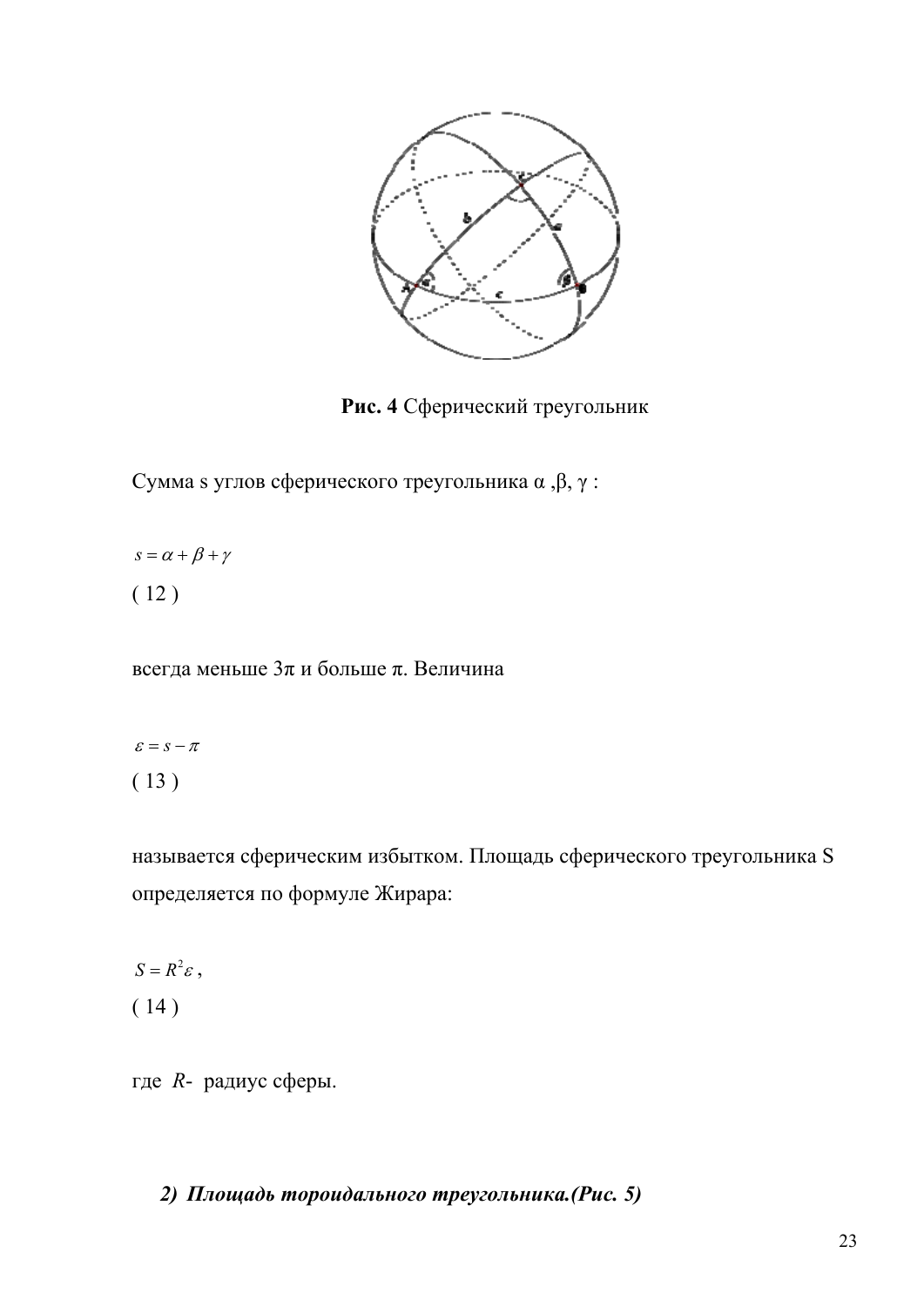

**Рис. 5** (a)Тороидальный треугольник ABC (b) Его отображение на плоскость, пропорции искажены

Рассмотрим тороидальный треугольник АВС на торе.

Определим криволинейную систему коорлинат, образованной образующими тора двух типов:

ОХ, ОY –оси, идущие вдоль образующих (ОY – круги, перпендекулярные оси тора, ОХ – точки касания между тором и сферой обкатки) При этом возьмем некие три точки А, В, С. Базисные оси, идущие вдоль образующих ОХ, ОY могут всегда быть выбраны следующим образом:

- 1) Точка С лежит между точками А и В по оси ОУ.
- 2) Положитеельное направление оси ОХ от отрезка [AB] к точке С
- 3) Для точек А (х<sub>А</sub>, у<sub>А</sub>) и В (х<sub>В</sub>, у<sub>В</sub>) х<sub>В</sub>> х<sub>А</sub>, у<sub>В</sub>> у<sub>А</sub>
- 4) Линии, соединяющие пары точек АС, АВ, СВ мы можем выбрать не всегда совпадающими с геодезическими тора. Выберем их как отрезки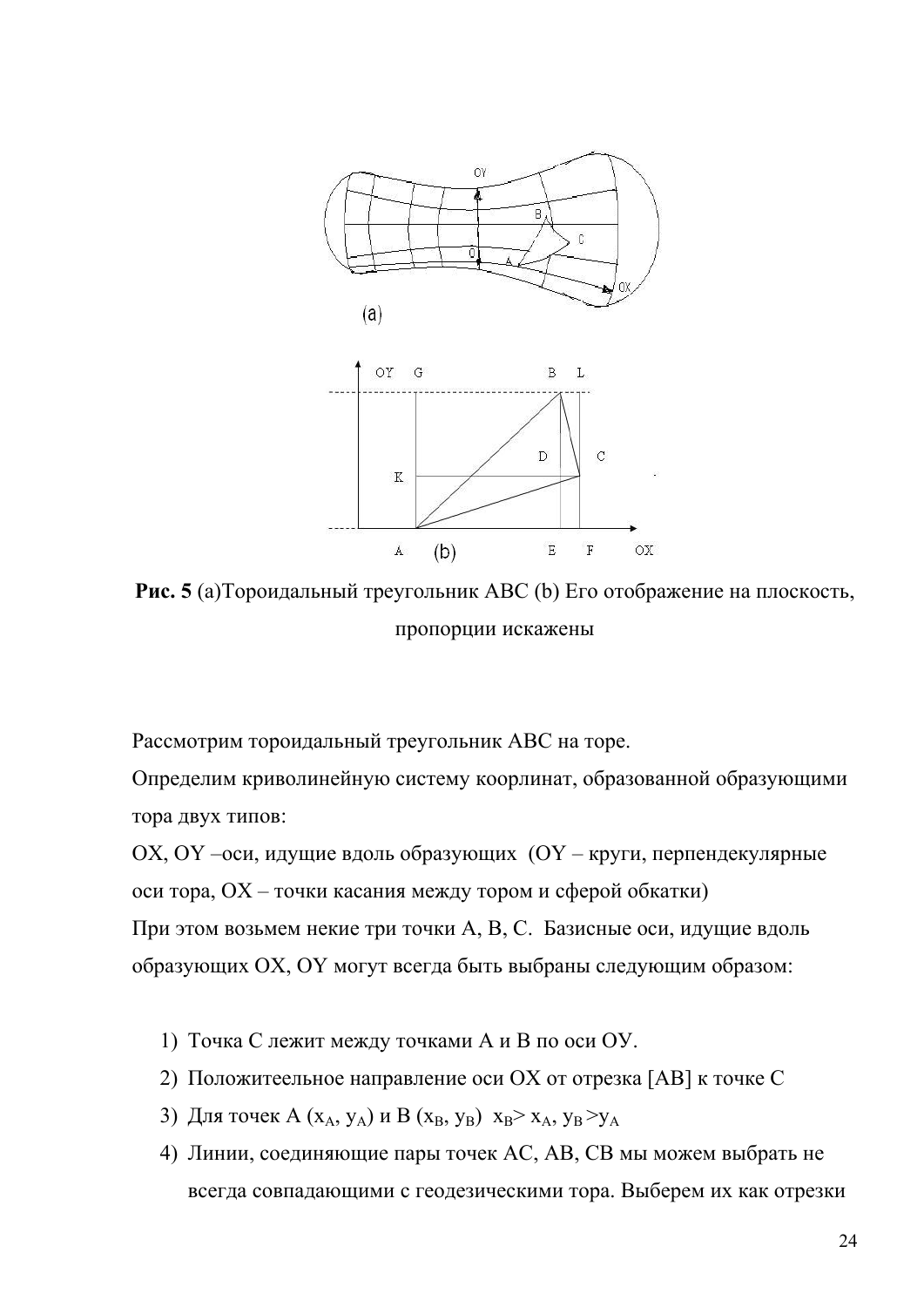линий между точками, которые являются образом геодезических линий цилиндра, получающимся отоборажением тора на этот цилиндр. Это отображение делается так : образующие тора ОХ отображаются на образующие цилиндра, паралельные оси цилиндра, с сохранением длины, образующие тора ОУ отображаются на образующие цилиндра, перпендекулярные оси цилиндра, с сохранением угловых размеров.

- 5)  $\alpha_A$  угловое положение вдоль образующей ОХ  $x_A = R_{ox} \alpha_A$ ,  $R_{OX}$  радиус сферы обкатки тора, h - расстояние от центра сферы обкатки до прямой, соединяющей опорные сферы тора.
- 6) <sup>ϕ</sup> *AB* угловое расстояние между точками А и В вдоль образующей OY

Тогда площадь тороидального треугольников и четырехугольников:

Площадь квадрата EAGB

$$
S_{EAGB} = \varphi_{AB} R_{OX} (h\alpha - R_{OX} \sin(\alpha))|_{\alpha_A}^{\alpha_B}.
$$

 $(15)$ 

Площадь треугольников ABE, BCD и ACF

$$
S_{ABE} = \varphi_{AB} \frac{R_{OX}}{\alpha_B - \alpha_A} (h \frac{(\alpha - \alpha_A)^2}{2} - R_{OX}((\alpha - \alpha_A)\sin(\alpha) + \cos(\alpha)))\Big|_{\alpha_A}^{\alpha_B},
$$
 (16)

$$
\big)\\
$$

$$
S_{BCD} = \varphi_{BC} \frac{R_{OX}}{\alpha_B - \alpha_C} (h \frac{(\alpha - \alpha_C)^2}{2} - R_{OX}((\alpha - \alpha_C)\sin(\alpha) + \cos(\alpha)))\Big|_{\alpha_B}^{\alpha_C},
$$
 (

17 )

$$
S_{ACF} = \varphi_{AC} \frac{R_{OX}}{\alpha_A - \alpha_C} (h \frac{(\alpha - \alpha_C)^2}{2} - R_{OX}((\alpha - \alpha_C)\sin(\alpha) + \cos(\alpha)))\Big|_{\alpha_A}^{\alpha_C}
$$
 (18)

$$
\big) \,
$$

Площадь треугольника ABC

$$
S_{ABC} = S_{ABE} - S_{ACF} + sign (x_C - x_B)(S_{EDCF} + S_{BCD})
$$
 (19)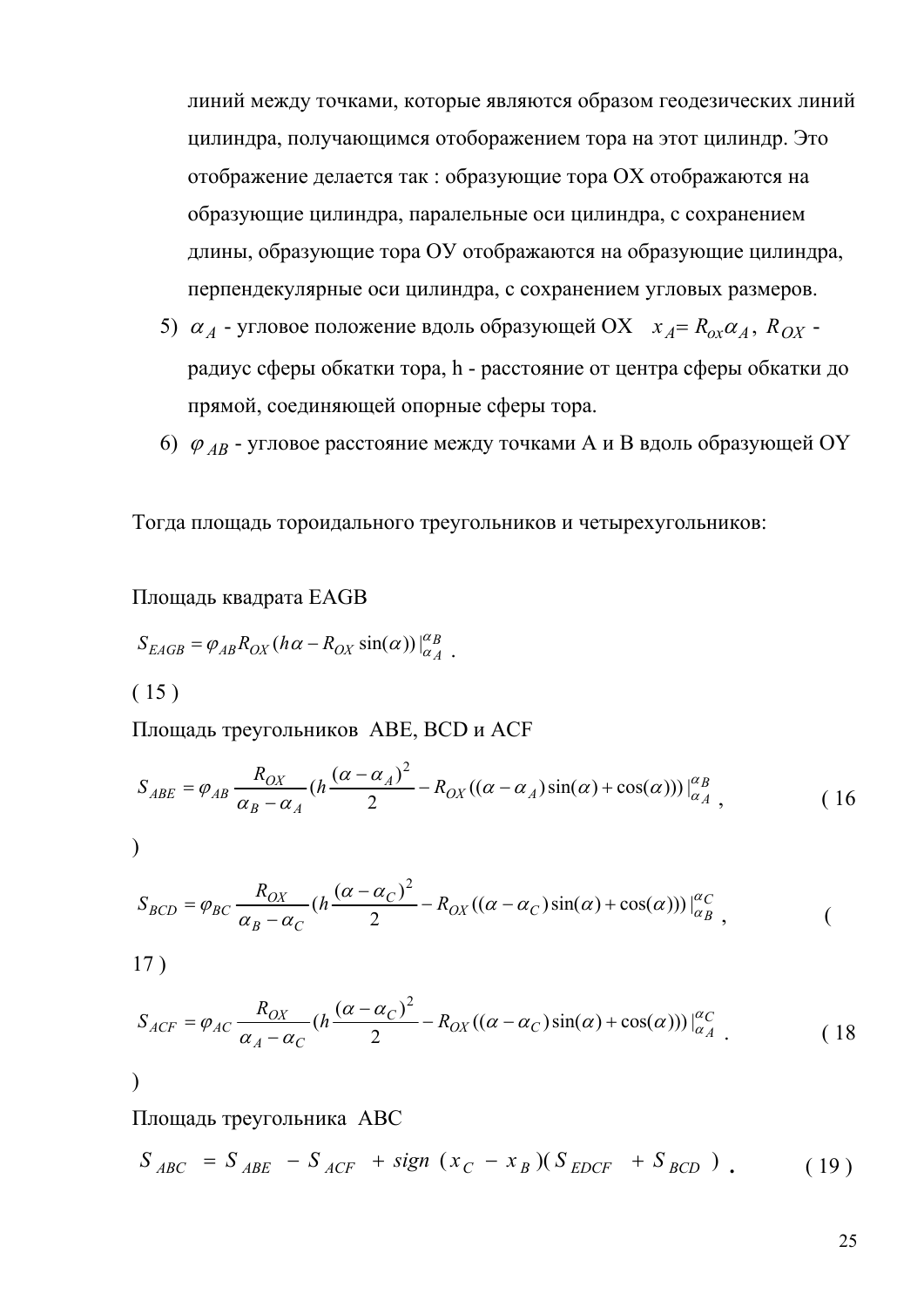### *3) Площади тругольников, чьи вершины не принадлежат одному и тому же поверхностному фрагменту.*

Треугольник образован вершинами *r1,r2,r3*. Используем для расчета их площади S формулу площади плоского треугольника. Стороны треугольника:

 $a = r_2 - r_1$   $b = r_2 - r_1$ . (20)

Площадь треугольника S:

$$
S = \frac{1}{2} |[a \times b]|.
$$
\n(21)

### **2.5.5.2 Формирование многоугольных поверхностныч элементов и определение их параметров**

На основе треугольных поверхностных элементов формируются *многоугольные* поверхностные элементы. Центры многоугольных элементов совпадают с вершинами треугольных элементов. Вершины многоугольных элементов – центры сторон треугольных элементов, выходящие из центров многоугольных элементов и центры тяжести (точка пересечения медиан) этих треугольных элементов.

 Площадь многоугольного элемента *S<sup>M</sup>* - сумма третей от площедей треугольных элементов *Str <sup>i</sup>* с вершиной в центре многоугольного элемента. Для каждого узла сетки триангуляции производиться суммирование площадей тех треугольников, для которых данный узел является вершиной. Полученная суммарная площадь делиться на три, полученный результат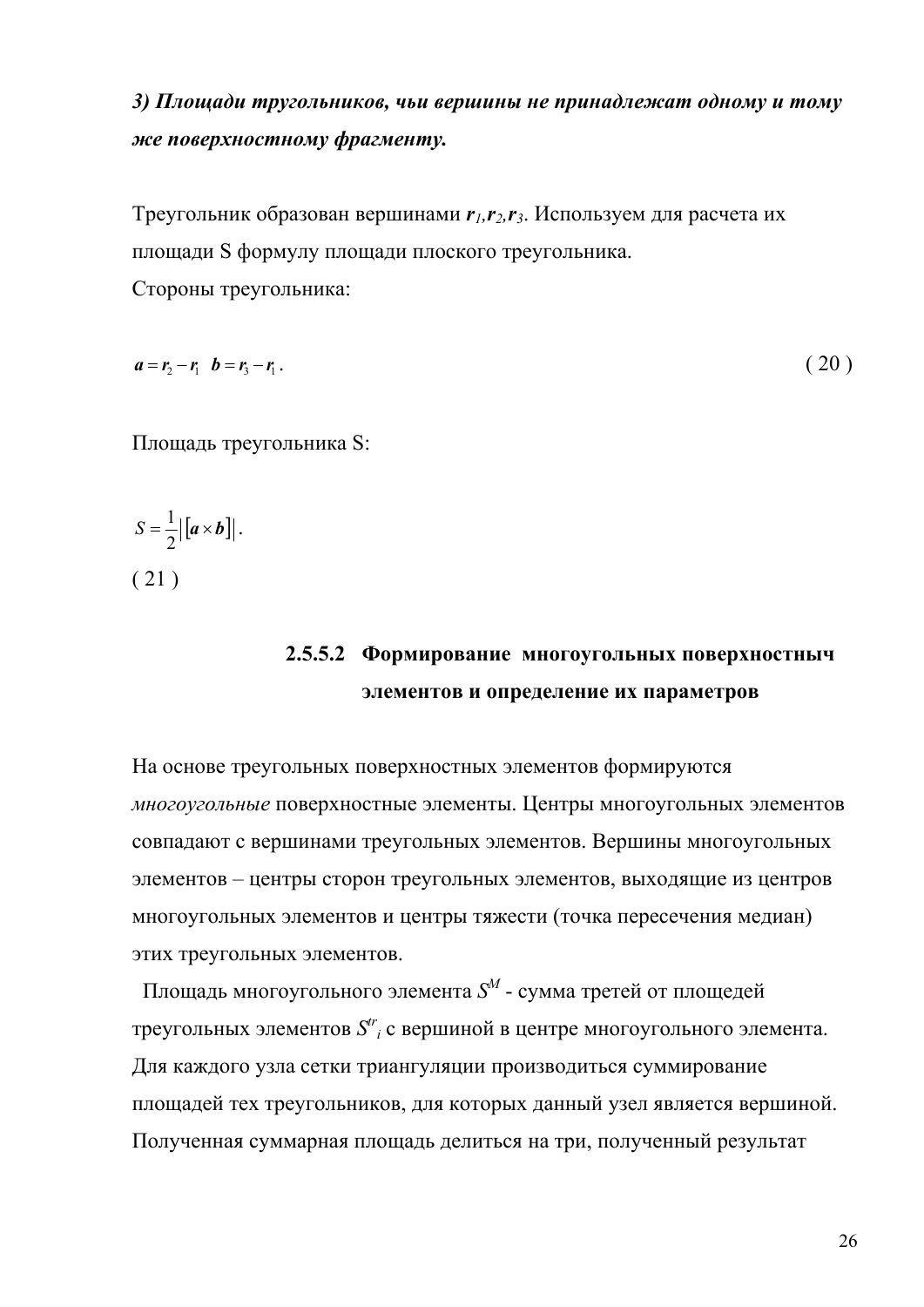запоминается как площадь поверхностного элемента с координатами и нормалью соответствующих данному узлу сетки триангуляции

$$
S^M = \frac{\sum_{i} S_i^{\,tr}}{3}.
$$
  
(22)

**2.5.5.3 Поверхностные элементы на SAS** 



**Рис. 6**. Преобразование поверхности типа SES в поверхность типа SAS

Пусть имеется поверхность после первичной обкатки.

Пусть имеется треугольник на поверхности SES (*r1,r2,r3***)** 

Образ этого треугольника на SAS  $(r_{1n}r_{2n}r_{3n})$  (Рис.6)

$$
r_{1n} = r_1 + n_1 R_{pr},
$$
  
\n(23)  
\n
$$
r_{2n} = r_2 + n_2 R_{pr},
$$
  
\n(24)  
\n
$$
r_{3n} = r_3 + n_3 R_{pr},
$$
  
\n(25)

где *Rpr* – радиус первичной обкатки, *n1, n2, n3***-**нормали в соответствущий точках.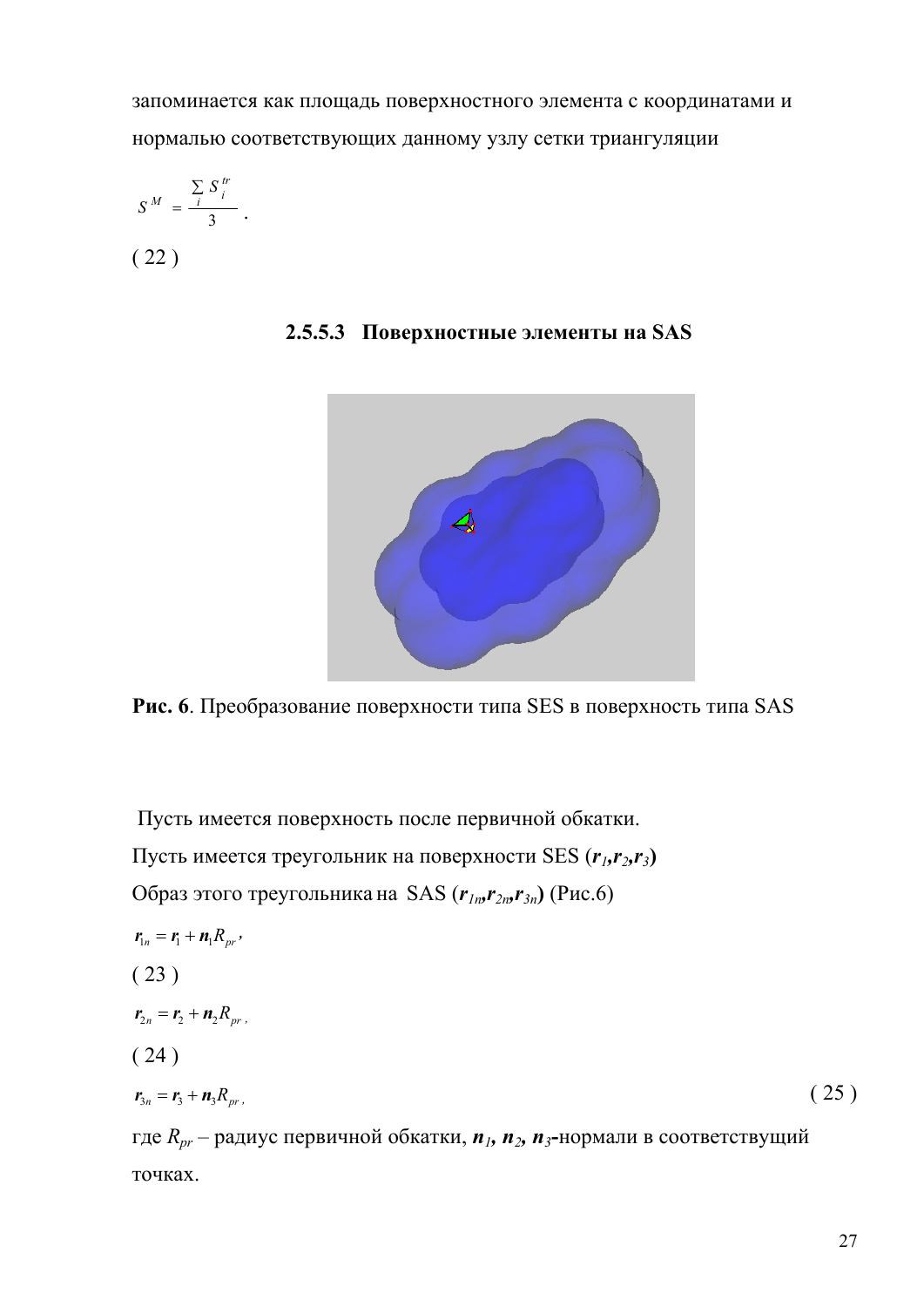Тогда

- 1) поверхностный элемент на первичной сфере, опирающейся на три атома, отображается в точку. Его площадь на SАS нулевая
- 2) поверхностный элемент на торе, опирающимся на два атома, отображается в линию. Его площадь на SАS нулевая
- 3) поверхностный элемент на атоме отображается в сферический тругольник. Его площадь на SАS пропорцианальна его площади на SES:  $S_{ses}((R_{atom}+R_{pr})/R_{atom})^2$
- 4) граничный поверхностный элемент между тором и первичной сферой, опирающейся на три атома – нулевая площадь
- 5) граничный треугольный поверхностный элемент, опирающийся на первичный тор и атом, первичную сферу и атом или первичные тор, сферу и атом – площадь S считается по формуле для трех точек  $(r_{ln}, r_{2n}, r_{3n})$ :

$$
a = r_{2n} - r_{1n} \tag{26}
$$
  
\n
$$
b = r_{3n} - r_{1n} \tag{27}
$$
  
\n
$$
S = \frac{|a \times b|}{2} \tag{28}
$$

### **2.5.5.4 Вычисление площади и объема поверхностей SES и SAS**

Вычисление площади поверхности производиться суммированием площадей всех поверхностных элементов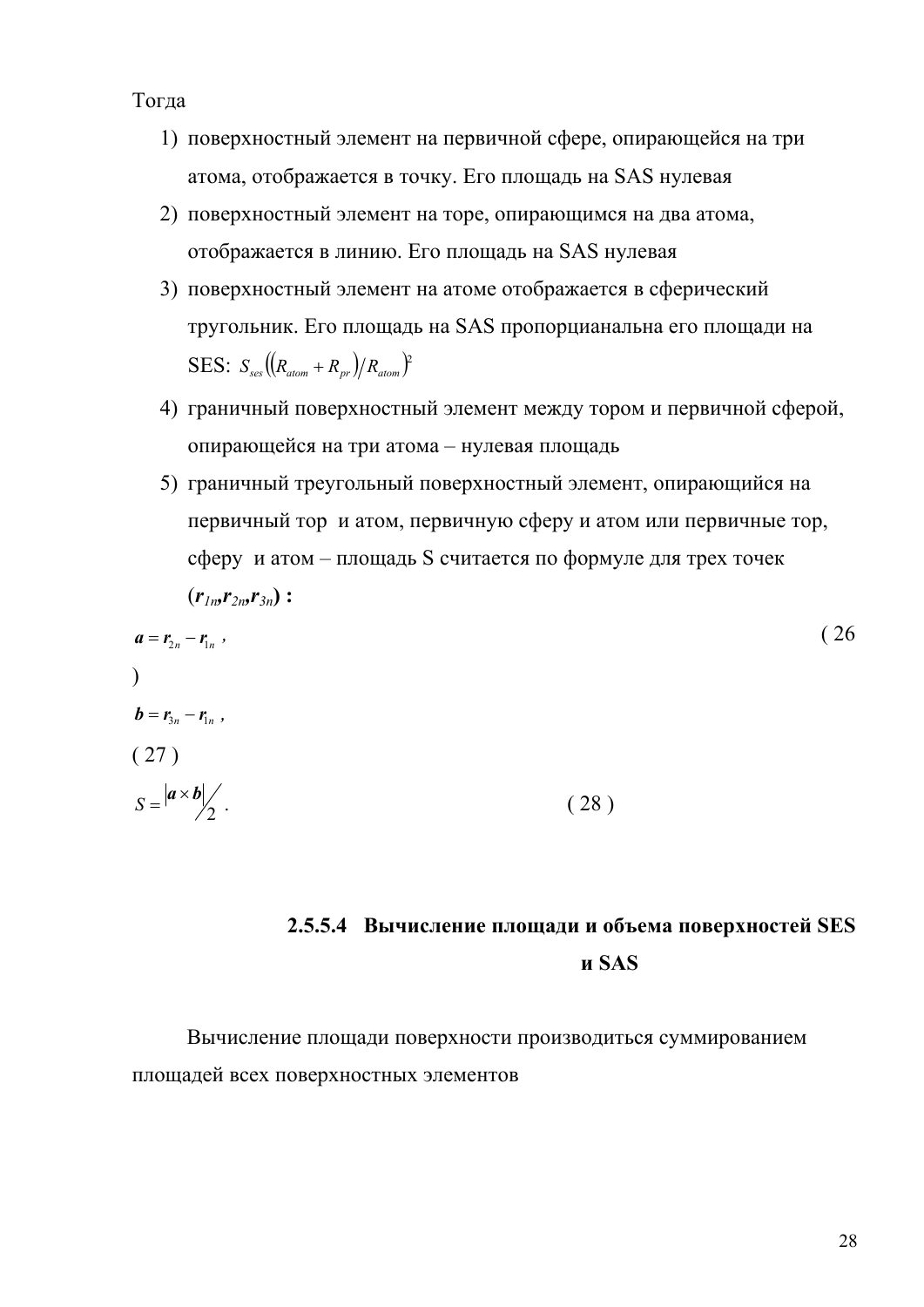$$
S = \oint_{S} dS .
$$
  
(29)

Вычисление объема поверхности производиться по следующей формуле:

$$
V = \frac{1}{3} \oint_{S} (\mathbf{r} \cdot \mathbf{n}) dS .
$$

( 30 )

*r* – радиус-вектор текущей точки поверхности, *n* - ее нормаль

#### **3. Выводы.**

Представленный алгоритм и основанная на нем программа позволяют быстро и надежно строить триангуляцию гладкой поверхности. Поверхность получается раскрашенной в зависимости от типа ближайших атомов, что удобно для визуализации, и триангулированной, что позволяет не только вычислять ее поверхность и ограниченный ею объем, но и решать с хорошей точностью интегральные уравнения, используемые в континуальной модели растворителя. Полученная с помощью данной программы поверхность может применяться как для целей визуализации молекулы, это особенно актуально для больших белковых молекул, так и для целей вычисления сольватационных вкладов в энергию взаимодействия молекул друг с другом при наличии внешней среды.

Алгоритм триангуляции может быть легко обобщен на случай любой гладкой поверхности, в том числе гладкой поверхности уровня.

#### **Благодарности.**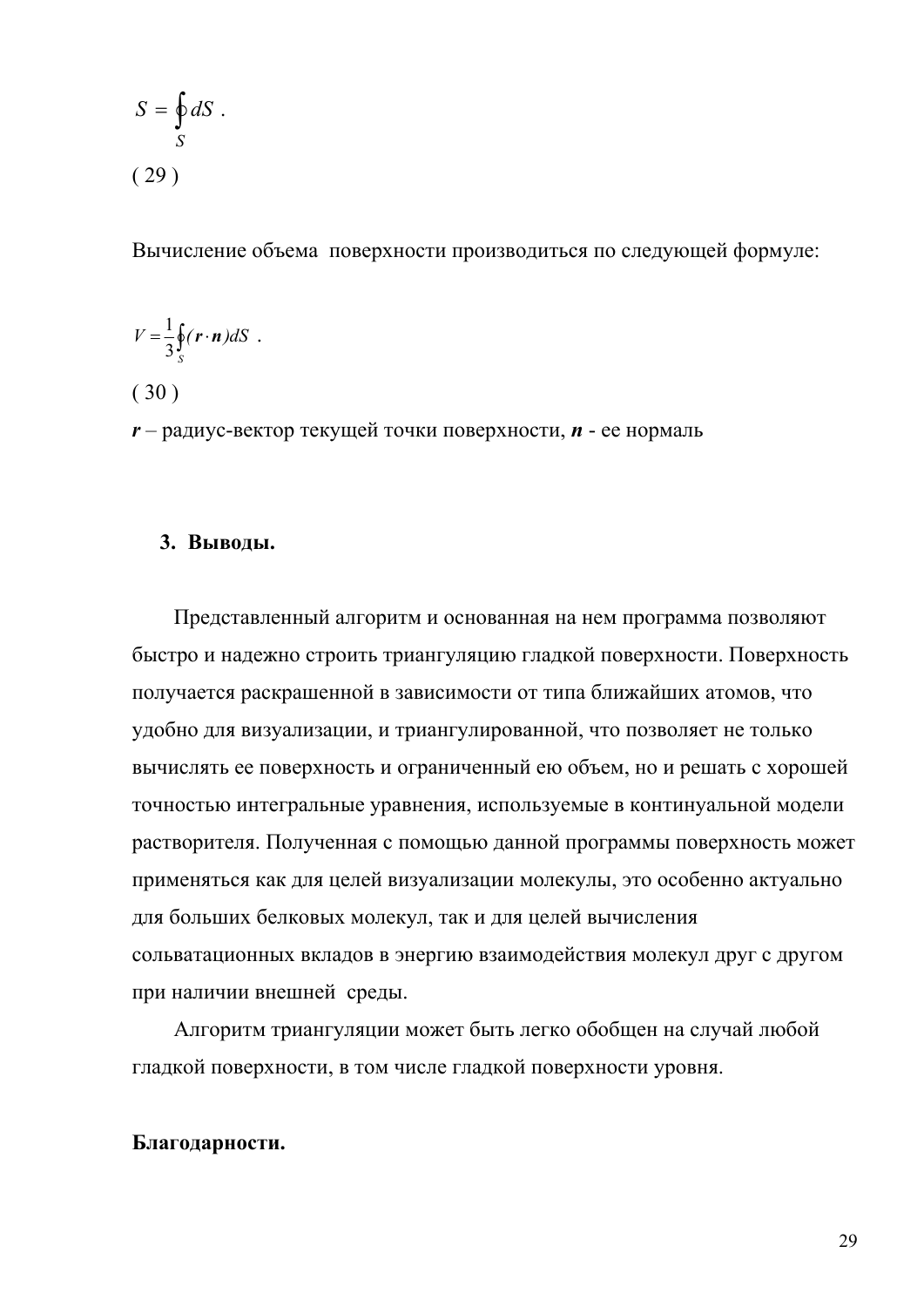Данная работа является более детальным изложением и дальнейшим развитием статьи [35]. Авторы выражают глубокую признательность всем авторам этой публикации за проделанную работу, которая послужила основой и для данной статьи.

#### Список литературы

 [1] *Bordner A.J., Cavasotto C.N., Abagyan R.A.* // J. Phys. Chem. B. 2002. V.106 P.11009

[2] *Bondi A.* // J. Phys. Chem. 1964. V.68 P.441

[3] *Cheng A., Best S.A., Merz Jr K.M., Reynolds C.H.* // Journal of Molecular Graphics and Modelling. 2000. V.18. P.273

[4] *Купервассер О.Ю. и др.//* Континуальная модель среды I: Алгоритм для построения гладкой молекулярной поверхности, arXiv:1107.1482

[5] *Жабин С.Н., Сулимов В.Б.* TAGSS: Свидетельство о государственной регистрации программ для ЭВМ № 2006613753// Зарегистрировано в реестре программ для ЭВМ Федеральной службы по интеллектуальной собственности, патентам и товарным знакам 27 Октября 2006

 [6] *Жабин С.Н., Сулимов В.Б.* Программа построения доступной растворителю поверхности для произвольных органических молекул и интерактивный просмотр положений лигандов в активных центрах белков// Сборник материалов XIII российского национального конгресса «Человек и лекарство», 3-5 апреля 2006. C.15.

- [7] *Жабин С.Н., Сулимов В.Б.* Программа для визуализации и редактирования молекул «MOLRED»//Сборник материалов II всероссийской конференции «Многомоштабное моделирование процессов и структур в нанотехнологиях» , 27-29 мая 2009. C. 166
- [8] *Купервассер О.Ю., Жабин С.Н., Сулимов В.Б* DISOLV: Свидетельство о государственной регистрации программ на ЭВМ № 2010612994// Зарегистрировано в реестре программ для ЭВМ Федеральной службы по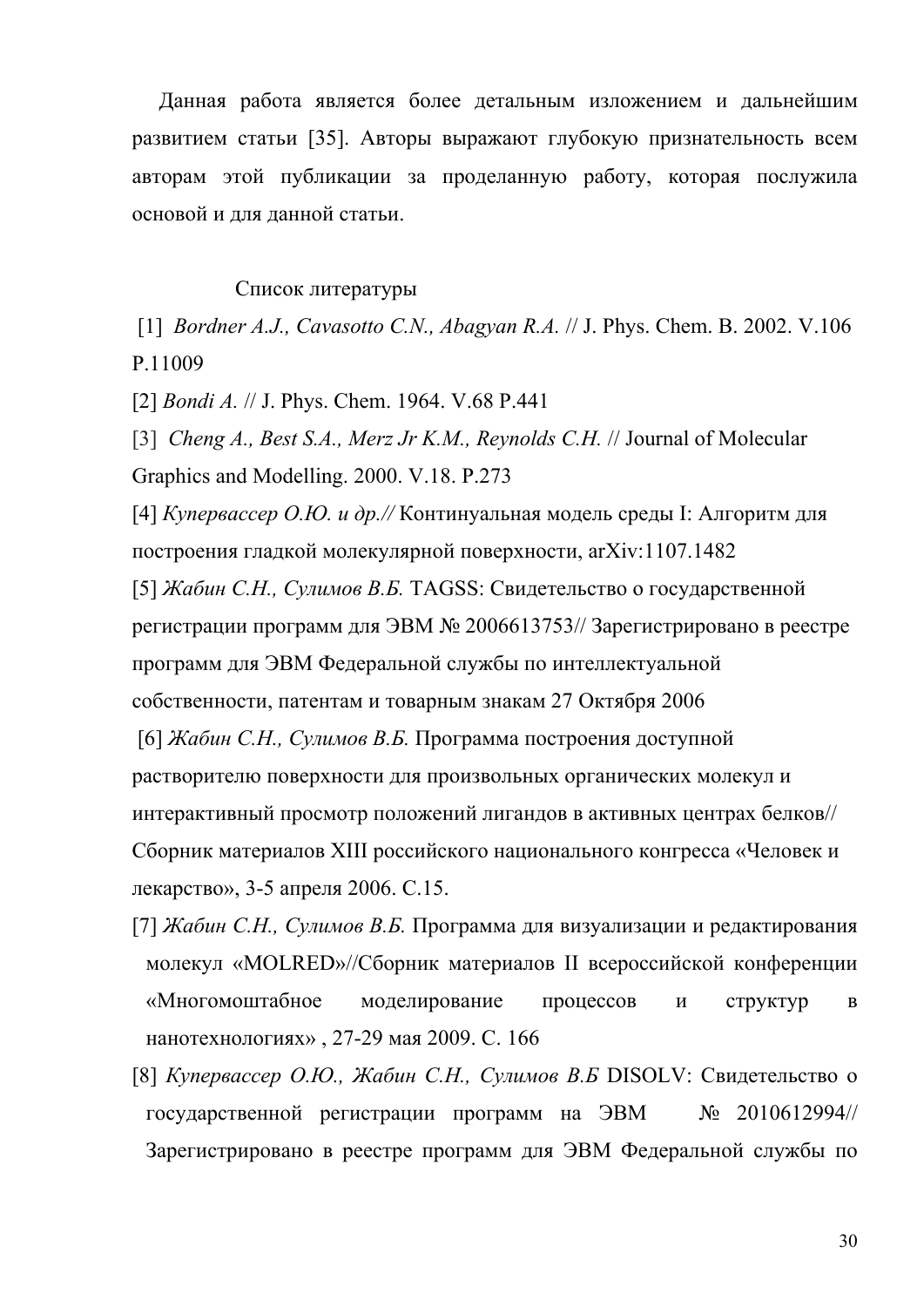интеллектуальной собственности, патентам и товарным знакам 6 мая 2010 года.

 [9] *Купервассер О.Ю., Жабин С.Н., Сулимов В.Б.*, Континуальные модели растворителя. Подсчет свободной энергии растворения//Сборник материалов II всероссийской конференции: Многомоштабное моделирование процессов и структур в нанотехнологиях , 27-29 мая 2009. C. 230.

[10] *Pascual-Ahuir J.L., Silla E*.// J. Comput. Chem. 1990. V.11. P.1047

[11] *Silla E., Tunon I., Pascual-Ahuir J.L.* //J. Comput. Chem. 1991. V.12. P.1077

[12] *Pascual-Ahuir J.L., Tunon I., Silla E.* // J. Comput. Chem. 1994. V.15. P.1127

[13] *Cheng H.-L., X. Shi X.* //In Proceedings of the conference on IEEE

Visualization, 2004. P**.**481

[14] *Laug P., Borouchaki H.*// Engineering with Computers. 2002. V. 18. P.199

[15] *Connolly M.L.*// J. Appl. Cryst. 1985. V.18. P.499

[16] *Akkiraju N., Edelsbrunner H*.// Journal Discrete Applied Mathematics - Special volume on computational molecular biology. 1996. V. 71. P.5

[17] *Akkiraju N. ,Advisers: Edelsbrunner N.* Doctoral Dissertation, Molecule surface triangulation from alpha shapes, USA:University of Illinois at Urbana-Champaign Champaign, 1996

http://portal.acm.org/citation.cfm?id=924371

[18] *Ryu J., Park R., Seo J., Kim C., Lee H.C., Kim D.-S*.// ICCSA'07 Proceedings of the international conference on computational science and its applications, 2007. V.Part I. P.55-67

[19] *Cheng H.-L., Dey T.K., Edelsbrunner H., Sullivan J*.//SODA '01 Proceedings of the twelfth annual ACM-SIAM symposium on Discrete algorithms: Society for Industrial and Applied Mathematics Philadelphia,2001. P.47

[20] *Ju T., Losasso F., Schaefer S., Warren J.* //Proc. ACM Int.Conf. Computer Graphics and Interactive Techniques (*SIGGRAPH* "02), 2002. V.21. P.339

[21] *Lorensen W., Cline H.// Proc. ACM Int.Conf. Computer Graphics and* Interactive Techniques (*SIGGRAPH* "87), 1987. V.21 P.163